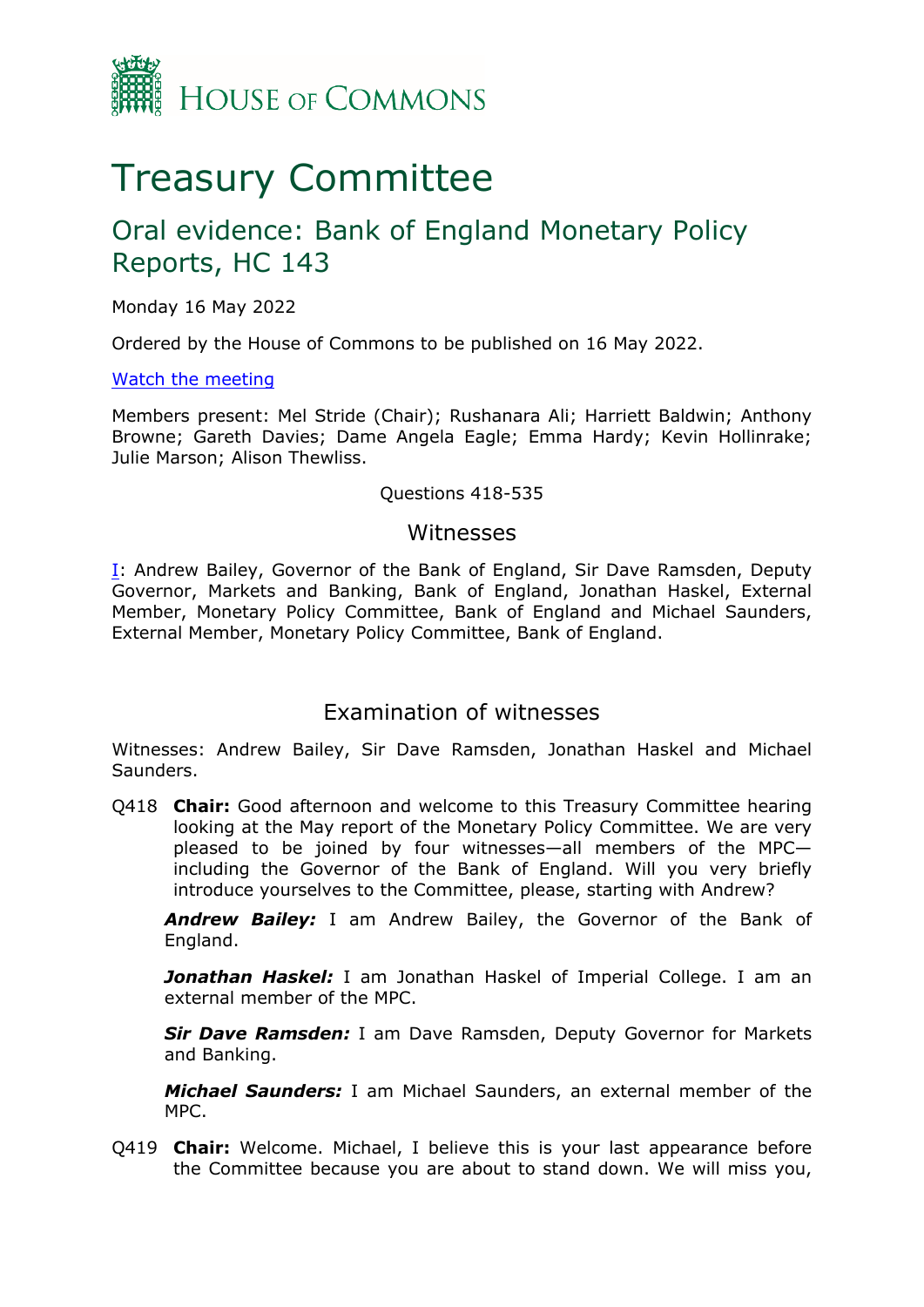

but, as some wit said a moment ago, they are not sure that you will miss us. Thank you very much indeed for all your service with the Bank of England over the years. It has been very valuable indeed.

Governor, could I start with you? There has been much comment in the press, and much comment from Conservative Members of Parliament in particular, expressing dissatisfaction with where the Bank of England is on inflation. As we know from your May report, we are now looking at forecasts of above 10% in the autumn—a much higher figure than was suggested in the last report back in February—and indeed, the ability of the Bank to forecast inflation seems to have been rather amiss for a considerable time.

Could you comment on the assertion that many are beginning to make, which is that you have really been asleep at the wheel; that you should have done far more far earlier on the monetary side to get on top of this inflation; that we should not be in the position we are in at the moment; and that this could have been avoided had you been smarter in what you have done? I will ask you, in answering that, to take it as read that we accept that there is a lot of uncertainty, particularly around what has been going on in Ukraine, energy prices and supply-chain bottlenecks and so on, and to focus particularly on the overheated labour market.

*Andrew Bailey:* I will certainly try to do that. I really have to say that we have to take our monetary policy decisions based on the facts and the evidence at the time. I do see comments around hindsight, but obviously, we have to take decisions based on how we see the facts and the evidence at the time.

You mentioned the issue of external supply shocks. I think the best way I can put a sort of calibration on that is to say that at the forecast peak in inflation that we currently have, which comes in the fourth quarter of this year, when I'm afraid it goes over 10%—I should emphasise that I do not feel at all happy about that; it is a bad situation to be in—it is notable that 80% of the overshoot over the target at that point is due to energy and tradeable goods. That is the piece that I would put into the category of "things that have happened"—particularly the impact on global prices that is coming through to this country.

As you said, there has been a series of supply shocks going on, including, most recently—this really is a big factor in the change since we were last here, and in the May report—the impact of Russia's invasion of Ukraine. Of course, we find, like others, that we cannot predict things like wars. As I think you were implying, that is not really in our power; I am not sure it is in anybody's power, really. It is well-established practice to accommodate supply shocks where they are expected to be transient but then to not accommodate the so-called second-round effects of those shocks.

Before I move on to the labour market, which is important, I would also say that a sequence of shocks like this, which have really come one after another with no gaps between them, is almost unprecedented, I think. Let me turn to the remaining 20% of this—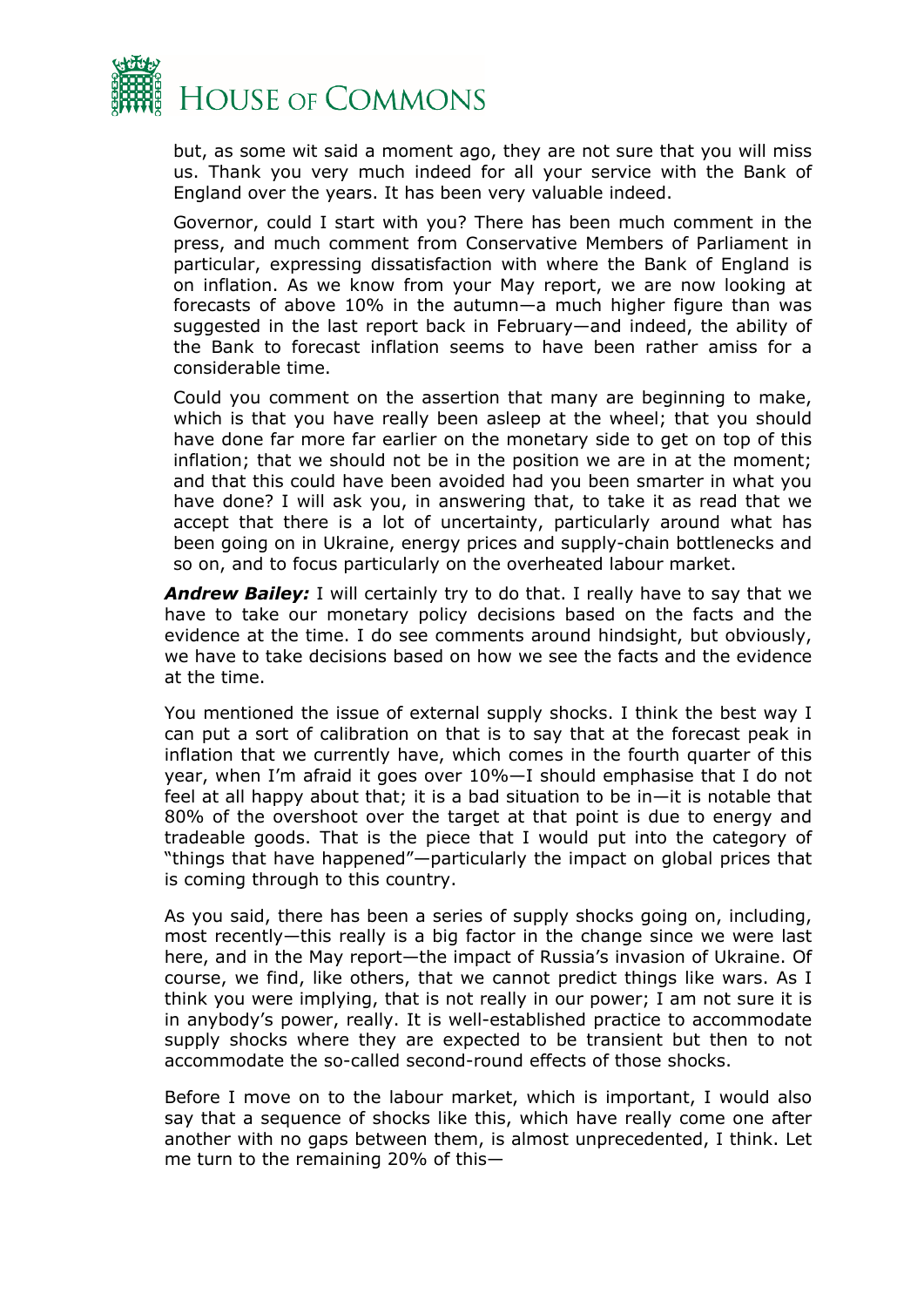

Q420 **Chair:** Before we move on to the labour market stuff, can I just be very precise about the shocks that have come through? Are you saying that, really, it is fine with hindsight to say that things perhaps could have been done differently, but that, as the information was being revealed to you through time in the past, it would not have been reasonable to have expected you to have done anything differently?

*Andrew Bailey:* On that part, I don't think we could. I don't think we could have foreseen a war in Ukraine. Another factor that we are dealing with at the moment is a further leg of covid that is affecting China, which I am sure you have read about and which appears to be affecting it more seriously than the effects that we saw previously. This has obviously been a large new issue. The zero covid policy that China has pursued up till now has caused dislocations in China, but our assessment is that, actually, those dislocations have not caused major economic effects. That is not what we are seeing now. There were some very weak numbers out of China this morning, and the closure of Shanghai at times is having a real effect—there is no question about that.

Q421 **Chair:** If I can go back a bit further than what is happening in China today, sticking with the supply-side stuff, is there no sense that you misjudged the impact of things like bottlenecks; the shift in demand from services to goods and the extent to which that happened; or the effects of the rapid rise of the economy as we came out of lockdown—the inflationary implications?

*Andrew Bailey:* The shift in the mix of demand from services to goods is interesting because, in the UK economy, that has pretty much largely now corrected itself. Where it has not corrected itself is in the US. The US still has a mix of demand that is skewed towards goods. If anything, the progress that the US was making in readjusting that balance has been disrupted by the recent rise of covid again. We had been seeing the US correcting that balance and shifting back to the pre-existing servicesgoods mix, but that has now stopped and appears to have been held up in recent months.

Again, it is not just about what the shocks are; it is essentially about what effect they are going to have. Covid outside this country has been a factor in that issue. The reason the US is important is that, globally, the increase in goods demand is hugely concentrated in the US. We published a chart on that, I think in the February Monetary Policy Report. Of course, that drives world prices—these are world markets, and they are world supply chains and world shipping capacity, for instance, so it does affect us in that sense. In the UK, however, we have seen—as we thought and hoped we would—a shift back. Again, putting the "transient" label on it in the UK has not been out of place.

Q422 **Chair:** Okay. You were going to move on to the labour market.

*Andrew Bailey:* Yes. It is wrong to say that the other 20% is all the labour market, but obviously the labour market is important here and we have a very tight labour market. I think that the last time we were here, I talked about the uncertainty around the impact of the end of the furlough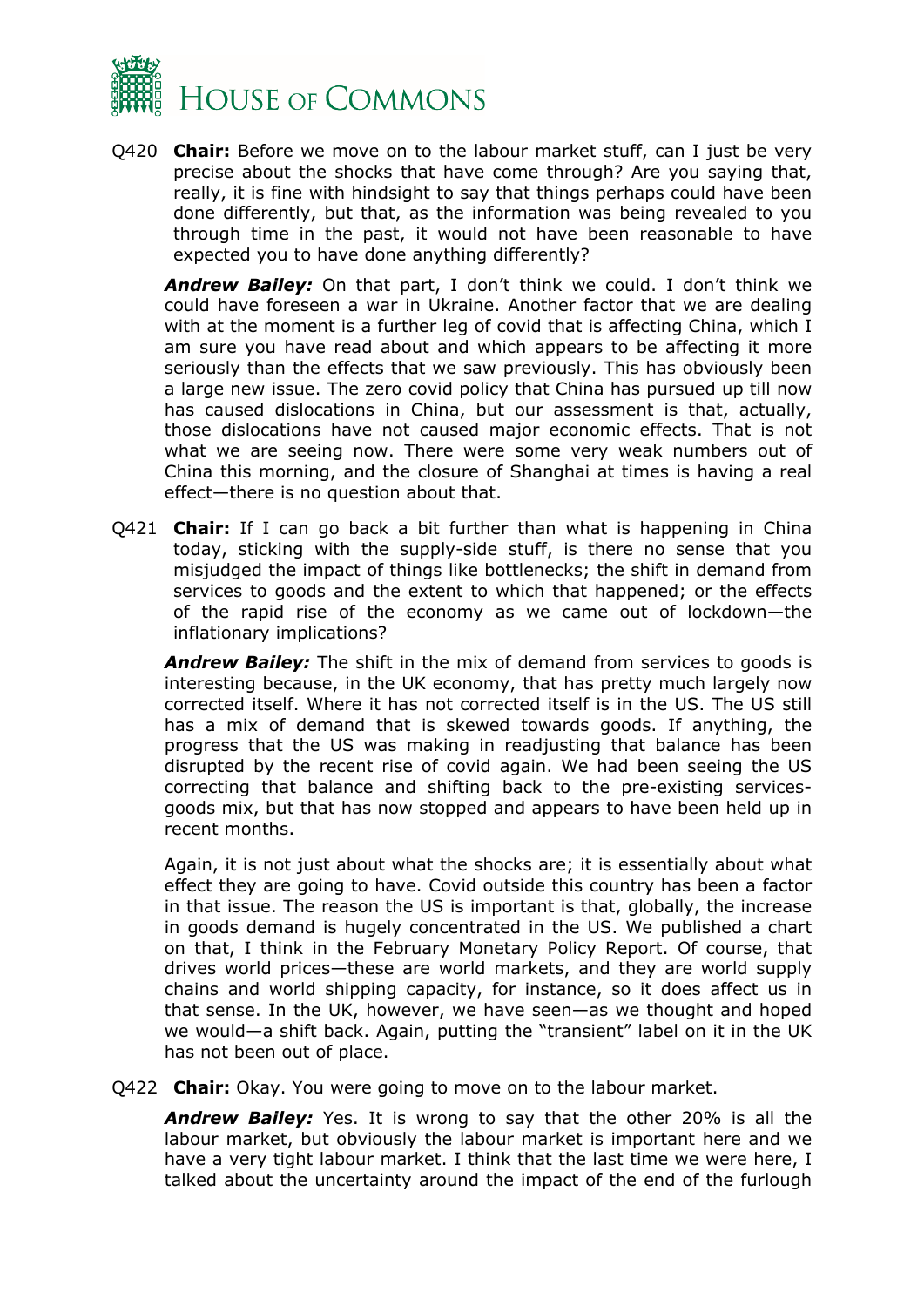

scheme in terms of the timing of our decision making. There were a million jobs remaining on the furlough scheme right to the end, which was well in excess of what we had expected there to be, and we had been uncertain what the effect of the ending of the scheme would be, but of course we now know that you cannot really see the ending of the furlough scheme in the unemployment data. The unemployment rate has continued to come down and is now at 3.8%. In the forecast we published in the report, we think it will come down a bit further before starting to rise again.

I want to pick out something else that I think is important and that I want to discuss with the Committee, because it has been a very difficult judgment that we have wrestled with: we have seen a fall in the size of the labour force. Since the end of 2019—before covid—we have seen a fall in the size of the labour market of around 450,000. That is about 1.3% of the labour force. Put like that, you may say that is not a very big number, but at the margin in the labour force, it is a big number—it is a very big fall in the labour force by historical standards—and it reflects a 3% increase in the number of economically inactive people. An economically inactive person is somebody who does not have a job and is not searching for one, as opposed to an unemployed person who is searching for one that is the distinction.

The persistence and scale of this drop has been a surprise to us. We have seen an increase in long-term sickness in that number of about 320,000 people, so, in the main Monetary Policy Report, we have lowered the projected view of labour participation. Our thinking now is to assume that labour participation remains flat at around 63% of the working age population, whereas we had been assuming it would recover, at least somewhat. We had thought in February that we would put in a recovery at about 63.5%.

Q423 **Chair:** In terms of the 320,000 that did not go back into the workforce, why did it take you by surprise, and what mistakes did you make that led you to not—

**Andrew Bailey:** I'll tell you the sort of thinking. The question you pose, rightly, is: was it reasonable to assume that there would be more of a recovery in participation and thus an easing of the pressure on the labour market that came from that? The scale and persistence of the fall has been very unusual. If you go back to the period after the global financial crisis, there was a much smaller fall in the labour force, but it recovered much more quickly after that. The notable difference this time, as I was saying—Michael included this in a very interesting speech that he made last week—is that we have got this quite large long-term sickness element in there.

I have to be honest: we don't know much, really, about what is behind that. We have discussed it with health experts. We have asked: is it long covid? Is it, as some health economists have suggested to me, people with other pre-existing conditions who feel insecure about going to work in the covid era? It is possible. If you trace those things out, you reach somewhat different conclusions about what they mean for the return to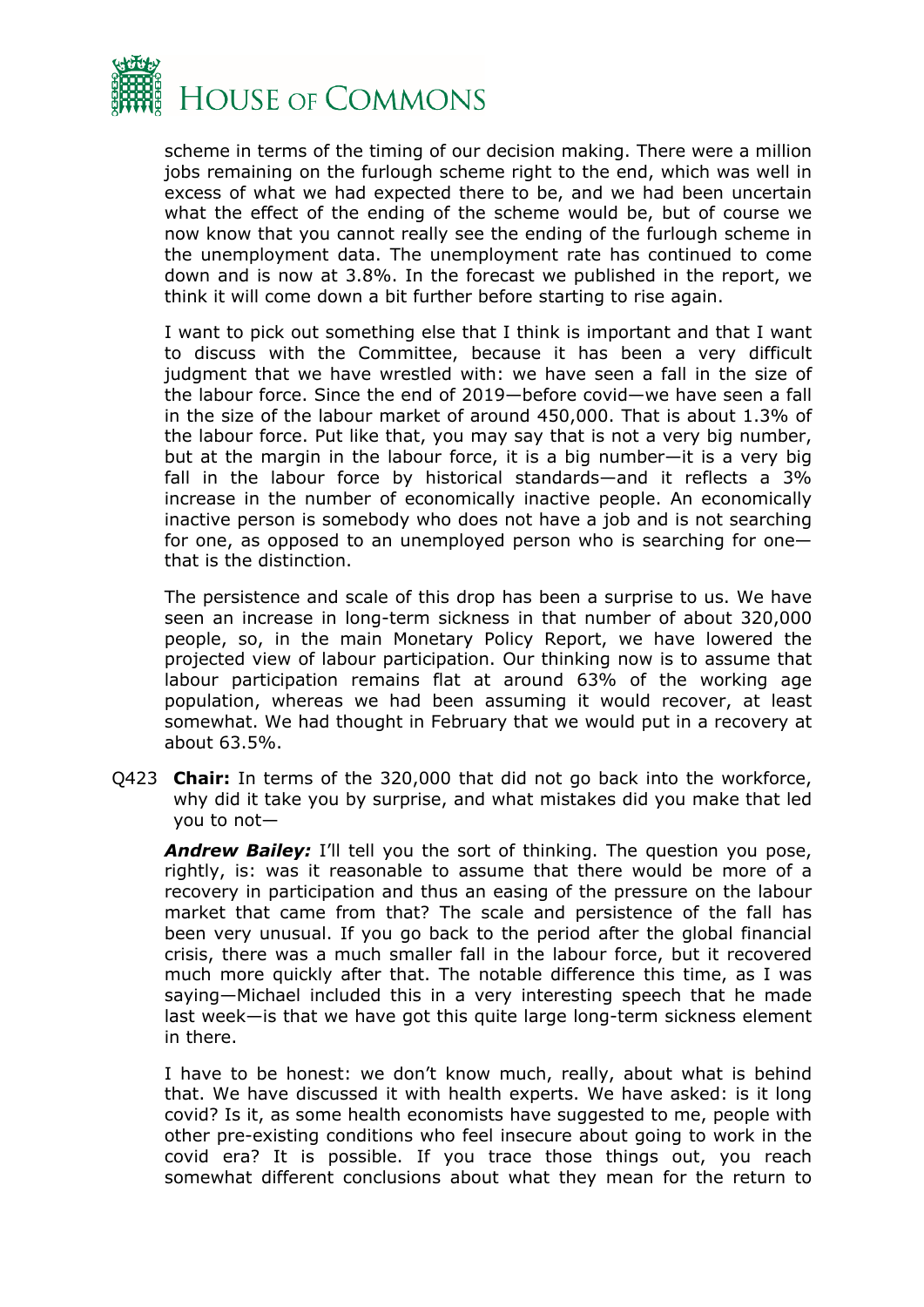

participation in the labour force in an era when covid is declining. I readily admit that this is an area where we have to be scrutinised, but these are very fine and pretty hard judgments to make, to be honest.

Q424 **Chair:** I suppose what I am driving at is that, looking back—which is fine; hindsight is great—you misjudged that element of the labour market, which may now be part of the reason why we are looking at inflation being rather higher than it might have been had you worked that out earlier. I suppose I am trying to unpack what you could have done differently. What mistakes, if that is the term, might you have made in not having identified those figures accurately?

*Andrew Bailey:* I am not sure it is identifying the figures, if you don't mind my saying so. It is the judgments you make about how they are going to evolve.

Q425 **Chair:** By figures, I mean that it took you by surprise that so many did not return to the labour market.

*Andrew Bailey:* Or haven't yet returned to work. There is a judgment there. We have not seen something like this happen before. We obviously have not been in a pandemic before.

Q426 **Chair:** Andrew, with respect, you have made that point. I am asking something slightly different—not whether it is unusual or it has been seen before, but why was it that you missed that trick? Why was it that you missed the fact that—

*Andrew Bailey:* We took a view that this fall in participation would unwind to some degree and we would return to something more like the labour market that we had pre-covid.

**Chair:** But it didn't happen.

*Andrew Bailey:* But it didn't happen.

Q427 **Chair:** What I am asking is: why didn't you see that it wasn't going to happen? Was it just impossible?

*Andrew Bailey:* The question, in a way, is how long do you give it? How long does it take for this thing to demonstrate that it is going to unwind or not unwind?

*Sir Dave Ramsden:* Can I come in to give a bit of framing on this and put it in a slightly longer-term perspective? At the back of the MPR we did what we always do: in annex 2, we accounted for our forecast performance over the last year. We looked at last February's forecast— February 2021—and what the actual outturn was. You have to remember that last February we were assuming that the furlough scheme would end, because that was the plan at that point. The furlough scheme was then extended through to last autumn and then ended.

The reason I am saying this is that last February we forecast that unemployment was going to be 6.4% at the end of last year, because we assumed that the furlough scheme would end, the labour market dynamics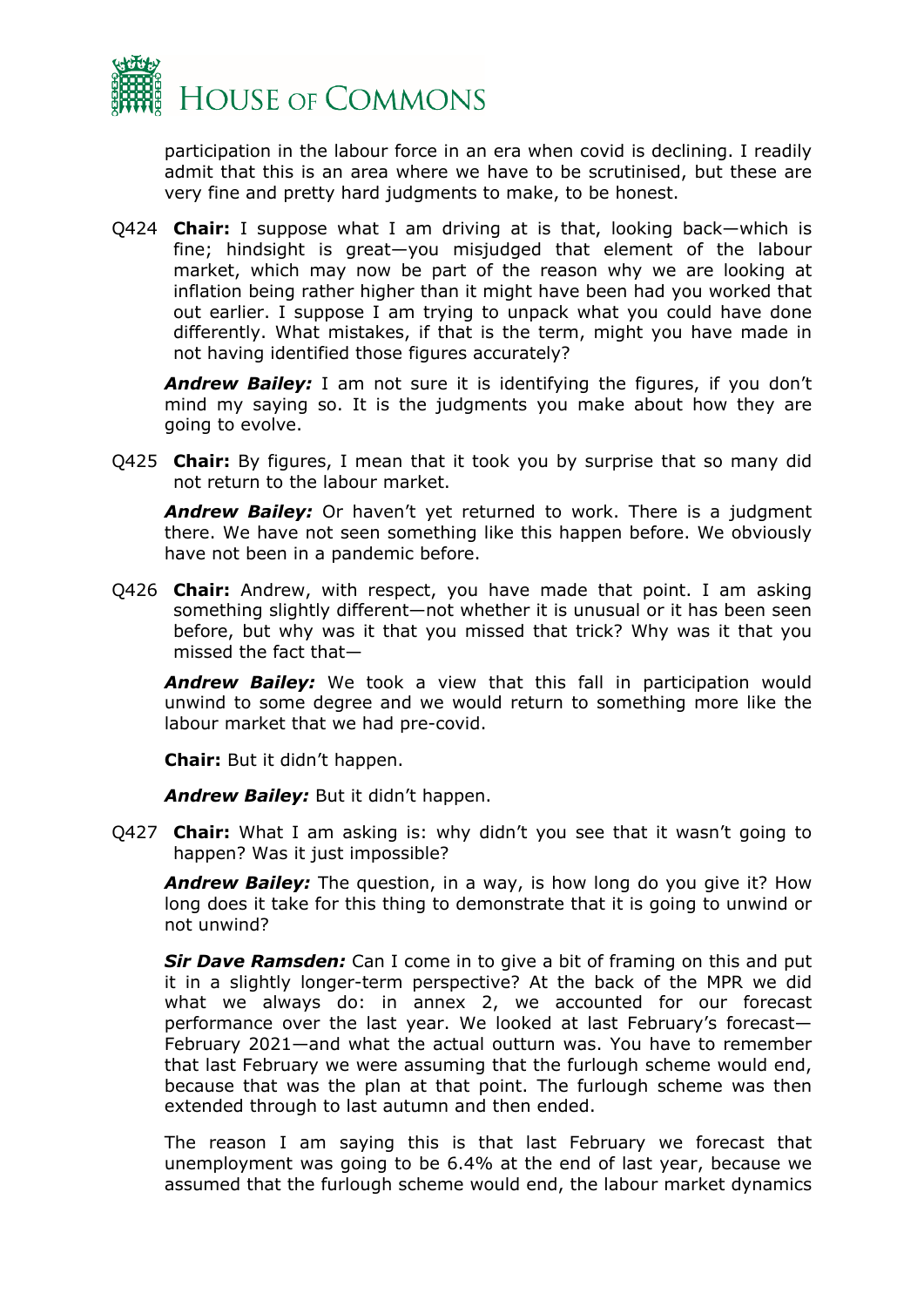

would be as in the past, participation would be higher, and some people would lose their jobs as a result of the furlough scheme, so you would have much higher unemployment. As it was, unemployment came in at 4.1% and it is even lower now, as Andrew says.

Through that period last autumn, we and lots of other forecasters were trying to work out what different trends were taking place, while having to deal with the furlough scheme finally ending. As Andrew says, there were a million people still on the furlough scheme right up until near when it ended. We were trying to judge how many of those people who were on the furlough scheme would re-enter the labour market, as in go back into their jobs. As it turned out, a lot more did, but equally, at the same time, we and others were discovering this trend towards lower participation. I think we all learned more last year about, for example, long covid than we knew earlier on last year.

I have been trying to analyse the labour market throughout my career in public service, but the impact that something like a pandemic is going to have both directly on health but also on people with pre-existing health conditions, as Andrew says—these are quite challenging things to make sense of in real time. What we think we have now—Michael's speech brings it out—is a much better handle, at least on the numbers, of just how many people have left the labour market and how many of those are long-term sick.

All these trends are happening. Meanwhile, the economy is recovering, when normally people would have been brought back into the labour market and you would get the encouraged-worker effect.

*Andrew Bailey:* We talk to Sir Chris Whitty every round. I don't want to hold him responsible, as he is not responsible for our judgments, but every time we have talked to him about long covid, and I think it is fair to say that he has been very open with us that the understanding of the physiology of long covid has evolved a lot over the last year.

Q428 **Chair:** Was there any survey work of that million? Was it possible to do that to try to work out what they were going to do? I want to bring Jonathan in on that point as well.

*Jonathan Haskel:* If I may, to amplify what Andrew and Dave have just been saying about the rise of 320,000 in the long-term sick who didn't want a job, what is interesting and puzzling about all of this is if you asked the question how many more people are long-term sick than before, the answer is much less than that—it is actually 265,000. In fact what has happened, as Dave was pointing out, is we have had to guess not only the number of people who increased their long-term sickness, but also the working status of the people who are long-term sick. The point was that before, 30% of those people worked, and that has now dropped to 20%. We have had to get advice on both the increase in sickness and the participation rate of those who are sick.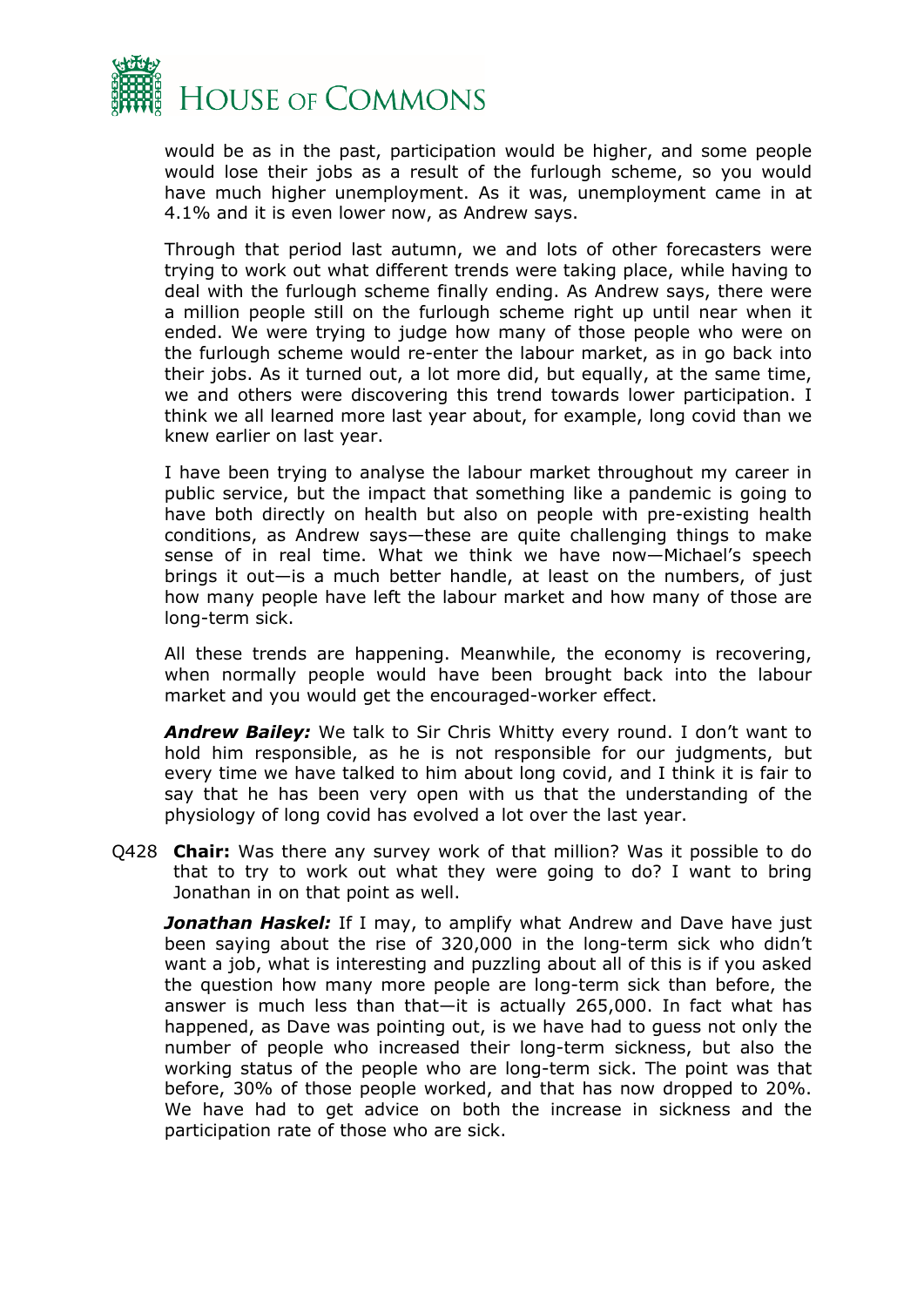

I will say one more thing, if I may. As you know, the ONS does the coronavirus infection survey. That has been extended and we now have a handle on the number with long covid, which was around 322,000, if I remember correctly, in February. What we don't have is that data matched to their labour participation, so we have been unable to go from that data to exactly what their labour participation is to unravel all this. I hope that gives a sense of it. There are a lot of moving parts in this.

Q429 **Chair:** How significant is the other cohort that hasn't gone back—the people, typically over 50, who just decide that they want a change in lifestyle and they just don't want to go back to work? How significant is that? What did you do to look at that group and try to estimate how big it is?

*Andrew Bailey:* I think there is an important question, the answer to which we don't yet know. We know that there has been a build-up in saving during the covid period, and we know that it isn't at all evenly distributed among the population, so the question that immediately occurs is, what proportion of that group is going to use that saving to support itself for some period of time but expects after a while to go back to work, and what proportion has said, "Actually, I'm going to recalculate my lifetime outlook and my assumptions for retirement income, and retire permanently"? It seems to me that there is no reason why those people should be fixed in their view on that over time. They can change their mind on that over time. Again, I just have to say to you that it a very hard judgment to make.

Q430 **Chair:** But what were the Bank and the MPC doing to try to establish in your own minds how big that cohort might be?

*Andrew Bailey:* Well, we do a lot of taking of the evidence. We start with the quantitative evidence and then we look at surveys. There are useful surveys out there, of course, of people's intentions, but they do change over time. So we have formed views on that to embed in our surveys. By the way, I don't think that retirement question is particularly the issue, necessarily, in where we are on the forecast—at least not yet, anyway; of course, it could change over time. I think the health—

Q431 **Chair:** Sorry, Andrew—thank you. I am just conscious of my time and there is one other thing I want to address.

Michael and Jonathan, you both supported a rather larger hike in the interest rate, compared with Andrew and Dave. Perhaps I can come to both of you but start with Michael. Why was there the difference in judgment, do you think, between you and our other two witnesses today and, indeed, most of the rest of the committee? What is it that you think that they are not actually signing up to, as it were?

*Michael Saunders:* Well, if we step back for a minute, the MPC loosened monetary policy significantly during 2020 as the economy shrank and the pandemic developed, in order to support the economy and to head off risks of below-target inflation, a big rise in unemployment and lots of business failures. And I think that was completely the right thing to do. I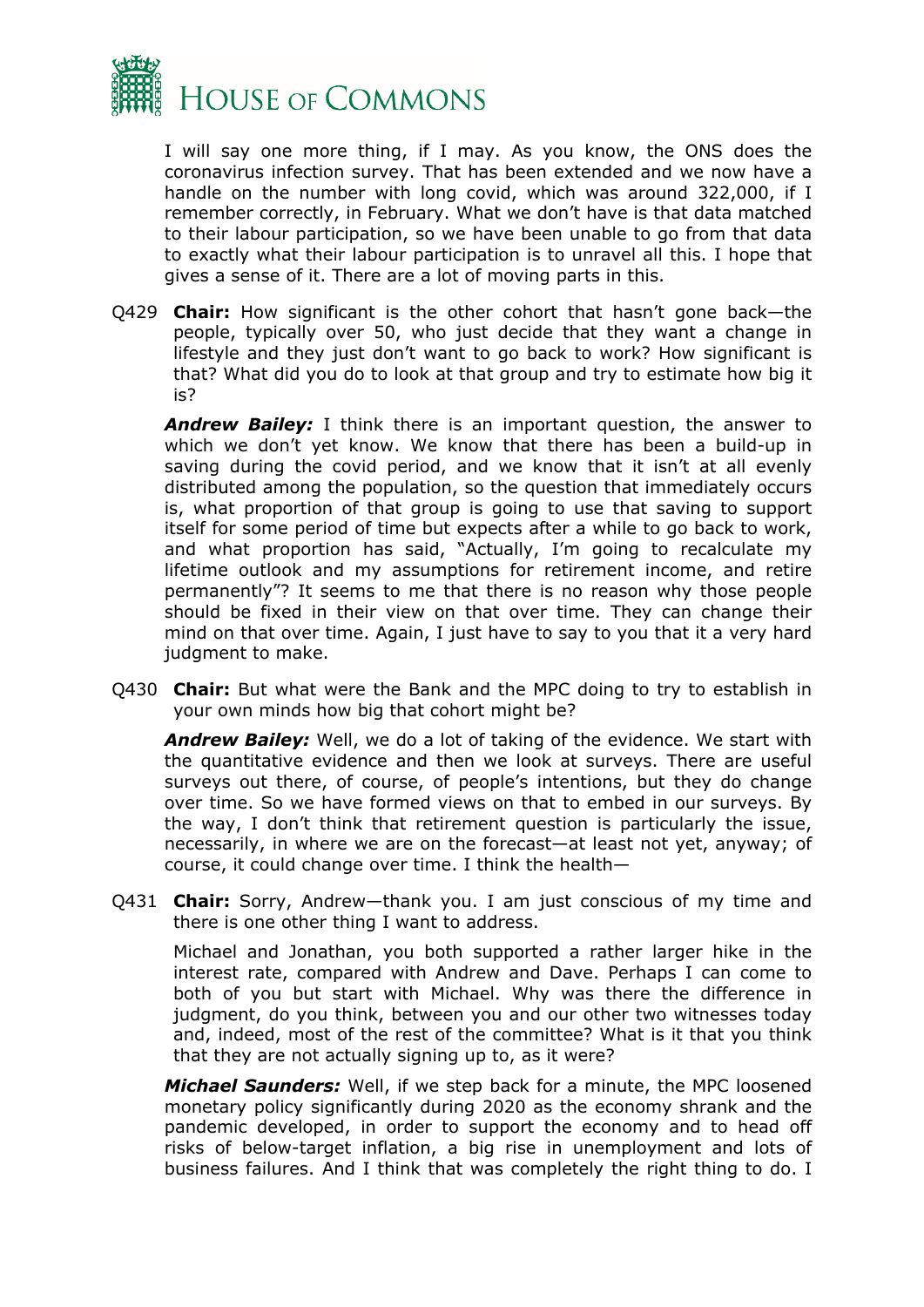

think that policy easing was very important in supporting the economy through that period.

But it's a matter of public record that I was voting to withdraw some of that stimulus from the middle of last year and have been through the first half of this year. I felt that as the balance of risks around the economy shifted—the tightening in the labour market—we should move more rapidly back towards a more neutral policy stance.

At the moment, the economy has a significant amount of excess demand. Capacity pressures are widespread across firms. The labour market is very tight. Underlying pay growth has picked up, to above a target-consistent pace. It's the same with service-sector inflation. And inflation expectations are uncomfortably high. So I would rather that we moved back to a more neutral policy stance. I think the advantage of doing so would be to try to ensure that that mix of relatively strong pay growth, service-sector inflation and inflation expectations does not become more firmly embedded.

Q432 **Chair:** Do you feel that your views on the dangers of an overheated labour market—that you were getting on top of that notion rather quicker than other members of the committee? Is that effectively the position? You don't have to be modest.

*Michael Saunders:* No, but I think it's easy to see these things with hindsight. At the time, we were all making decisions, which were often quite fine judgments, amidst great uncertainty. So I think one has to be careful about doing the hindsight view. And I do think the rise of long covid and the drop in workforce participation has been a major development that it would have been hard to foresee a year ago, but as the evidence has come through, we have tried to take that into account in our forecasts.

Q433 **Chair:** If your view had prevailed in this meeting and previous meetings where you appear to have had a rather more concerned view of what has been happening in the labour market than perhaps other committee members, how much better a position do you think we might be in as a consequence, when you think about inflation and the de-anchoring of inflationary expectations from the 2%, which is where we seem to be at the moment? Do you think it would have made a big difference?

*Michael Saunders:* I think we might be in a somewhat better place in terms of inflation expectations. To be fair, though, I think had we ended the QE programme early, the current inflation rate and the prospective inflation rate through this year really would not be very different.

The scale of the energy price shock, the rise in food prices and the rise in global goods prices, which is largely driven by events outside the UK, is such that even a slightly tighter monetary policy stance through last year would still this year leave us with inflation well above target. There is really no sensible monetary policy that could have been put in place a year or two ago that could have kept inflation at the 2% target this year.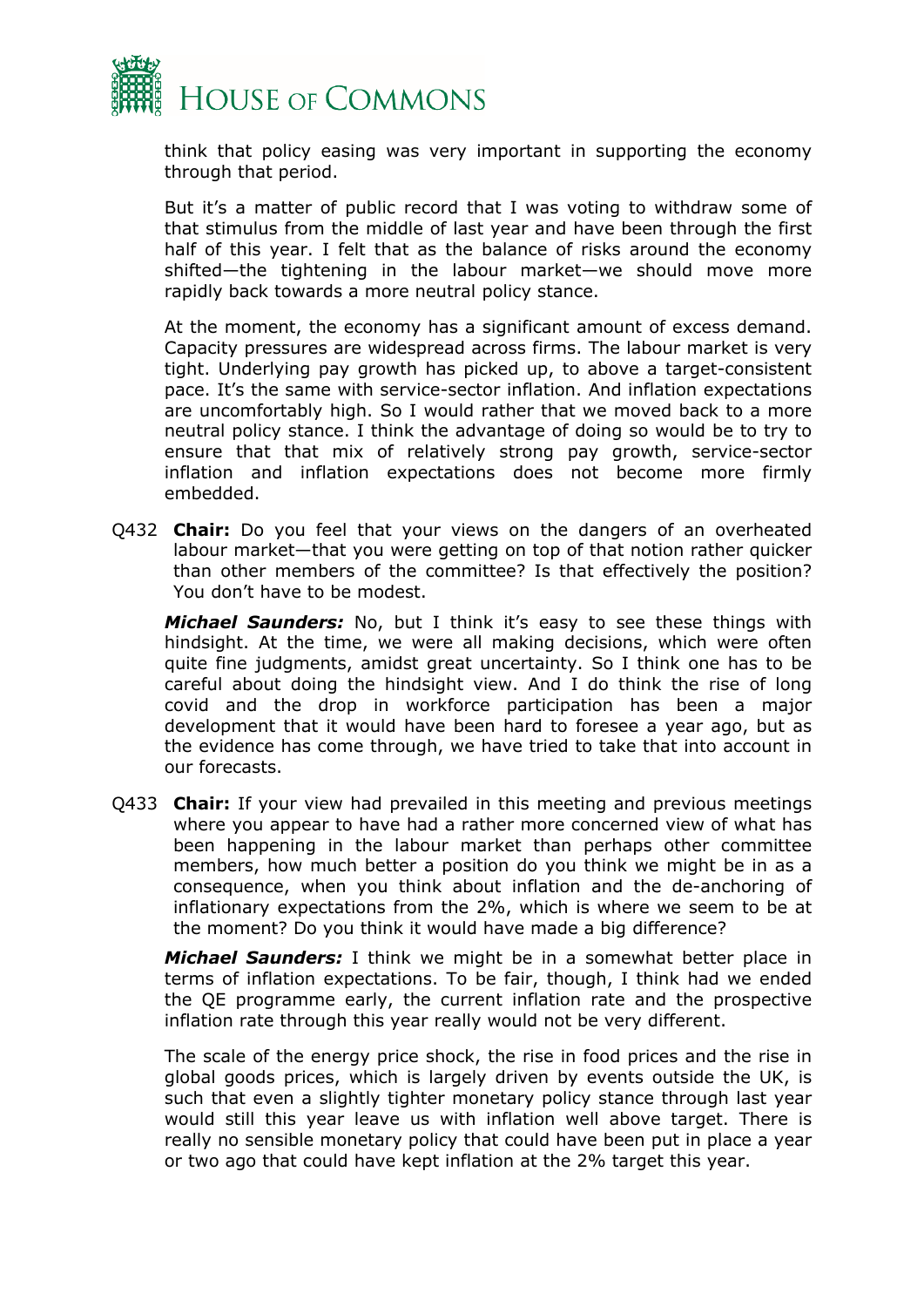

Q434 **Chair:** But had there been earlier action, it would have helped in trying to anchor down inflationary expectations, and perhaps would have cooled down the labour market and the wage inflationary pressures that we are now seeing coming through.

*Michael Saunders:* Somewhat, but I want to stress that the judgments have been made amid uncertainty. There is a risk of looking back with the certainty of hindsight.

*Sir Dave Ramsden:* Like Michael, I was voting for a modest tightening a little earlier—through the autumn of last year. In fact, just after I came to this Committee in August last year, I started to join Michael in voting in the minority for a tightening, but I want to associate myself with the thought that it would make a difference only at the margin, if it made a difference at all.

As Andrew was saying, 80% of the overshoot is to do with first round effects—the shocks that have hit the economy—so you are talking about the behaviour of firms and bargainers in the labour market only for the other 20%. You are talking about a very small part of the inflation overshoot that we have seen.

Q435 **Chair:** Is that to go as far as saying that almost anything you did on the monetary side with interest rates in the past could not have been expected to have brought inflation much closer to its target because that 80% is beyond the reach of monetary policy? You can't control energy prices, and therefore we are where we are because monetary policy was never really going to do the job.

*Sir Dave Ramsden:* Monetary policy was not going to do the job in these circumstances. That is a very important point. The tightening we have been doing in monetary policy since December is having an effect. It is putting up the cost of borrowing, so it is dampening—I suspect we will come on to that.

Monetary policy can have an impact, but we have to recognise the first round effects coming from these shocks. We import a lot of goods, so all the supply chain effects we were talking about previously—China has come back in—count, and then you have the energy price shocks that we were seeing before the invasion of Ukraine. These are things that, typically, throughout its history the MPC has looked through. It looked through those kinds of effects and those energy price shocks after the global financial crisis.

What has happened this time, as Andrew said in his opening remarks, is that we have had a series of these shocks, which then plays into Michael's point about inflationary expectations and second round effects. If you are a business thinking about what price you can set if you are in the labour market, you keep seeing these shocks hit and there is the risk that your perception—your inflation mentality—may change. You may think that we are in a more inflationary environment because you get one shock after another and you think it is going to be sustained.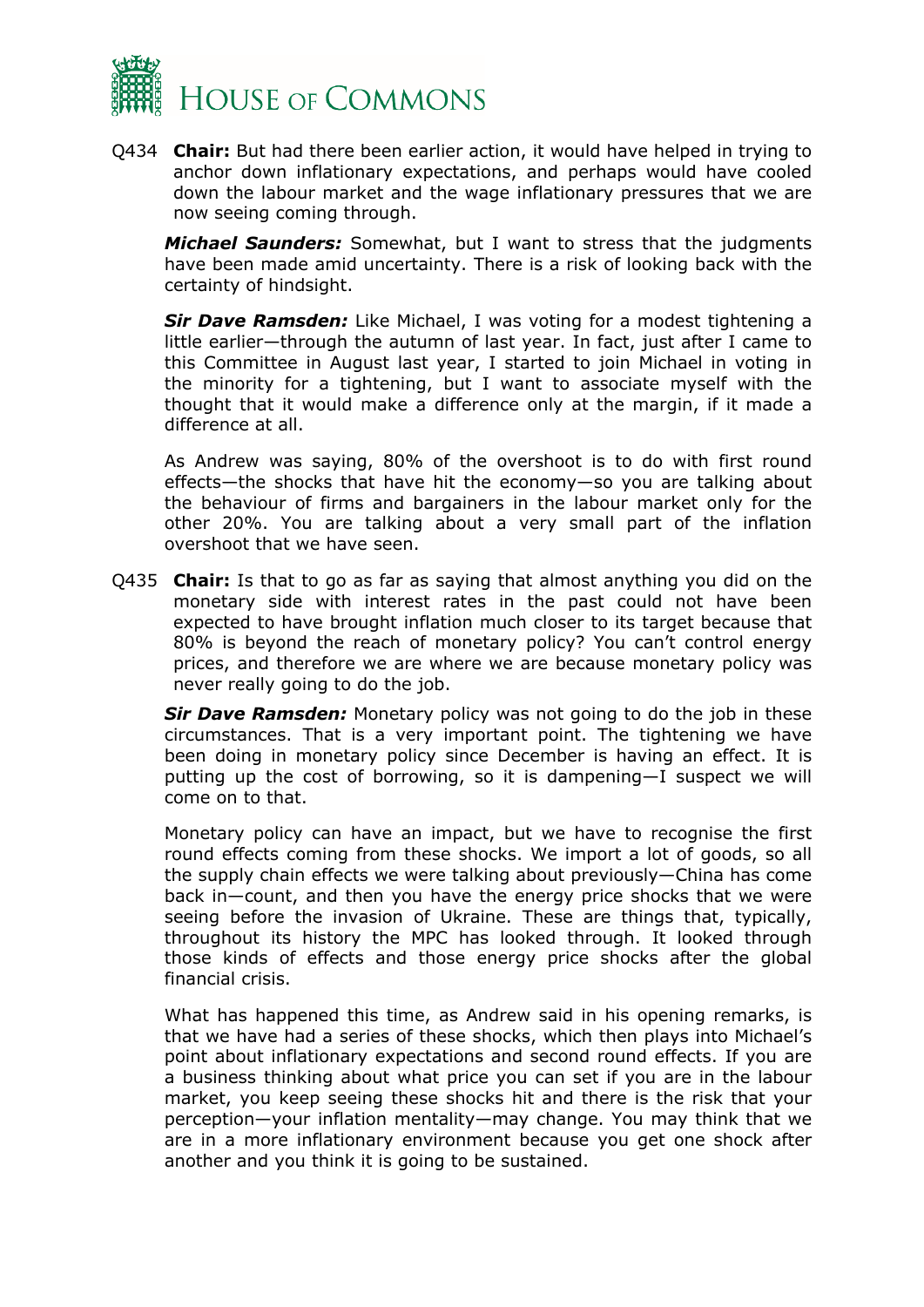

All of us on the Committee are absolutely focused on making sure medium-term inflation expectations don't de-anchor, which would take us away more persistently from the target.

Q436 **Chair:** Very finally in my section, Jonathan, do you want to come in on the point about your position on the interest rate?

**Jonathan Haskel:** In the interests of time, I will not repeat what has been said because I agree with much of it. I will say one thing very quickly, since you are asking us to account for ourselves. I made a speech in Glasgow in November that looked at the status of the labour market. We had data until September, and at that point unemployment was falling and vacancies were rising very sharply, but those numbers seemed to be in line. That is to say that the increase in vacancies did indeed reduce unemployment as those unemployed people filled the vacancies.

What I said in that speech was that I would become more worried about the labour market if vacancies were to carry on going up and unemployment were to stop falling quite so quickly, and that is indeed what we have seen. There is a chart in the latest MPR that essentially sets that out. There are a lot of vacancies around, obviously, and relatively few unemployed. That has come as a surprise to me, but I tried to indicate that that is where I would go and I followed that logic.

Q437 **Gareth Davies:** I want to talk about the future and your projections for inflation. Governor, what do you see as the main risks to your projections going forward?

*Andrew Bailey:* Let me just put the picture in the future in terms of what is driving the picture of inflation, and then I will tell you what I think the risks are. The main driver of the profile of inflation—particularly what brings it down—is the very big real income shock that is coming from these outside forces, in particular from energy prices now and still global goods prices. That real income shock will obviously have an effect on domestic demand and damp activity. I am afraid, as we say in the projection, we think that it will increase in unemployment. That will have a much bigger effect than the effect of increases in the Bank rate that we do—that is the big driver in the downward pressure.

By the way, that is also what is putting us in this challenging position at the moment. We have got this trade-off, where the pressure upwards on inflation is matched by downward pressure from the real income shock coming in. Managing our way through that—I have used the analogy of walking a very narrow path—is a very challenging environment to be in. That is the backdrop. As I said before, the remaining pick-up that we will see this year, other things being equal, is coming predominantly—with 80%—through energy and traded goods. I am afraid Ukraine is the biggest driver of that.

Now, the risks, as you said. As we said in the report, our central case is that inflation comes back to target—in fact, it goes below target in the third year—but there are risks. We put the balance of risks on the upside. The risks there are, unfortunately, quite a number, both domestic and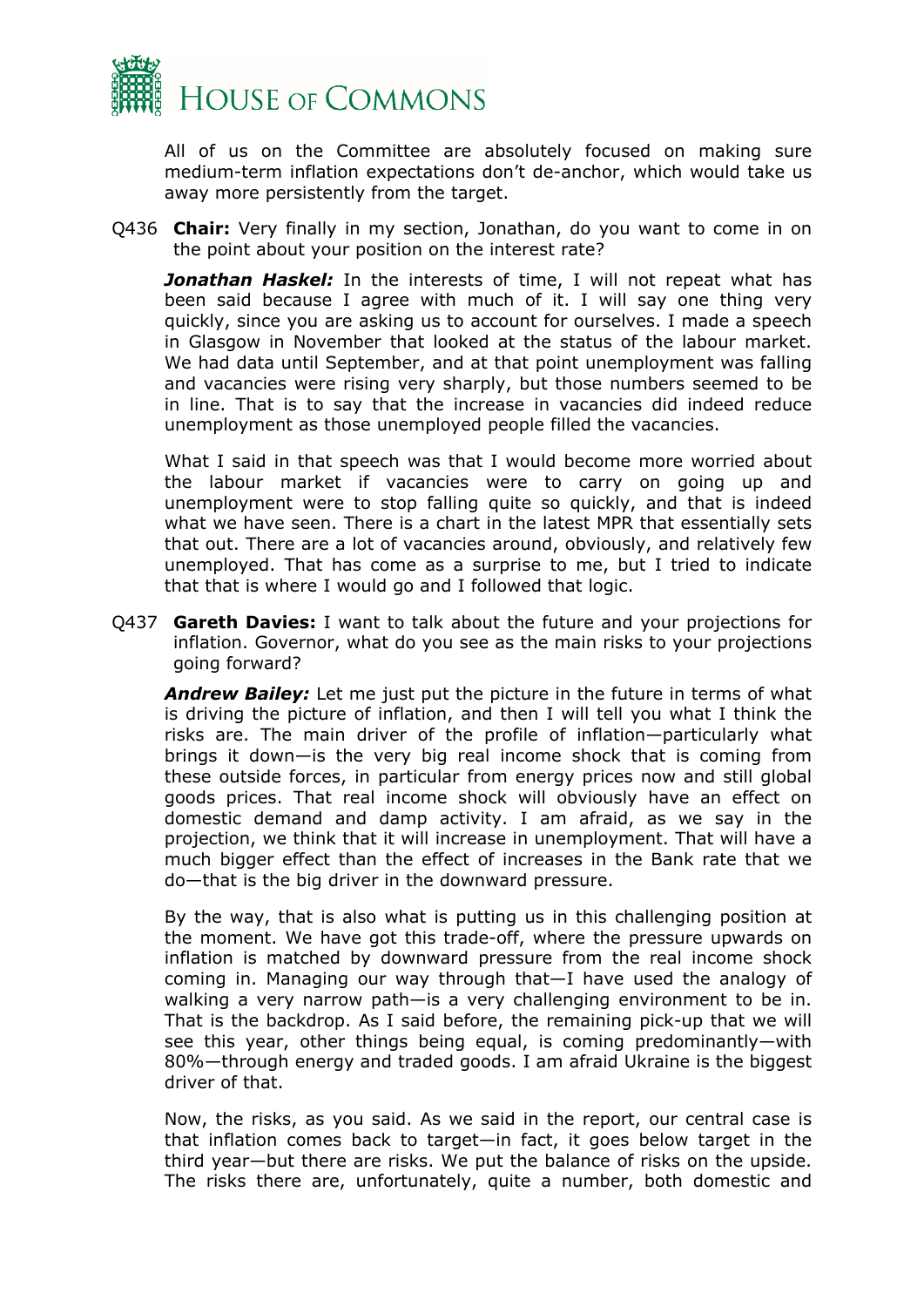

non-domestic. The domestic risk is exactly what we have been talking about, which is that the labour market does not cool down. We might get more dis-saving—people will use more than we expect of these savings to support demand for longer—and that is possible because there has been this build-up in saving. Again, it is a very challenging judgment, because we have not seen that type of pandemic-related saving before.

It is worth saying that when I go around the country, as I do a lot, and talk to businesses, they are still very focused on, "How do I hire people?" There is a very interesting conversation we have where they want to talk about how they hire more people and we are talking about the concerns we have about the shock to real income and what it will do. That is domestic risk.

On the overseas side, I think that we have risks from all the things we have at the moment: clearly, we could get more supply-chain disruption in China, and then Ukraine is, I am afraid, the big one in a way. I will boil that down to two things: one is a further energy price shock. I think that would now come more from the cutting off of gas and distillate supplies that is distillated products like diesel. From both Ukraine and Russia, I should say, because it is a combination of the two of them. Crude oil is not so much the issue, I think; it is what would happen with that disruption.

The second one, and the one that I guess I will sound rather apocalyptic about, is food. I was in Washington at the IMF/World Bank spring meetings a month or so ago, and we had the Ukrainian Finance Minister there. I did spend most of my time in meetings—people think that I spend most of my time walking out of meetings, but I didn't actually, or only when the Russian Finance Minister came on.

However, I have to tell you about what I think is a big concern. The Ukrainian Finance Minister said two things: first, that Ukraine does have food in store, but it cannot get it out at the moment; and, secondly, while he was pretty optimistic about crop planting, interestingly—as you know, Ukraine is a major supplier of wheat and cooking oils—he said, "At the moment, we have no way of shipping it out", and that, as things stand at the moment, it is getting worse. That is a major worry, and not just for this country, but for the developing world as well. Sorry for being apocalyptic for a moment, but that is a major concern.

Q438 **Gareth Davies:** You mentioned the United States a couple of times. In this country, the Government have announced a series of measures to tackle the cost of living, and some are calling for even more measures. To what extent have you factored in fiscal policy risk to your projections?

*Andrew Bailey:* We always use announced Government policy as a conditioning assumption. We do not speculate on what Government policy might be in the future; we only use announced fiscal policy as the conditioning assumption.

Q439 **Gareth Davies:** So you have not factored in the fact that there may be additional measures coming down the track.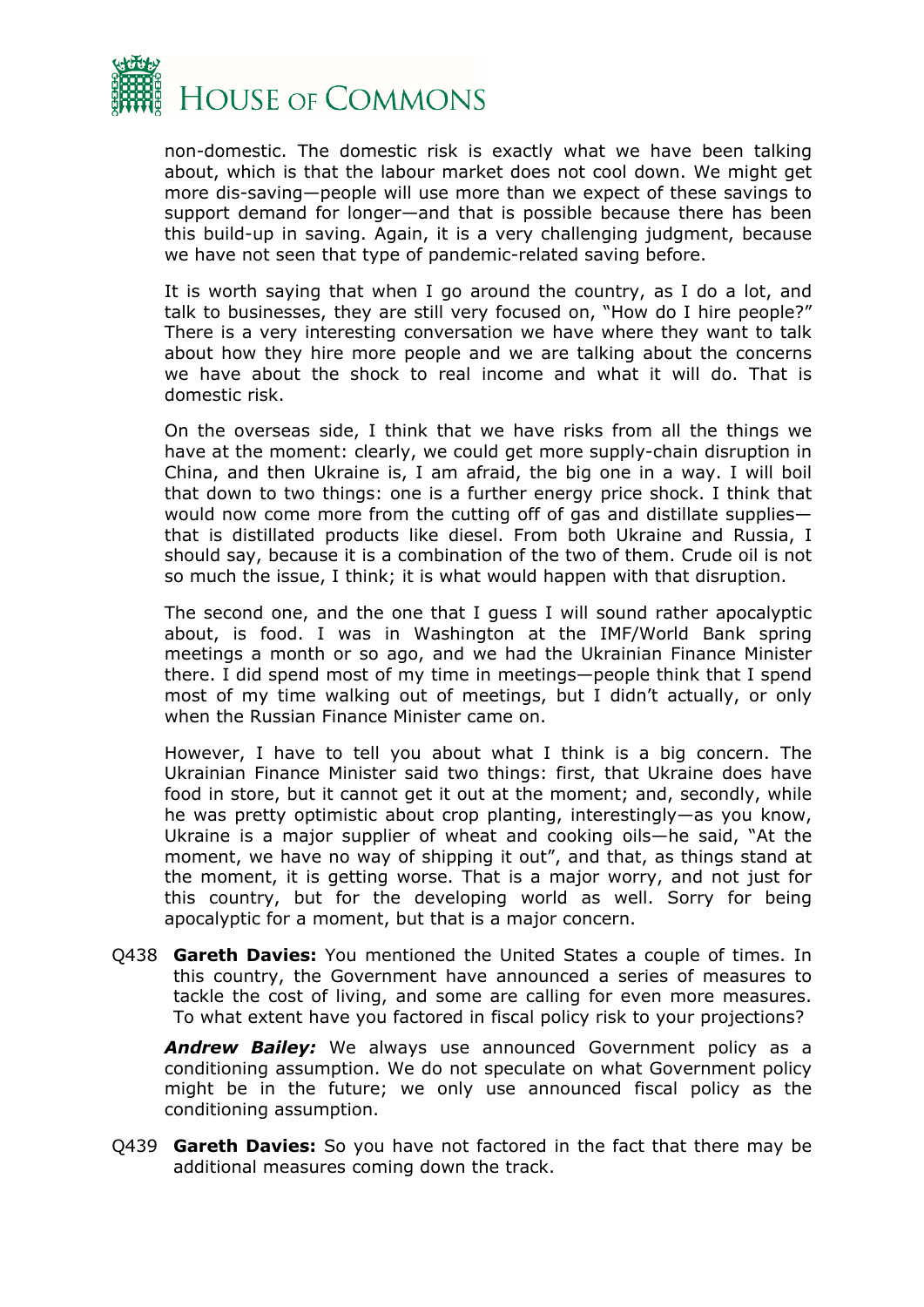

*Andrew Bailey:* No. That is a long-held MPC policy, and I think it is the right one. It is not for us to speculate on what the Government might do.

Q440 **Gareth Davies:** On Ukraine, to what extent are economic sanctions a part of your projections going forward?

*Andrew Bailey:* All the things I have just been saying, of course, get picked up because we use market prices for commodities. We use market prices for energy and for food.

Just to give you an example, the world wheat price has gone up just under 25% since we were last here, at the last hearing. We use those prices, and of course those prices will therefore include a view of what could evolve, but I have to tell you that based on what we have seen over the last year and going back to our earlier discussion, there is a lot of uncertainty around this situation.

Let me take the natural gas price, which is the best example. Natural gas prices have fallen over the last month or so; they were very high during the early invasion period. The spot price has fallen, but the forward price has not anything like as much, and of course the Ofgem calculation is based on forward prices, which is why, I'm afraid, we've got a leg-up in that later this year. Interestingly, the UK spot price is now well below the continental European spot price, because we have had a big inflow of liquefied natural gas. It is great work by the people who are doing this. If we could keep that up—but next winter is the critical period for that.

Q441 **Gareth Davies:** From reading the report and in your responses to our Chair, it struck me that 80% of CPI—I think you said—is due to external factors. To a certain degree, you say, raising rates would have had a very limited impact. Have you felt a bit helpless through this period?

*Andrew Bailey:* Well, yes. It is more than uncomfortable; I am trying to think of a word that is even more severe than that. It is a very, very difficult place for us to be. To forecast 10% inflation and then say, as we were saying a few minutes ago, "There's not a lot we can do about 80% of it" is, I can tell you, an extremely difficult place to be. We have to recognise the reality of the situation we face.

Let me be clear: please do not interpret anything I have said as a criticism of the situation in Ukraine. I am very supportive of what is going on in Ukraine. We have to live with it and deal with it.

Q442 **Gareth Davies:** You are saying, basically, that raising rates will have—

*Andrew Bailey:* No, don't interpret it that way.

*Sir Dave Ramsden:* Can I come in on that? You were saying you were looking ahead. A really instructive comparison is that obviously we publish our central forecast based on the market rate for interest rates, but we also put detail in the document—in the Monetary Policy Report—about what the path for the key forecast variables would be if we took interest rates as constant. If you look at the constant rate path, you need to compare it with the main market rate path. The market rate path has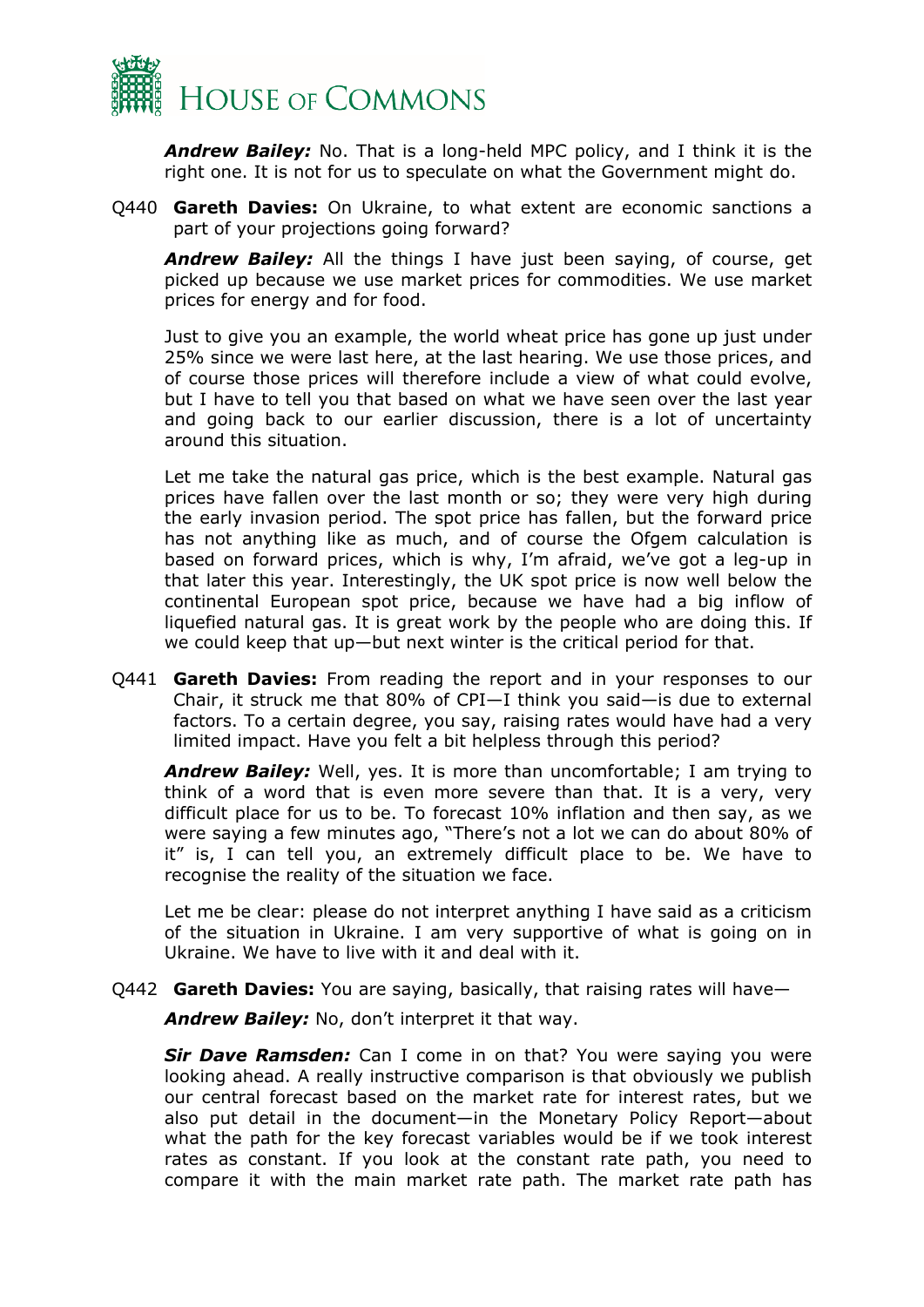

inflation falling from the peak at the end of this year to 6.6% in quarter 2 2023, and then 2.1% in quarter 2 2024, so two years out.

If you take the constant path—so you don't assume that market rate path, but assume rates are at 1%—inflation would be 2.9% in that scenario. In two years, that is inflation still well above target, so that does show that policy does have an effect. We are not saying policy has no effect at all. Policy can have an effect, and in our forecast is having an effect. That is very important, both to bring actual inflation down and to ensure inflation expectations stay anchored.

*Michael Saunders:* If I can come in on this, monetary policy cannot prevent the rise in energy prices and global costs from pushing inflation up during the course of this year, thereby reducing living standards, but it can ensure that as that shock fades, inflation returns to the 2% target. It is to ensure that that we have been raising interest rates, in order to make sure we get back to 2% inflation on a sustained basis.

Q443 **Anthony Browne:** You mentioned your frustration about inflation going up to 10% and not being able to control it in the short term with monetary policy. I presume that you don't advocate the policies that we had when we last had rampant inflation, like price controls and wage controls.

#### *Andrew Bailey:* No.

Q444 **Anthony Browne:** But do you think that there is anything else that could have been done to control inflation, or is there really nothing and we just have to see it rise to that level before it comes down again?

*Andrew Bailey:* Going back to what I was saying a moment ago, I am very careful that I don't advocate policies that the Government should adopt and I don't think that the Government have things in their hands that they could do, particularly.

What I will say is that I think that, with the really impressive work that has been done on gas supplies, we need to keep it up. I mean, if you look at what we did on vaccines, you see that the procurement made a huge difference. So, I think that ensuring gas supplies is important. Obviously, I am by no stretch of the imagination a military strategist, but whatever can be done to help Ukraine get its food out of the country would be a huge contribution.

The third thing that I will say—again, I am not advocating Government policy—is that, going back to the very interesting conversation that we had at the beginning about the labour market, the more we can do to understand what will shape people's participation in the labour market going forward, the better. Understanding it is a good thing.

*Sir Dave Ramsden:* We talk a lot to businesses through the agents' network. I made a visit to Wales the week before last and what was striking from talking to a number of businesses is how they are looking to build the supply of their supply chains. So, in a sense, it is the behavioural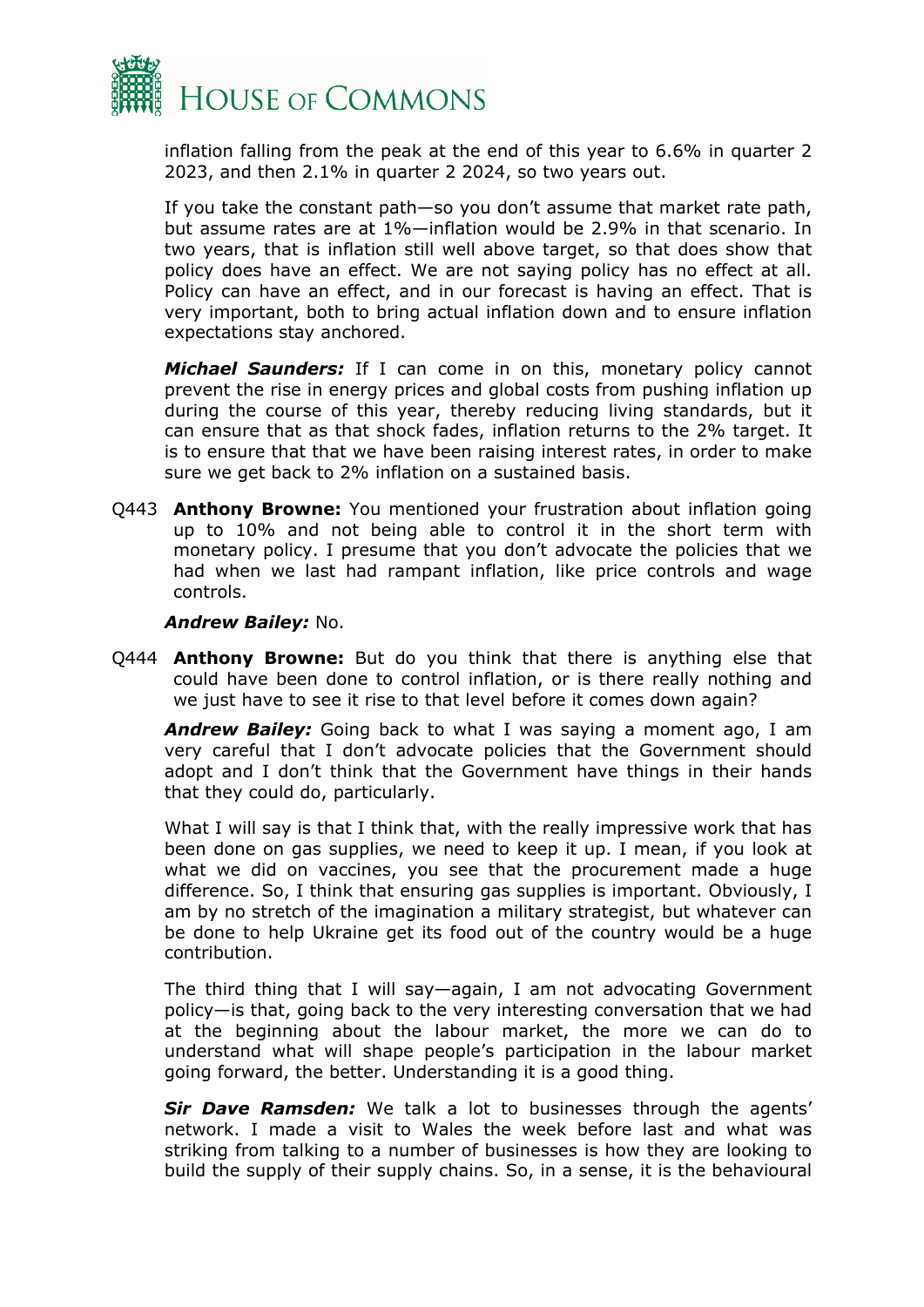

response to what we've seen. For example, they are reshoring, where possible, supply chains, so you get that certainty of supply.

It may come at greater cost in the short term, because globalisation created the more extended supply chains in the first place, which were more efficient. Then, when you see the kind of shocks that we have seen from the pandemic and now from the war in Ukraine, there is less confidence about those very extended supply chains.

So, it's not just about what policy could or couldn't do; you're seeing the private sector respond and considering how it can build resilience. Now, that may be at a cost in the short term, but it may give you less of a response of the economy to whatever the shocks are that will inevitably hit in the future.

Q445 **Rushanara Ali:** Governor, you seem to be getting it in the neck lately, from Conservative politicians in particular, because of inflation; it's come from Liam Fox and some members of this Committee, and I am sure it will continue. It seems like a bit of a co-ordinated attack on the Bank in my view. How do you feel about that? And do you think that the independence of the Bank is at risk?

*Andrew Bailey:* Well, I don't live in the world of anybody's politics, actually. I'm afraid that it's not a world that I particularly respond to at all; I read about it, but I don't respond to it.

Q446 **Rushanara Ali:** But you have read about it?

*Andrew Bailey:* I have read about it, yes; I do read newspapers.

Q447 **Rushanara Ali:** Going on to the more substantive point about independence, Cabinet Ministers are reported to have had to come in and reaffirm the independence of the Bank in light of some of these criticisms. Are you concerned that there is this chipping-away at the Bank's legitimacy in the current context?

*Andrew Bailey:* I am always concerned about ensuring that the Bank's independence is preserved and understood. I have to say that this is the biggest test of the monetary policy framework that we have had in its 25 years; there's no question about that.

What I would say to these people is that this is when the independence of the Bank, and the target framework and the nominal anchor, matter more than ever, frankly—more than in the good times or the easy times. This is the point at which it is.

People often talk about the 1970s and ask what the difference is between now and the 1970s. One of the big differences is that we didn't have a nominal anchor in the 1970s; we didn't have a monetary policy anchor. And what you got in the 1970s was a high rate of inflation that persisted across the whole decade.

Q448 **Rushanara Ali:** Does anyone else want to come in on this point about independence and some of the criticisms of the Bank that we have heard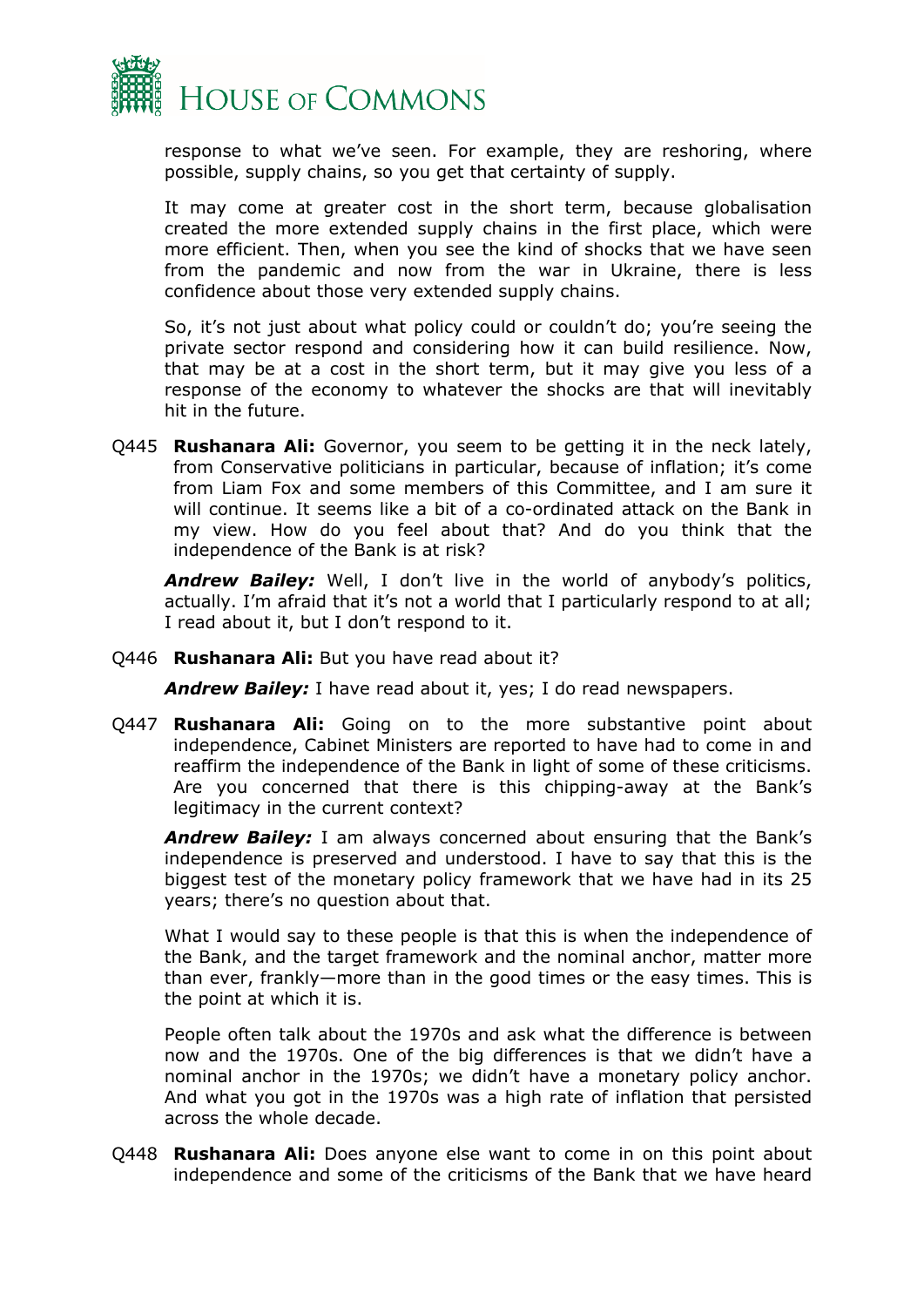

about in the press?

*Jonathan Haskel:* Merely to agree with what Andrew just said: the importance of independence and the target is even greater in times of maximum stress.

Q449 **Rushanara Ali:** They need to call off the dogs, do they?

*Sir Dave Ramsden:* All I would add is that the discussions today are critical to that legitimacy. Not only do we have an independent MPC but a central part of the reforms done in 1997, and subsequently consistently applied, was transparency and accountability. We try to put as much information as we can out there—including, for example, that forecast comparison I gave you—and then you hold us to account for it, through discussions such as this and wider debates in Parliament and throughout society. That accountability, whether in Parliament or through our efforts with the public, is central underpinning to sustain the position we are in.

Q450 **Rushanara Ali:** My next question is about wages. As the Chair mentioned, wage pressures on inflation have been referred to in the past. There was a particular policy decision that the Government made about City bonuses, which is the subject of an article reporting the IFS study, which said: "the return of bumper finance industry payouts meant the top 1% highest-paid workers were beginning to pull further away from the rest of the UK workforce despite the cost of living crisis hitting the country at large." That is not a decision the Bank made; that was a Government policy decision.

There is a discussion about wage inflationary pressures and demands for an increase in wages, which is understandable if you have had wage freezes for a decade, but the Government make a decision in parallel to allow for City bonuses. What do you say to that? Are there inconsistencies in the way we talk about wage pressures? I know you ran into hot water when we last talked about wage pressure, but is there some rampant hypocrisy here? People are attacking central banks such as yours while failing to act to bear down on wage pressure that is a direct consequence of Government policy.

*Andrew Bailey:* I am not quite sure which Government decision you are referring to. When we onshored the EU financial services legislation, we inherited the bonus cap. The bonus cap is still with us—nothing has changed. Obviously, that is for the Government; it could be changed but it has not been, and I am not aware of any move at the moment to do so. So that has not changed. I am not quite aware of what Government policy that is.

Let me say on the second part of your question that my view—I was asked about this in an interview the other day—is that I do think that people, particularly people on higher earnings, should think and reflect on asking for high wage increases. It is a societal question; I am not preaching about this. I was asked if I have taken a pay rise myself this year and I said, "No"—I had told the Bank not to give me one, because I thought that was the right thing for me personally, but everyone must make their own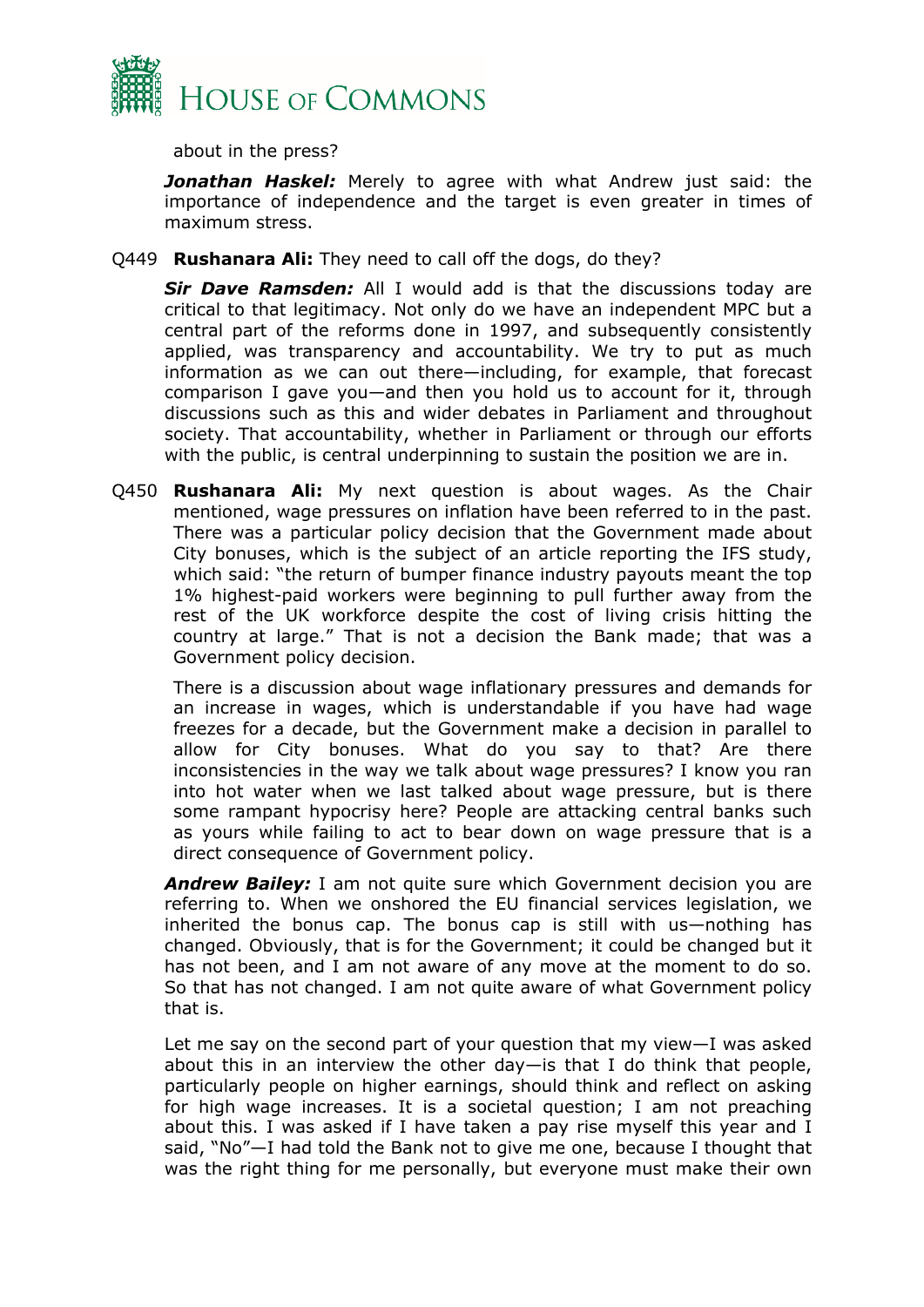

judgment. It is not for me to go around telling people what to do in that sense. I may have been interpreted as doing that at the time, but I was not saying that. What I was saying is that I think people should reflect on it, particularly people in that situation.

Q451 **Rushanara Ali:** To turn to the question of labour market pressure, Adam Posen talked about the impact on the UK, arguing that inflation is likely to be more sustained in the UK than in the European Union because its labour market is tighter due to lower levels of immigration into the UK from leaving the European Union. Do you agree?

*Andrew Bailey:* I think the point Adam was making was that if the UK becomes a more closed market post Brexit, it becomes somewhat more inflexible. I think the challenge at the moment in judging that—it sort of goes back to what we were saying earlier—is that the biggest impact so far in the labour market appears to be covid-related. We think there is a net migration number there as well, but it is a smaller number. It is a hard number to calculate at the moment, because the data are not very good.

Secondly, it is very hard at the moment to separate the impact of covid and the impact of Brexit in this area, because both of them have reduced the cross-border flow of people and migration, which is certainly what employers tell me when I talk to them. In time we will know the answer to that, but at the moment it is very hard to make that judgment, because covid is having the same effect.

Q452 **Rushanara Ali:** Sir Dave or Jonathan Haskel, do you want to come in on labour shortage?

**Sir Dave Ramsden:** It goes back to the point I made earlier about my most recent visit to a set of businesses in north Wales. Again, you are seeing businesses adapt to the world that they are in, so you are seeing more and more examples of businesses having to do their own training in order to deal with, for example, skills shortages.

To pick up on something that we talked about when I was last here, you particularly see it in the haulage sector—more and more HGV companies are now growing their own, as it were, by taking people from warehouses and developing their skills so that they can then, over time, pass the qualifications and become HGV drivers. You are seeing the private sector adapting, supported by policy—changes in regulations and stuff—at the margin.

Going back to Andrew's central point, with so much going on as the economy responds to a whole series of shocks and changes—Brexit, the pandemic, energy, and the war in Ukraine—it is impossible to disentangle different effects and the interplay of different forces.

**Rushanara Ali:** Jonathan, and then Michael.

*Jonathan Haskel:* I just wanted to say a word about bonuses, which you asked about. You are quite right to say that they make a difference. Excluding bonuses, the average wage index, year on year to February,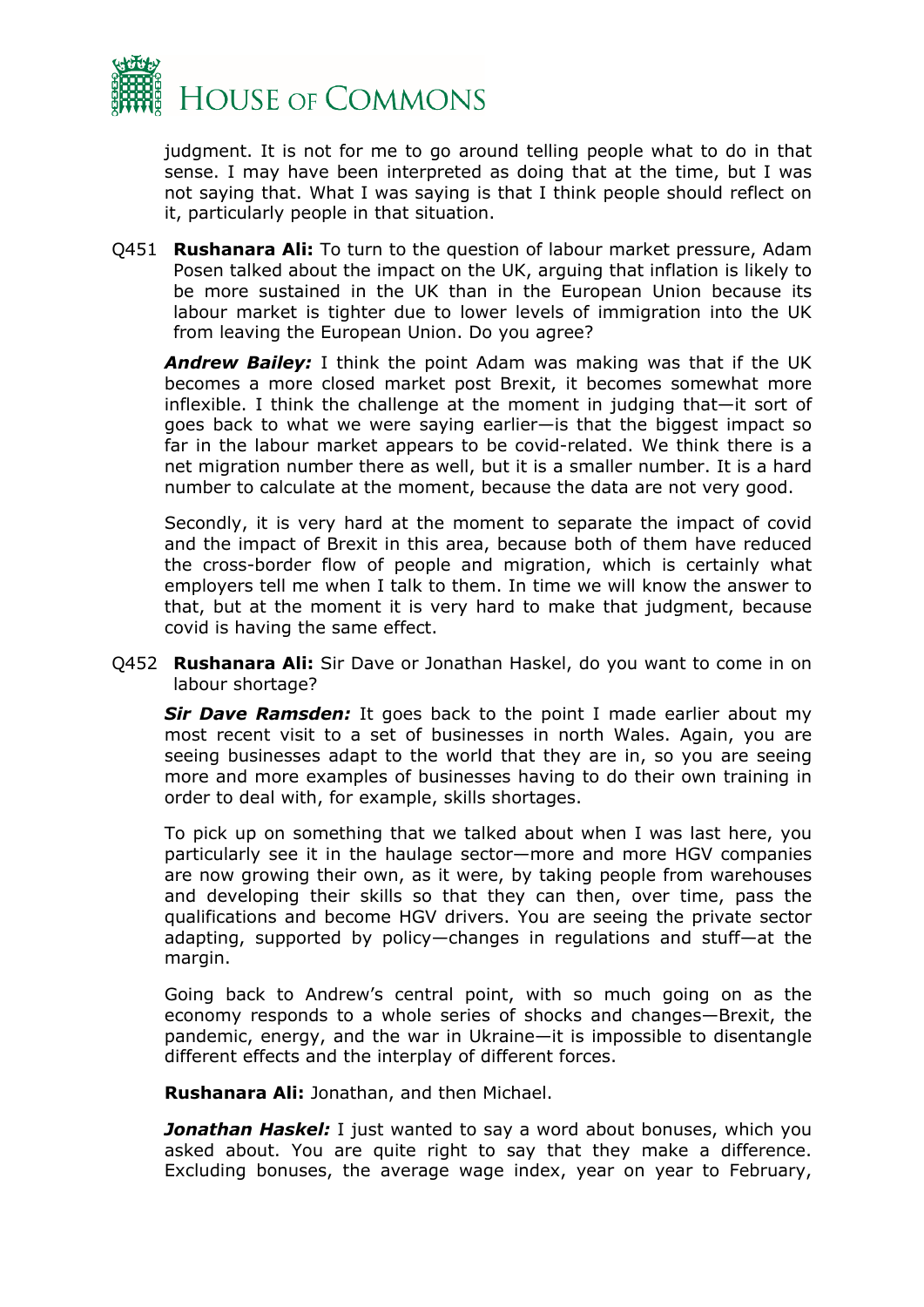

was 4.7%; including bonuses, it was 6.4%. Actually, it turns out that we do not measure all the bonuses you might want to measure, such as signing bonuses, in that. If you put those into a more comprehensive measure, you get 7.3%.

But the point I was going to make is that those bonuses have spread out a long way beyond financial services. While it is true that, in normal times, financial services account for the lion's share, they have spread out a long way beyond that. I believe there is a story in *The Times* about easyJet offering a £1,000 bonus, conditional upon various things, to some of their crew. I think it is not just the financial sector that is paying these bonuses, actually.

*Michael Saunders:* Brexit has reduced the UK's potential output through adverse effects on business investment and hence on productivity, and also on labour supply. It may also have increased the extent to which, if there is excess demand in the economy, inflation picks up, because the UK's labour and product markets are less open. But it is wrong to think that this will be a cause of persistently high inflation in the UK.

The MPC has the tools to ensure that inflation returns to the target, and we have shown our willingness to act accordingly. You could regard it as a factor affecting potential output, but not as a reason for persistently high inflation.

Q453 **Rushanara Ali:** Actually, I was making a point about wage pressures and the supply of labour—the earlier discussion about labour shortage, and your point about bonuses being offered. In substance terms, obviously energy prices are the main drivers of inflation, according to your own report, but I am just trying to better understand where all these different pressures are coming from. Individually, each may not be the significant one, but they play a part, do they not?

*Michael Saunders:* There is an issue of domestic capacity pressures across all sectors. The recovery in the economy, which is welcome, has outpaced the economy's potential outputs; hence you see capacity pressures across all sectors. We see it in the labour market, in the capacity use in firms, in pay growth—not just at the top end, because there is a widespread pick-up in pay growth—and in services inflation. Monetary policy is really trying to ensure that domestic inflation pressures do not remain persistently high.

#### Q454 **Rushanara Ali:** What impact is there of a fall in sterling on inflation?

*Sir Dave Ramsden:* Because we import a lot of goods, a fall in sterling will put up the price of those goods. Going back to Michael's central point, there are all these things going on in the economy. It is an unusual period for that, certainly when you compare it with the first 10 years after the MPC was created. One of Andrew's predecessors dubbed it "the nice decade", and it was also known as "the great moderation" globally, as China entered the global economic system.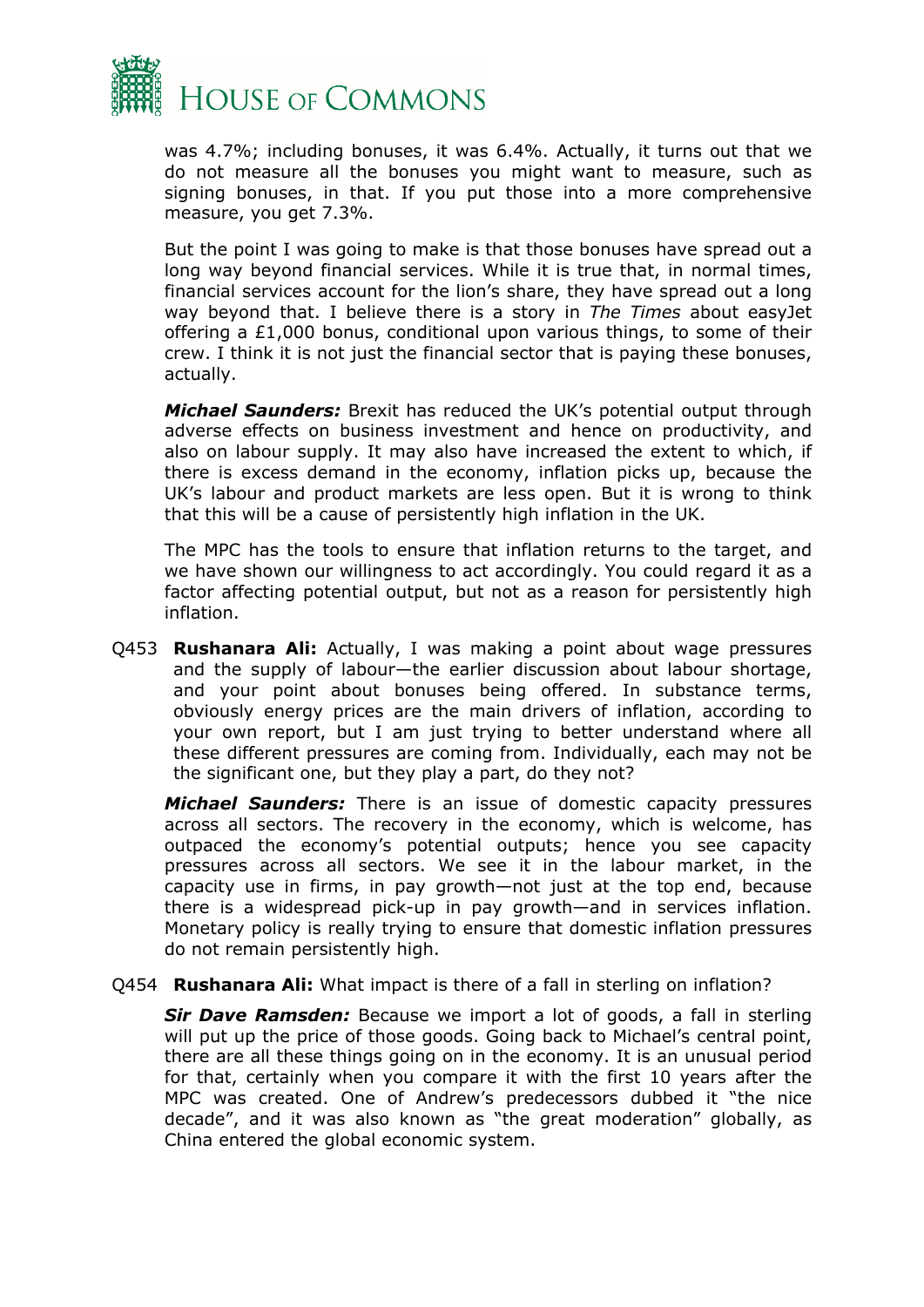

Nevertheless, whatever is going on, including with the exchange rate, the Monetary Policy Committee have the tools to bring inflation back to the target in the medium term. That is the critical thing. Through the 25-year period that we have been in existence, we have seen a lot of exchange rate moves—the exchange rate has depreciated over time—but inflation has averaged 2% over the whole period. There has been quite a lot of volatility, particularly recently but also in some of the earlier energy shocks, but inflation has averaged 2%.

We will deal with what happens with the exchange rate. We are an inflation targeter. We have to take account of the exchange rate, and we will deal with it to ensure we get inflation back to target in the medium term.

*Andrew Bailey:* It is worth noting that, although of course we measure it against a basket of currencies, the biggest depreciation has been against the dollar, but that has been true for many other currencies. The reason is that, whereas we are in a trade-off situation, as I talked about earlier, with growth going one way, the US is in a different place. It has a demand shock, effectively—demand and inflation are going up—and that is why the Federal Reserve has given stronger messaging about its interest rate path, and indeed has raised it by 0.5%. I think that a lot of that relative change in interest rate expectations has influenced the movement in the exchange rate.

Q455 **Emma Hardy:** I have a really quick question. Sir Dave, you were talking about the private sector adapting to the labour market shortage. Are you seeing a move towards recruiting more remote workers as a way of opening up new labour markets in response to that labour shortage?

*Sir Dave Ramsden:* Depending on the sector, you are certainly seeing that being another factor that employers have to take account of. I visited Airbus 10 or so days ago, and obviously their workers can't be remote because they are manufacturing wings up at Broughton to the highest possible standards.

But then you go to another sector—professional services or something like that—and you see much more evidence of hybrid models and workers expecting to be able to work remotely. Then you might go into some sectors like technology, which is a global sector with global talent, and a lot of people in that sector expect to work remotely 100% as they are doing code or something like that, so you have that kind of spectrum. You then have people in very manual work—farming communities and that kind of thing—who have to be there all the time.

It is a range, but what you are seeing is that it comes back to how businesses and workers are having to adapt to the new normal, particularly post pandemic, which was a completely unprecedented event and has created all these different expectations.

As Andrew was saying at the outset when we were talking about labour market participation, it has also generated new concerns for people. If you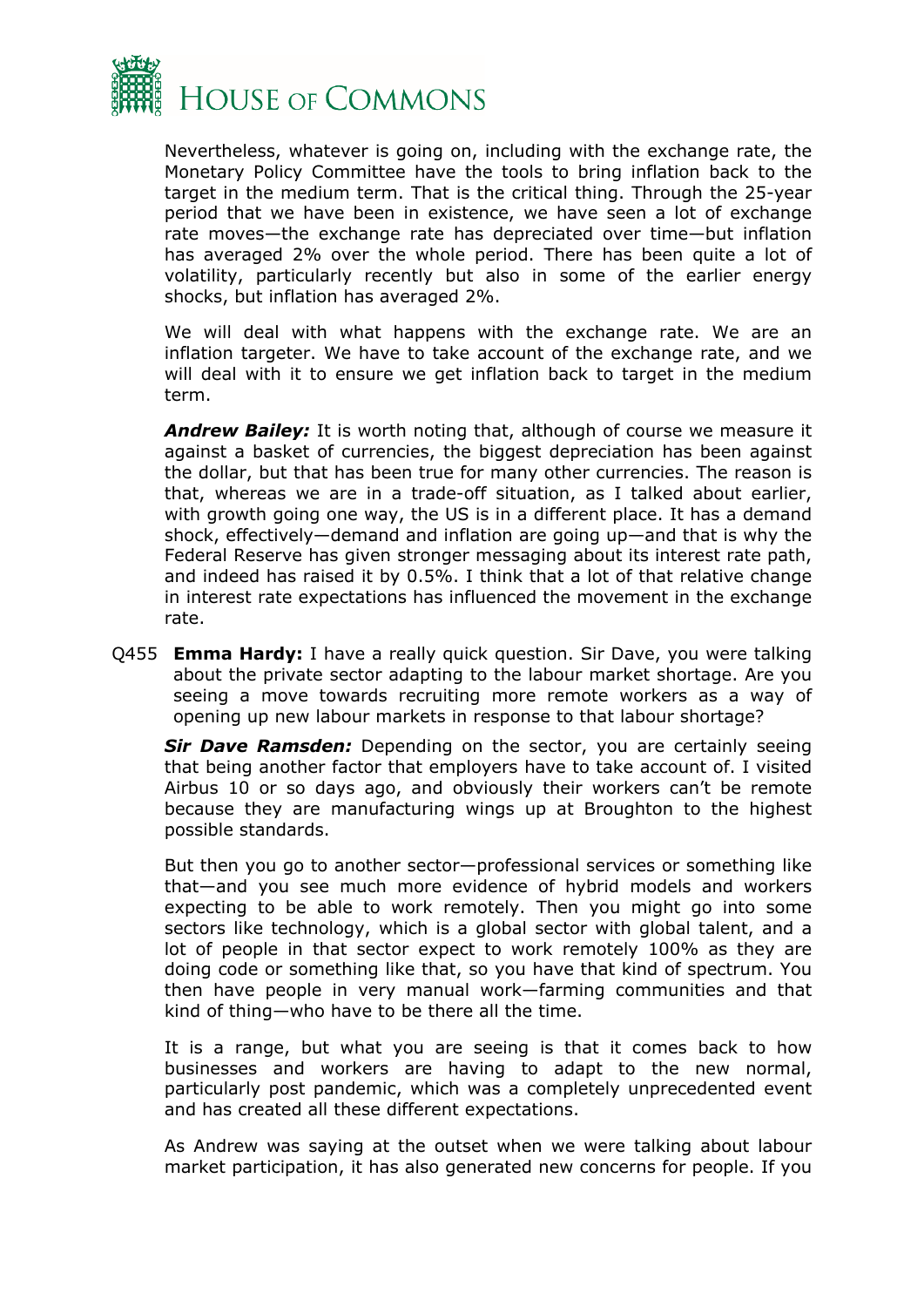

have a health concern, whether long-standing or related to covid, and you can now work remotely, that must be a huge reassurance, compared with having to travel on public transport. We pick that up in every discussion with businesses that we have.

*Andrew Bailey:* In some parts of the economy, it is changing regional wage differentials. I will give you an example from visits I have done. Regional law firms now say they have to compete with London law firms at London law firm rates. London law firms are saying to lawyers in Cardiff and Leeds, "You don't actually have to come to London"—often—"and we'll pay you the London rate to be a lawyer in Cardiff or in Leeds."

**Emma Hardy:** Brilliant news.

*Jonathan Haskel:* I am simply going to add—this goes back to the earlier discussion that we had with Mr Browne about what could actually be done—that 30% of people who reported themselves long-term sick before the pandemic were actually working and participating. You would think, with the increase in remote working, as Dave has just described, that number might go up, because there are more opportunities for those people. Actually, it has gone down to 20%. That adds to the puzzle, but maybe that means that there are some possibilities out there for meeting this difficulty.

*Michael Saunders:* Can I add something on this? We have talked about the rise in people who are out of the workforce because of long-term sickness—the very large rise since the end of 2019—but that rise has not been equal. There has been almost no rise in activity due to long-term sickness among graduates; it is all concentrated among people with lower educational attainment and especially among the over-50s. We don't know for sure, because the data is incomplete, but I suspect this is something to do with the types of jobs that are available to people. There are some jobs that adapt better to remote working, and that may go alongside reduced ability for people to work if they cannot be in a job that does allow that.

Q456 **Chair:** Could I just go back to a point that Rushanara was asking about independence? I would agree with you: I think it is extremely important, particularly in difficult circumstances such as these, that we have an independent Bank. The thought of politicians taking the really tough decisions around interest rates and perhaps a firmer monetary policy, which we might be thinking now would have been appropriate in the past, just doesn't really shape up in my mind. I think it needs to be an independent institution like yours.

There has been a lot of chatter and a lot of comments made in the press, and I know you don't like to comment on your discussions with Government and Ministers and so on, but have you had any signalling from Government at all around the independence of the Bank?

*Andrew Bailey:* No. I am happy to be clear on that—no. No member of the Government has raised it with me.

**Chair:** Very good. I'm very pleased to hear it. Thank you.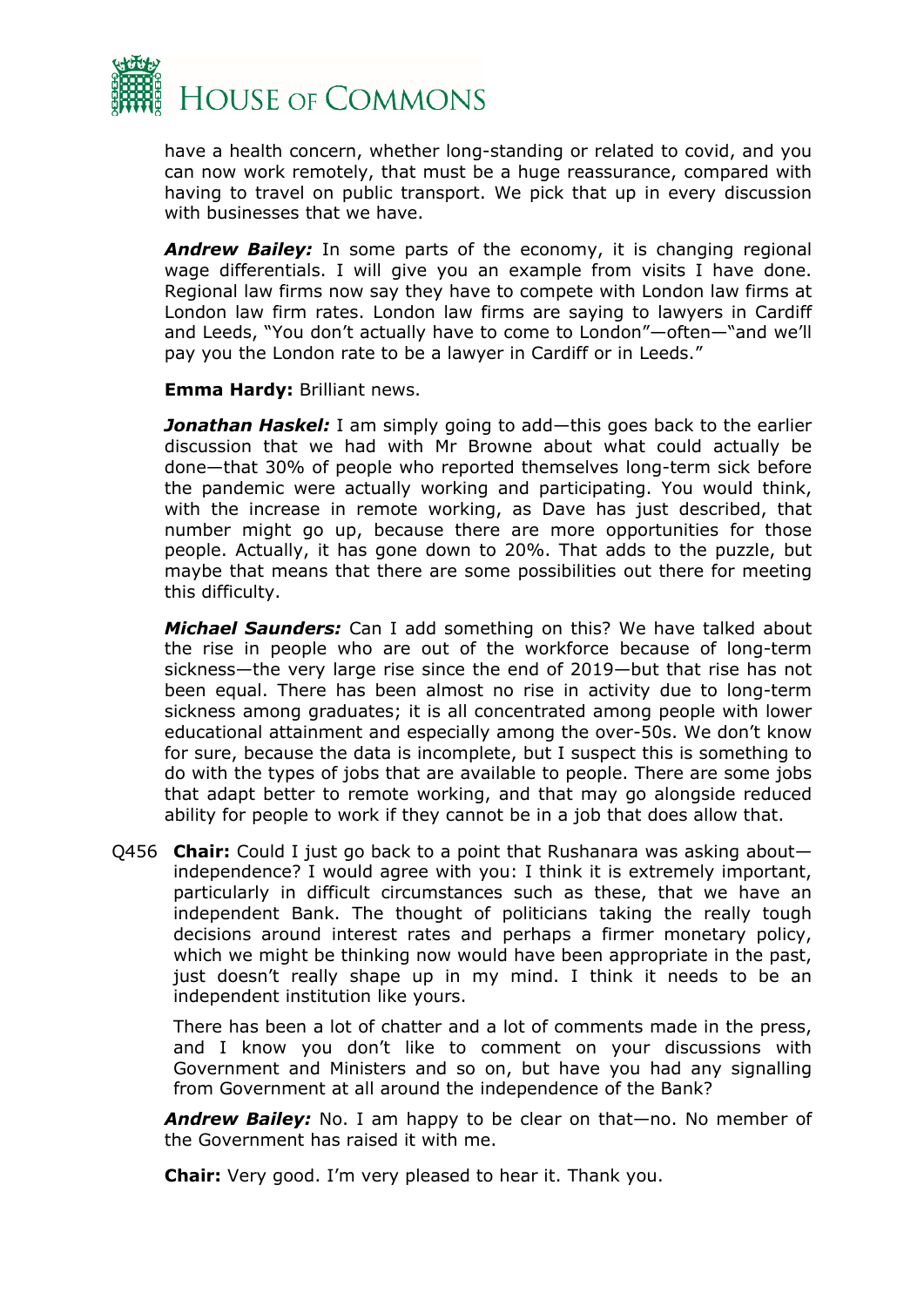

Q457 **Julie Marson:** I would like to go back to some of the global factors and particularly Ukraine to start with, Governor. The European Commission has said it is going to phase out supplies of Russian oil "in an orderly fashion". What is your assessment of the impact that that is likely to have in the UK on energy prices and on growth and inflation?

*Andrew Bailey:* Well, I suppose it depends on what "orderly" means. If "orderly" truly is orderly, then I think we can manage it, but we'll have to see. I haven't seen what the plan is. I think a number of European countries have given views on what, for them, would work. It is worth noting that of course European countries are in very different places in terms of their dependence, particularly on gas. I think oil is less of an issue, because oil is a world market and you have to move it around in tankers mostly. I spend quite a lot of time talking to the commodities trading firms. Frankly, the supply of Russian oil has now declined; people just don't want it. It is trading at a discount. The discount on Urals oil to the world market is now quite marked, apparently.

It is more about gas and, to a degree, as I said earlier, about distillates, because unfortunately Russia has quite large refining capacity. I think gas is the issue because, as we know, commonly, gas comes down pipes rather than through tankers—well, commonly. That shift is taking place, actually—towards the liquefied natural gas market.

The situation, as I understand it, is that there is an interesting mix here. The UK, as I understand it, has a larger capacity to take in LNG but not much storage capacity, whereas a number of continental countries have far less capacity to take it in but far more storage capacity. This is one of the reasons why, at the front end of the market, our price has come down relative to the EU price at the moment—because it comes to us first, as it were; we have got access to it. I know a number of countries are now building LNG terminals. That takes, as I understand it, a year or 18 months, at the minimum. So I think it is a matter of how orderly and over what time the process happens. Of course, there is huge pressure to do it faster because of the impact it would have. There is no question that cutting off Russia's earnings from gas would be a very significant move. We are of course, as I am sure you know, in this position at the moment where there are sanctions on Russia but at the same time they are earning a lot of income from sales particularly of gas.

Q458 **Julie Marson:** Is it possible to strip out the proportion of the energy price increase in the UK that is specifically attributable to the war in Ukraine, or is it just too difficult to do that?

*Andrew Bailey:* I go back to the 80%. Most of what we are seeing now is related to the war in Ukraine, unfortunately. To put that into perspective, prices started to spike up last November, when the build-up of troops—I think technically it resumed, but it sort of resumed for real at that point. But then they really ramped up when the invasion happened in February about the day when we had the last hearing, I think. We had a period until just before Easter when prices were very high. They have come off a bit since, but unfortunately the futures prices have not come off anywhere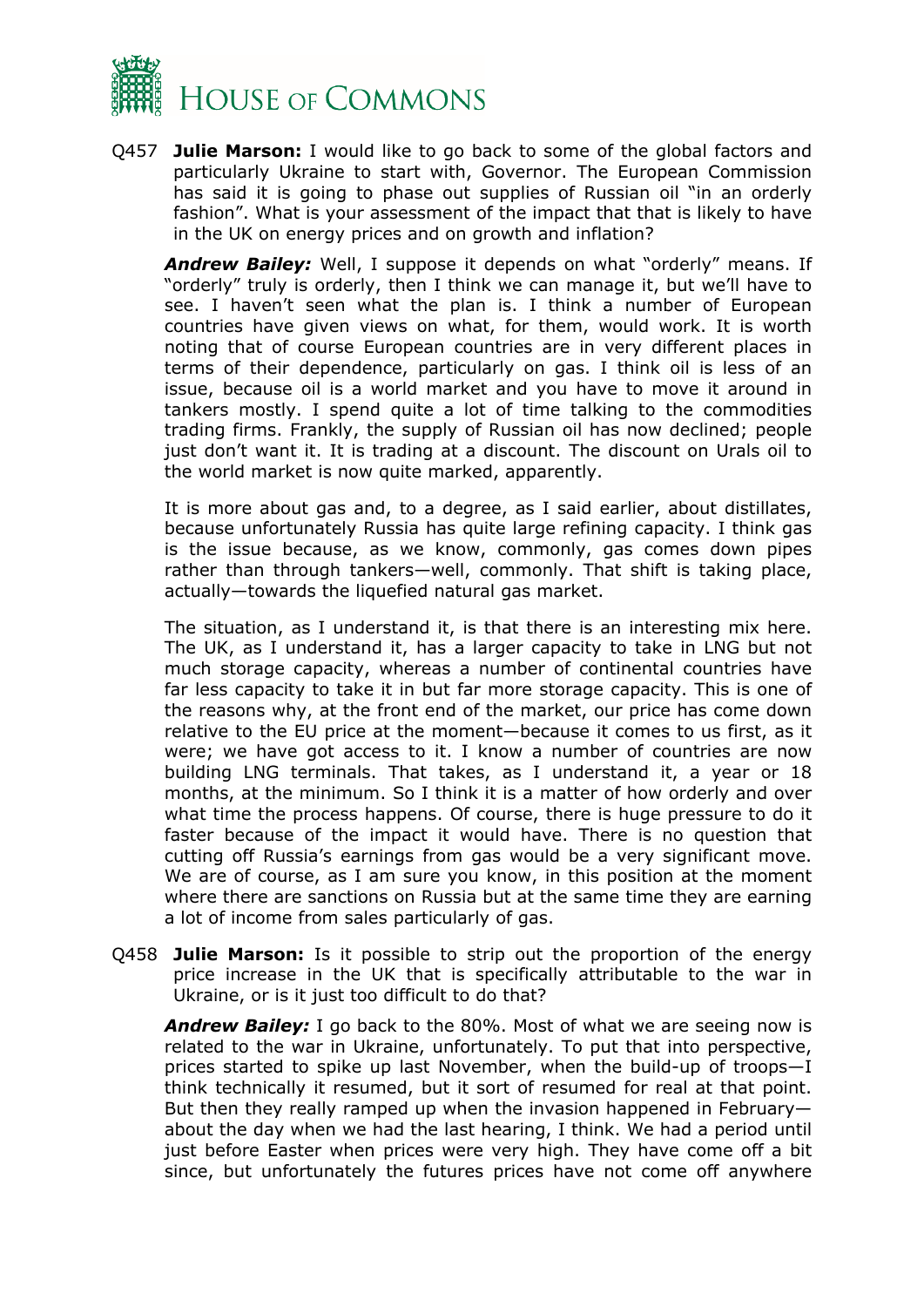

near as much as the immediate price, and the Ofgem calculation, for obvious reasons, is based on the futures price that will hold in the next period ahead. I should say, although I have not been able to read it thoroughly, that Ofgem floated this morning a new methodology for doing the cap.

Q459 **Julie Marson:** What kind of scenario planning do you look at when looking at the possibilities of what might happen in Ukraine, whether it is a prolonged stalemate or an escalation, for example? Are you looking at that in different scenarios?

*Andrew Bailey:* Just as we have recruited Chris Whitty to help us on covid, we have had a session with a number of experts in the world of foreign policy and in the gas and oil markets, and we are going to do more of that for the next round. We do that to help us, but I have to be honest with you: it is very hard to do the mapping from, "Let's assume that this happens on the battlefield," to what it means for economic variables in this country. It is a pretty hard thing to do. You can do the general direction, but it is very hard to do an exact mapping in that respect.

Q460 **Julie Marson:** Let me shift to something you mentioned in your opening remarks: the upward pressure on tradeable goods prices, particularly in the USA, and the shift away from services. You mentioned covid in that as well. Could you give us a little bit more about what you expect to happen? Why is it still stuck in the USA? Why has that balance not shifted back, and how do you see the outlook on that?

*Andrew Bailey:* It's an interesting question. The US has seen a much more extreme version of the shift from services to goods—an increase in goods, certainly. Bear in mind that the US had a different approach to fiscal policy. This, we think, is the real rub. The US, to put it bluntly, handed out money. The UK approach was more to keep people's jobs in existence. You can see that in the demand figures—a big increase in demand for durable goods. As I say, we were starting to see that come back and it has got interrupted.

I was in the US not long ago. Covid is more of an issue in the US at the moment than it is here—much more of an issue. We are, fortunately, on the down slope, and the US isn't. Covid disruption in the US is continuing in ways that we are currently not experiencing.

Global goods pricing interacts with what we are also seeing in China, where, as I have said, it appears now that the economic impact of the zero covid restrictions is greater. Last year we were concerned about it but actually not seeing as much evidence of it; now, there is much more concern about that.

Q461 **Julie Marson:** You mentioned the US and China. Do you look at the potential impact of a resurgence in the UK as well?

*Andrew Bailey:* Of covid?

**Julie Marson:** Yes.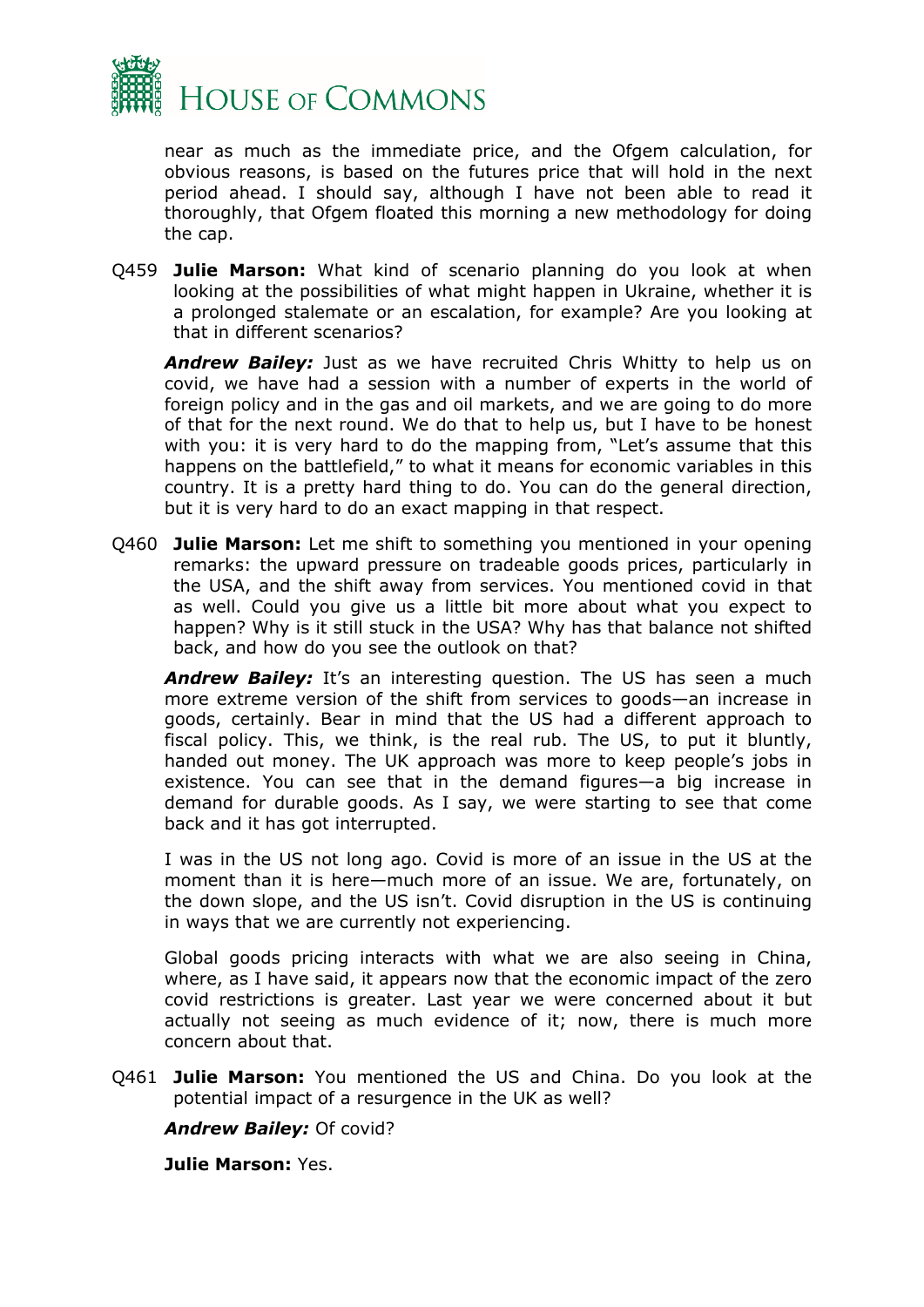

*Andrew Bailey:* Yes, we do. That is why, as I say, we were fortunate to have Chris Whitty's input. I don't think he will mind me saying—it is one of the paradoxes, I must say—that he has given us what I call a seasonal view of it, and UK evidence supports that. It is having more of a seasonal flu type pattern, in that there is more of it in the winter than the summer. The US doesn't seem to have that, and I don't know why that is the case. In the US it is coming up as the weather is getting warmer, but I don't know why that is the case. We will go on monitoring that carefully plus, as I say, getting the benefit of wisdom on the long covid issue as well.

*Sir Dave Ramsden:* It was very striking last autumn; I remember that we spoke to Chris Whitty before and then after the summer break, and there was a real focus on what was going to happen as the recovery continued with the ending of the furlough scheme. Then we had the omicron variant, and I remember that we had a very sobering discussion with Chris Whitty around the time that it was being released to the public just how infectious this variant was, and the concerns about how serious it was. As it turned out, because of vaccinations and the nature of the vaccinated population in the UK, with quite a high degree of vaccination and focus on getting boosters, the impact on the economy was less than we initially feared.

Having said that, we did put up interest rates last December. If you recall, at the time people were saying, as we were discussing earlier, "Oh, well, the MPC are concerned about inflation," because even in the midst of the omicron wave we were putting up interest rates. We felt that was what the balance of risks required.

What Chris has said to us more recently is that you can't rule out either another very infectious variant or a more serious variant—it will just depend. Equally, they are looking to develop what I think are called polyvalent vaccines, which act against different variants, a bit more like the seasonal flu vaccine. In terms of the current state of the pandemic in the UK, aside from the kinds of discussions we have been having about the labour market and low participation, and companies adjusting their supply chains, the direct effect is still coming through in the prices we are importing, but we are learning to live with where we currently are on covid. But things could change again. As Andrew says, the seasonal nature means we have to be alert as we go into this autumn, and that will be another factor for us to take account of.

*Jonathan Haskel:* I think it is really important to remember—it goes back to what we were talking about earlier on—that the context of the discussion last Christmas and last winter was around omicron. As Dave has just said, we knew it was very infectious and there was a pretty good bet that it would be very deadly. That turned out not to be the case, but at that time that was one of the guesses we had to make.

I will say one more thing, if I may, which goes back to the China issue. One of the things I have found very helpful that Chris Whitty has talked about is the context in which these things matter. When omicron struck this country, it was in the context of a vaccinated population, as Andrew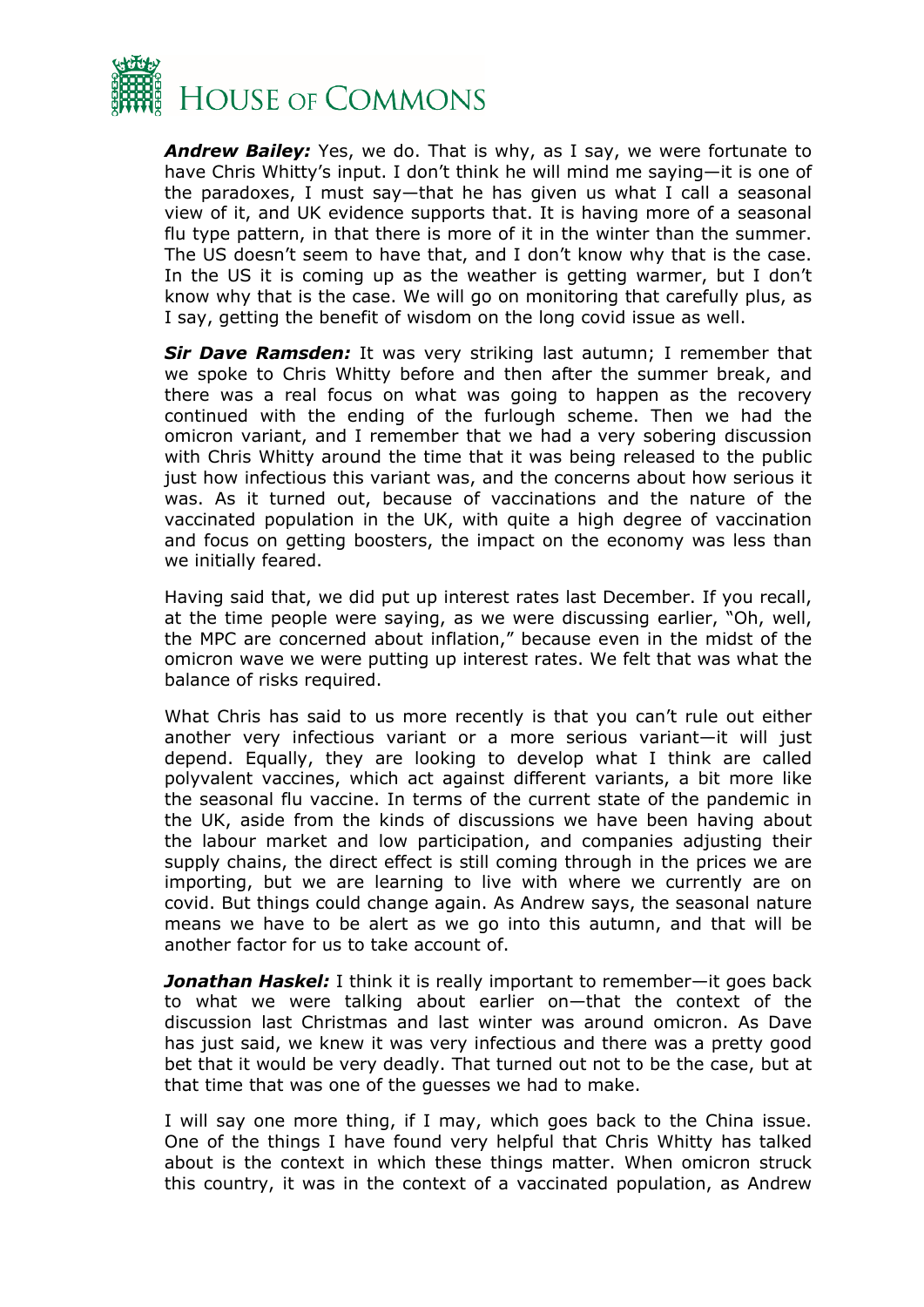

just mentioned. Of course, regrettably, the Chinese population is much less widely vaccinated and therefore omicron is much more serious. One often thinks, "Goodness, aren't we done with omicron, covid and all of that?" but Chris Whitty helps us to remember that that context really matters when we are trying to think through what the economic consequences might be.

Q462 **Alison Thewliss:** The Monetary Policy Report states that "it is likely that the strength in pay growth can explain some of the recent rises in services inflation". Governor, how concerned are you that pay growth appears to be feeding into inflation?

*Andrew Bailey:* Well, we are concerned. That is why the second-round effects are of major concern to us, and that is where, as we were saying earlier, we think monetary policy will have its most effect. I am afraid we can't make a difference to the first-round effects; they are coming. The second-round effects are important, and therefore we pay a lot of attention to pay growth.

In the latest Monetary Policy Report we have increased our assumption on the rate of pay growth coming through this year. That is based on a mixture of things. It is based on evidence from our agents and, obviously, on the path of inflation of itself, because there is a feedback to it. To give you a sense, our view of underlying pay growth back in February this year was probably around 4.5%; it is about 5.5% now. That reflects that mixture of evidence. For each of us, in the way that we think about the decisions that we are taking, it is that that has a very significant effect. We will get more labour market data tomorrow morning.

*Sir Dave Ramsden:* It is important though to emphasise that it really does differ very much between sectors and industries. It is also linked to the ability of firms to rebuild margins and to pass on higher margins in the final prices, and, equally, the wage bargain that happens in those businesses. You do see this pattern—we have got this from our surveys, because we have surveyed both on wages and, most recently, on pricing that the closer businesses are to the consumer, the more challenging it is at the moment to pass things on, because it is consumers who are dealing with the cost of living. They are seeing the cost of living challenges in their household outgoings. They had the energy price increases in April and they will be thinking what might be to come. They also have the food price increases. When you talk to retailers, they have the challenge of how to retain and recruit staff, but from what they are seeing in not only, potentially, their low-paid staff but their customers, they are very conscious of the challenge there. They are almost dealing with a similar trade-off to the one that we are dealing with, because they are thinking, "How can we sustain our revenues while seeing what our customers are bearing the brunt of?"

*Andrew Bailey:* Retaining staff will put pressure on corporate margins. That is one of the effects that will come through.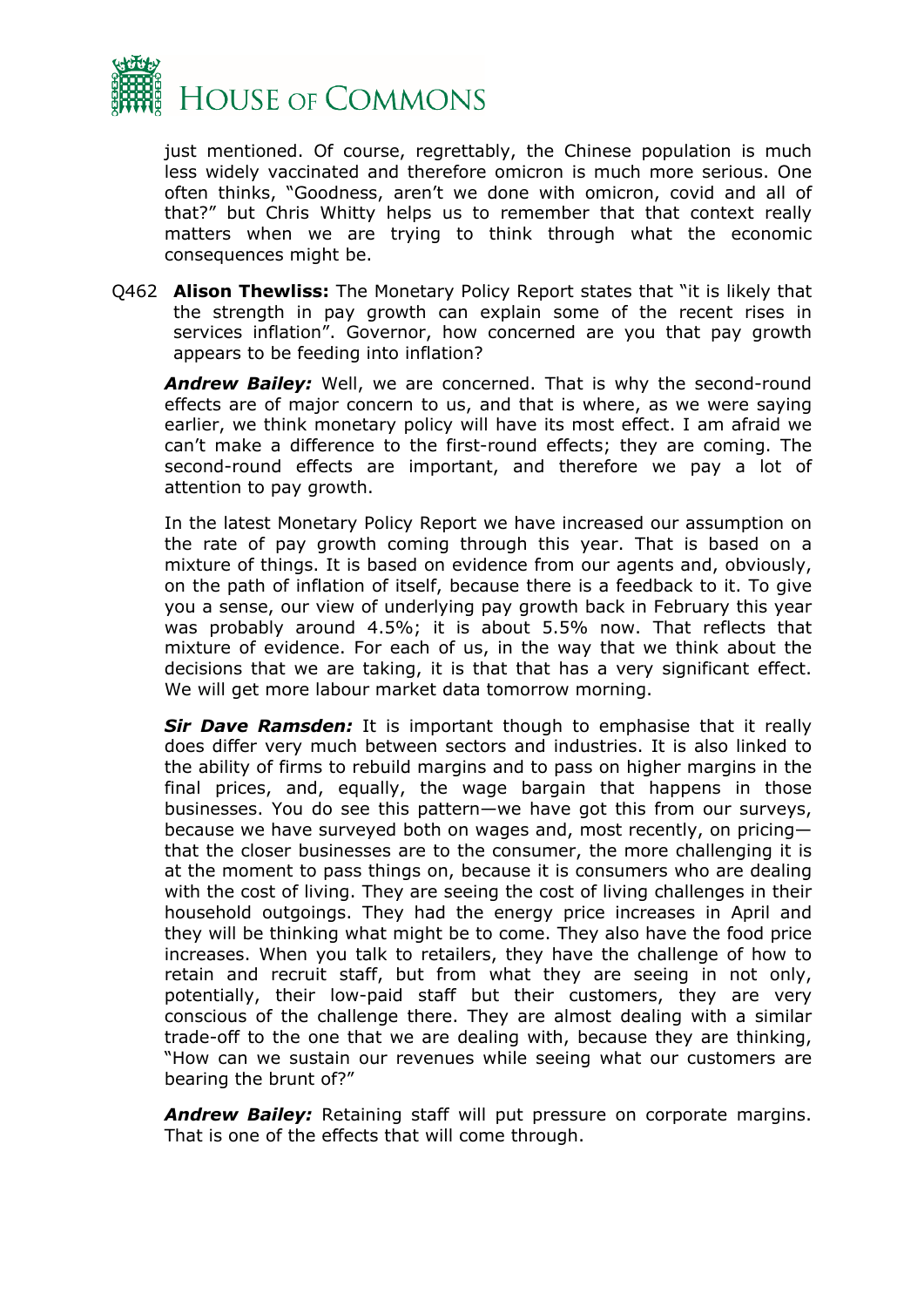

*Michael Saunders:* If I may add something, there is no problem with having high pay growth if it is backed by higher productivity growth. That is how living standards rise over time. In a market economy, it is quite normal for some sectors to be doing better or worse and for pay growth in different sectors to be stronger or weaker. The issue that we have for the past couple of quarters is of generalised capacity pressures, strong underlying pay growth, and firms believing that they can pass those cost increases on. I have to say that I am as concerned about firms' pricing strategies—this sense that they think that they can pass those cost increases on. That is a picture that I would like to change.

Q463 **Alison Thewliss:** In your evidence, you highlighted the difficulty with no cumulative growth in labour supply as well. Will you tell me a little more about the problems that that causes? Is there anything that monetary policy can do on that front?

*Michael Saunders:* I don't think that monetary policy can really affect labour supply in a significant way. An argument gets made sometimes that we should "run the economy hot" in order to draw people into the workforce, but as you can see in the data, the factor that has caused participation to fall is not a lack of job opportunities but a rise in long-term sickness, which is surely linked to the pandemic. If we were to "run the economy hot" in those circumstances, we would just tend to get higher inflation, more embedded inflation expectations and a bigger problem to deal with. The issue of long covid and the pandemic's effects on public health and participation is a very serious issue; it is just not one that monetary policy is well designed to tackle.

Q464 **Alison Thewliss:** There are effects from Brexit as well, with people not coming into the UK to work.

*Michael Saunders:* Yes, that is right.

Q465 **Alison Thewliss:** You will be aware that we were told by the witnesses last week—economists, including former MPC members—that in the US a wage-price spiral has begun. They believed that we were at the beginning of one here. Would you agree with that?

*Andrew Bailey:* May I come back to the point that I made a few minutes ago about the different nature of the shocks that are affecting the US and the UK? It is quite helpful to bring in the euro area as well, to paint the whole picture.

The US is experiencing what I said was an upward pressure on demand and on inflation. It is unsurprising that therefore there is a concern about wage pressures; like here, it has a very tight labour market. The euro area, like us, is experiencing this very big real income shock, caused predominantly by energy prices and goods prices, but does not have as tight a labour market as we have. I would draw that distinction. We are a bit hybrid in that sense: we have the US labour market, but we have more or less the same trade-off and shock as the euro area. The distinction I would draw with the US is that because they have the demand shock and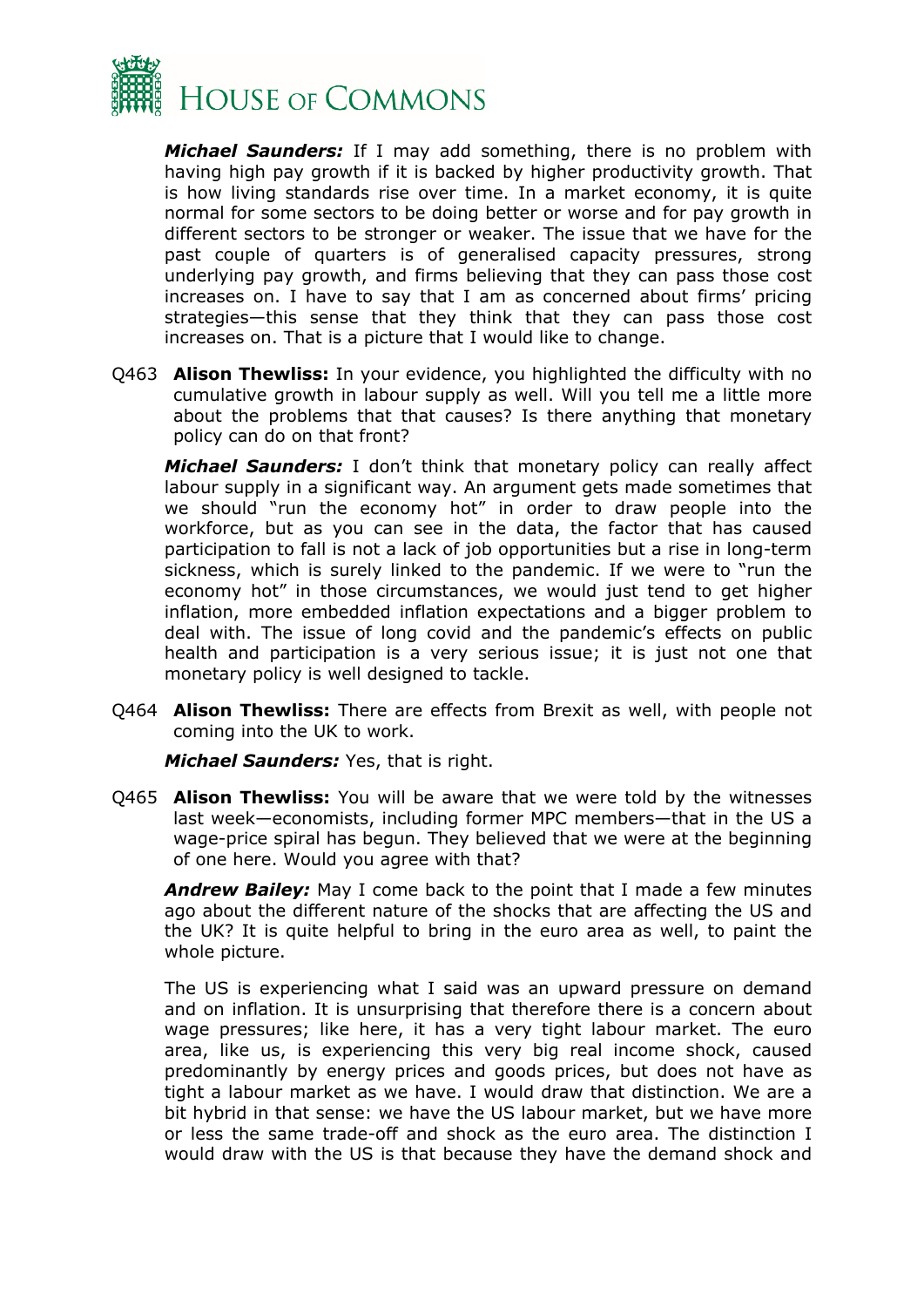

inflation shock, the risk of a wage spiral—I do not like using that word, but I will use it for the moment—is greater.

This goes back to what Michael was saying earlier about how we view each decision on monetary policy. We have to watch this very carefully, because we do have a tight labour market, but we are dealing in this world of a trade-off. As a number of colleagues have mentioned, the business world at the moment, particularly the ones we talk to—I am not saying this critically, by the way; please do not think that—does not see it coming, because they are worried about how they recruit and retain. But there is a very big shock happening. It is not coming; it has already started to come, and as our forecast indicates, that will affect labour market conditions going forwards.

*Sir Dave Ramsden:* To build on that, as Michael has referred to, you are seeing some evidence in recent quarters that there is some inflationary influence coming through on wage bargaining. We have all referred to this, I think, and Andrew mentioned the figure: the forecast we put out for wages—for earnings—sees them growing by 5.75% this year, which is up from the 3.75% we were forecasting in February.

You are seeing the beginnings of concerns around inflation influencing wage bargaining, so it is really important that we take the actions that we can to make sure that does not become embedded, whether in wage bargaining or, equally importantly—as Michael says—in the pricing behaviour of firms. We have to avoid that inflation mentality, which you are beginning to see the signs of taking hold. That is why we have tightened policy in four successive meetings and the Bank rate has now gone up to 1%.

Q466 **Alison Thewliss:** Is that having an effect, though?

*Sir Dave Ramsden:* Yes, it is.

**Alison Thewliss:** You are talking about it going up and going up, and the report also suggests that it will go up again.

*Sir Dave Ramsden:* It is having an effect—we document this in the Monetary Policy Report—in the usual ways, in that if you want to borrow money to buy a house, for example, the most popular mortgages have gone up by over a per cent. over the last year. For two-year fixed and five-year fixed, those rates have gone up by over a per cent., so if you are remortgaging now, it is going to cost you a lot more than if you were remortgaging a year ago, and that means you are going to have less to spend on other things. That is just one example, and as it reduces demand in the economy, you will see the pressure easing—not just for those who are borrowing money, but more generally. It is having an effect, and it will continue to have an effect.

Q467 **Alison Thewliss:** Can I ask a little bit about expectations of inflation? Kristin Forbes, professor of global economics at MIT, told us last week that public expectations of inflation in the medium term are higher in the UK than in the US and the euro area. Do you agree that higher inflation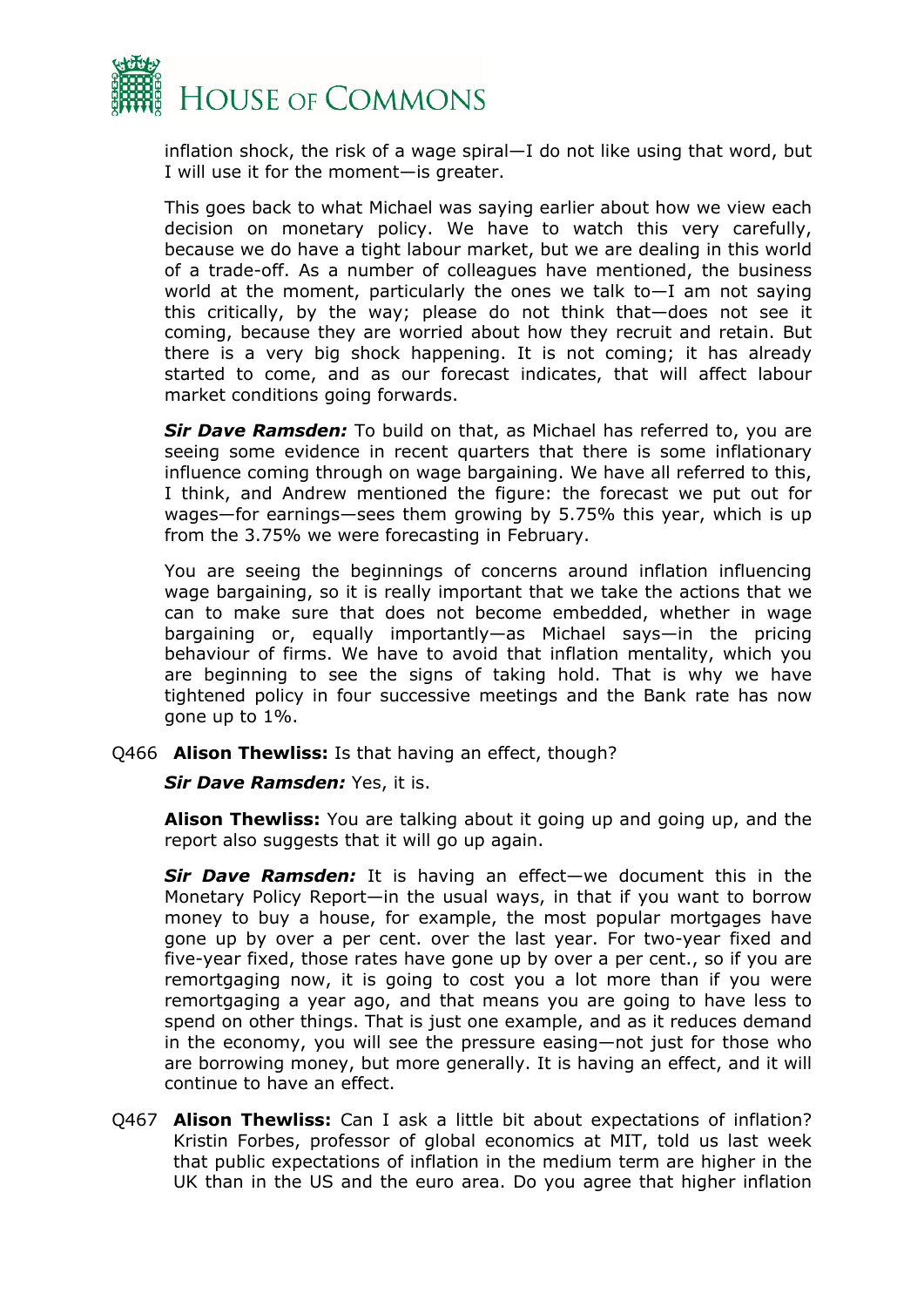

expectations are a greater risk in the UK or elsewhere, or how much of this is a source of concern?

*Andrew Bailey:* Oh, it is a source of concern. It is something we watch extremely carefully. It is not surprising, given the increase in current inflation, that it does feed through to expectations.

By the way, it feeds through more to short-run expectations than it does to long-run expectations, and our relative concern is more on medium and long-term expectations, because that is where it can become embedded. That is why, obviously, the most important thing we can do in that respect is get inflation back to target—get it back to target without unnecessary disruption to the economy, but we have to get it back to target. That is clear.

Q468 **Alison Thewliss:** Michael Saunders, you mentioned in your written evidence that "the process of re-anchoring price expectations could be very costly". Could you tell me more about what that would mean?

*Michael Saunders:* This is in terms of the cost of monetary policy action versus inaction. I would not say that inflation expectations are deanchored at the moment.

Q469 **Alison Thewliss:** You said there were uncomfortably high expectations.

*Michael Saunders:* They are uncomfortably high, yes. When we are making our policy decisions, with the various uncertainties that we have talked about, the potential cost if monetary policy does not tighten promptly is that inflation expectations could rise further. You reach a point at which getting inflation expectations back on target, and hence, getting inflation back on target becomes increasingly costly in economic terms. That is a scenario that I would want to avoid.

Q470 **Kevin Hollinrake:** Andrew, can I ask you about forward guidance? I guess it is tricky at the best times, and particularly tricky right now. You got into a bit of trouble last November at another central bank meeting, when you said that because of inflation pressures we will have to act and that action would come in monetary policy meetings. About two weeks later, on 4 November, you were persuaded not to act, based on furlough—

*Andrew Bailey:* I did not say when we were going to act and, of course, we have acted.

Q471 **Kevin Hollinrake:** Okay. That was not really my question. You were not precise about when it would happen, but the markets had the indication that you were going to. That is the key to this: what the market will reasonably expect from what you have said. There were uncertainties around the furlough scheme, but there was other evidence, wasn't there?

The minutes of the meeting from November said that the ratio of vacancies to unemployment is the highest for 20 years and that companies are reporting "acute shortages in a range of occupations." There were some uncertainties, but also a huge amount of pressure that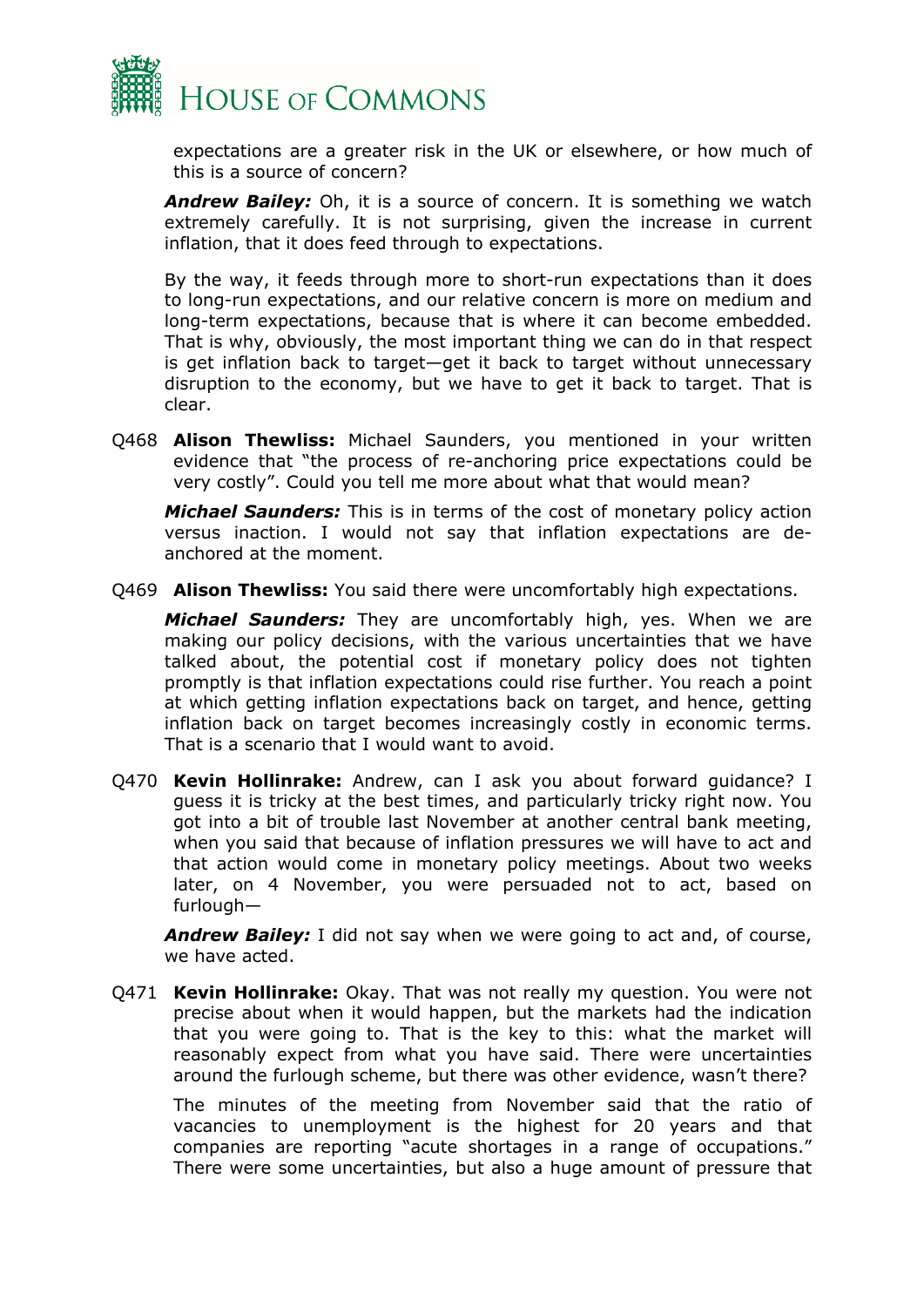

most employers seemed to experience. Was that not a factor? Should you have put interest rates up at that point?

*Andrew Bailey:* I think I said at a previous hearing that it was a very difficult, closely argued and close decision. The question weighing on us was that at that point in time, we had no read of the labour market post the end of the furlough scheme. The furlough scheme ended at the end of September, and it was not until the December meeting that we had a read of the labour market that did not have the furlough scheme in it.

The question that I weighed very carefully was: is it November or is it December? How much confidence do I need to have around the impact of the end of the furlough scheme? Dave said earlier about just the sheer scale of use of the furlough scheme right up to the end of it. We were puzzled whether, really: are these 1 million people going to reabsorbed back into their jobs, or are they not? That would have created very different outcomes.

**Kevin Hollinrake:** I think you said earlier that the more understanding of different factors we have, the better. One of the factors that did not seem to be in those minutes, was not in your written submission to the Committee for this session and was not mentioned until Rushanara asked a question on it earlier, was Brexit and net migration.

You said the net migration figures are uncertain, but the figures are pretty certain that in 2020 they dropped by 88%, from 271,000 to 34,000. Yet that is not mentioned anywhere.

*Andrew Bailey:* I am not sure how certain that is. The ONS—again, no criticism—stopped the passenger survey during covid, so we went for quite a long time without having the line of sight, I would say. You say Brexit; as I said earlier, the challenge is in that area, but Brexit and covid were having the same effect. You can argue that both were causing a fall in mobility of people. Covid was the more proximate one at the time because the restrictions were doing that. Indeed, that is what many employers tell us.

Going back to the numbers we were talking about at the start—we talked about inactivity numbers in the range of a bit over half a million people the sort of numbers I have seen for net migration are something like 100,000-odd in that period. Now, we may be looking at very different numbers, because the numbers are—

Q472 **Kevin Hollinrake:** Those are the ONS figures from 2020. I wondered whether you are looking at this now—is it changing?—because that is a massive reduction.

When Members of Parliament go round to talk to our businesses, everybody says similar things. You have your agents out there, and indeed you go out and see businesses. Businesses all say that the ready supply of employees they used to get from Europe—whether it is people picking fruit off trees or people working in pubs and restaurants—is just not happening. What I don't understand is why it doesn't feature in any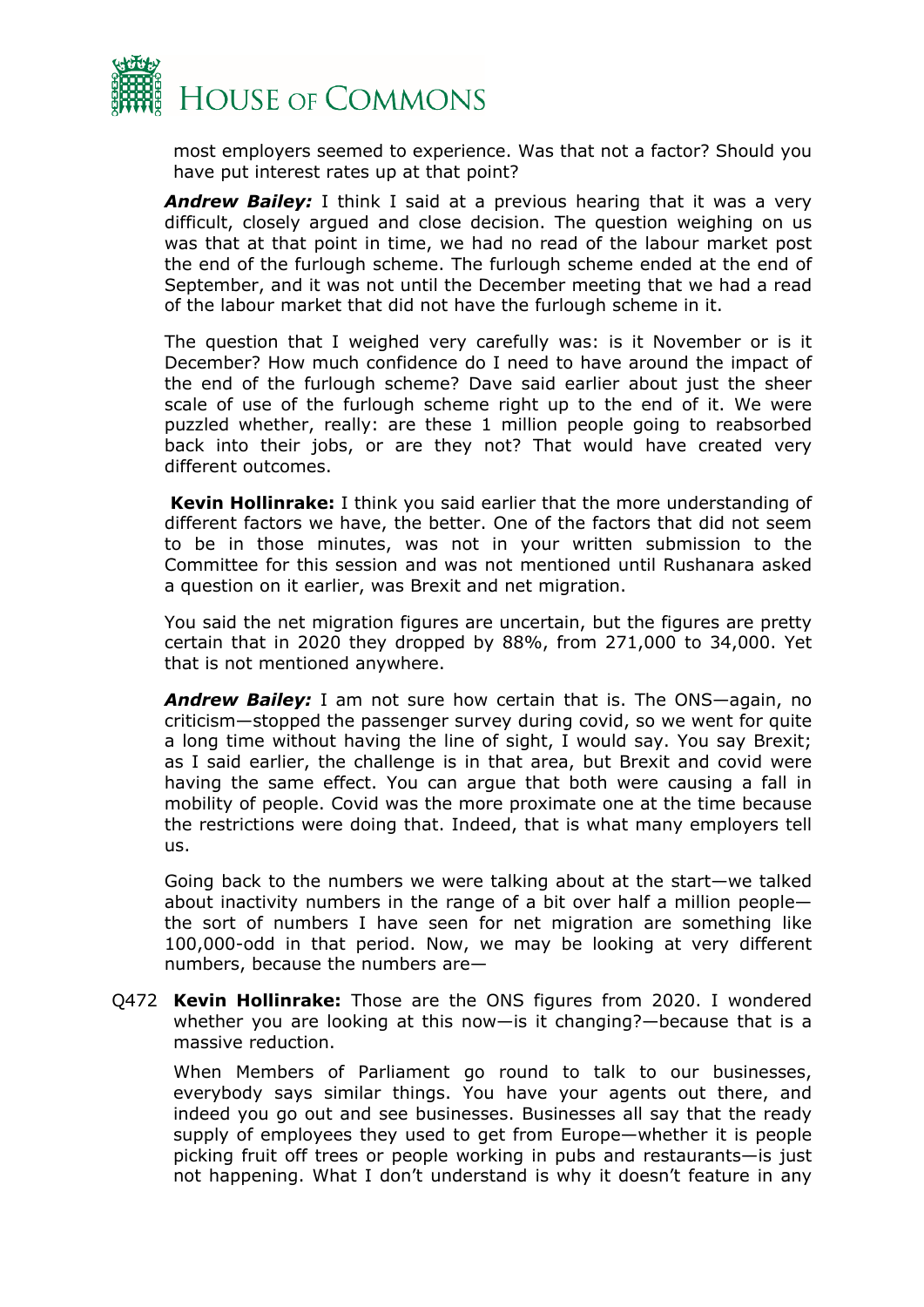

of your guidance. It is not mentioned anywhere.

*Andrew Bailey:* I don't think it is as big as the inactivity effect we were talking about earlier. If you like, I will happily write back. We will go and gather together all the numbers we have, and I will see what we can set out. I would be happy to do that.

*Sir Dave Ramsden:* It has featured in our analysis. I said earlier that it is very difficult to disentangle the interplay. Our guidance, which is where you started—going back to last autumn, and our use of guidance at different times—is about building on that analysis to then trying to communicate, framed by the analysis, the message you want to get across about where policy is going. Then there is a question of what you actually do on policy.

Our current guidance—this is implicit in what we have all said today—is that most of the members of the Committee think that further tightening in policy will be required, but that comes back to the point about labour market tightness. The part that Brexit or something else plays in that is an issue, but our guidance is framed by that analysis of the labour market and firms' pricing policies. It is there; it is just not the top line of the guidance.

*Andrew Bailey:* The number I quoted right at the beginning was the total size of the labour force.

Q473 **Kevin Hollinrake:** I don't dispute that. It is a key factor, yet it doesn't seem to be something that you are dealing with in any material way.

According to the IMF, the UK is going to be much worse over the next two years on average, in terms of inflation—100 basis points. The UK is 6.3%, the US is 5.3% and Germany is 4.2%. Adam Posen, who was mentioned earlier, says that 80% of that differential is down to Brexit factors—non-tariff barriers and labour—yet it does not feature in any of your statements.

*Andrew Bailey:* The second Brexit issue is trade. The Bank of England has not changed its view on Brexit and trade for some time. We have built into our view of the future that there is a negative impact. My predecessor was unpopular for saying that.

Q474 **Kevin Hollinrake:** But that's my point.

*Andrew Bailey:* Hang on; we haven't changed our view. In fact, on the basis of the evidence we have seen so far, which is hard to pick out from covid, we have not seen anything to change our view on the path that we laid out some time ago, which was that there would be a negative effect on trade, and that it would take a long time for the economy to adjust to that, but it would over time because real convergence does occur. That negative effect is built in.

Q475 **Kevin Hollinrake:** That was my question, I guess. Is it because it made your predecessor unpopular that you are steering away from it? You are steering away from it; that is quite clear.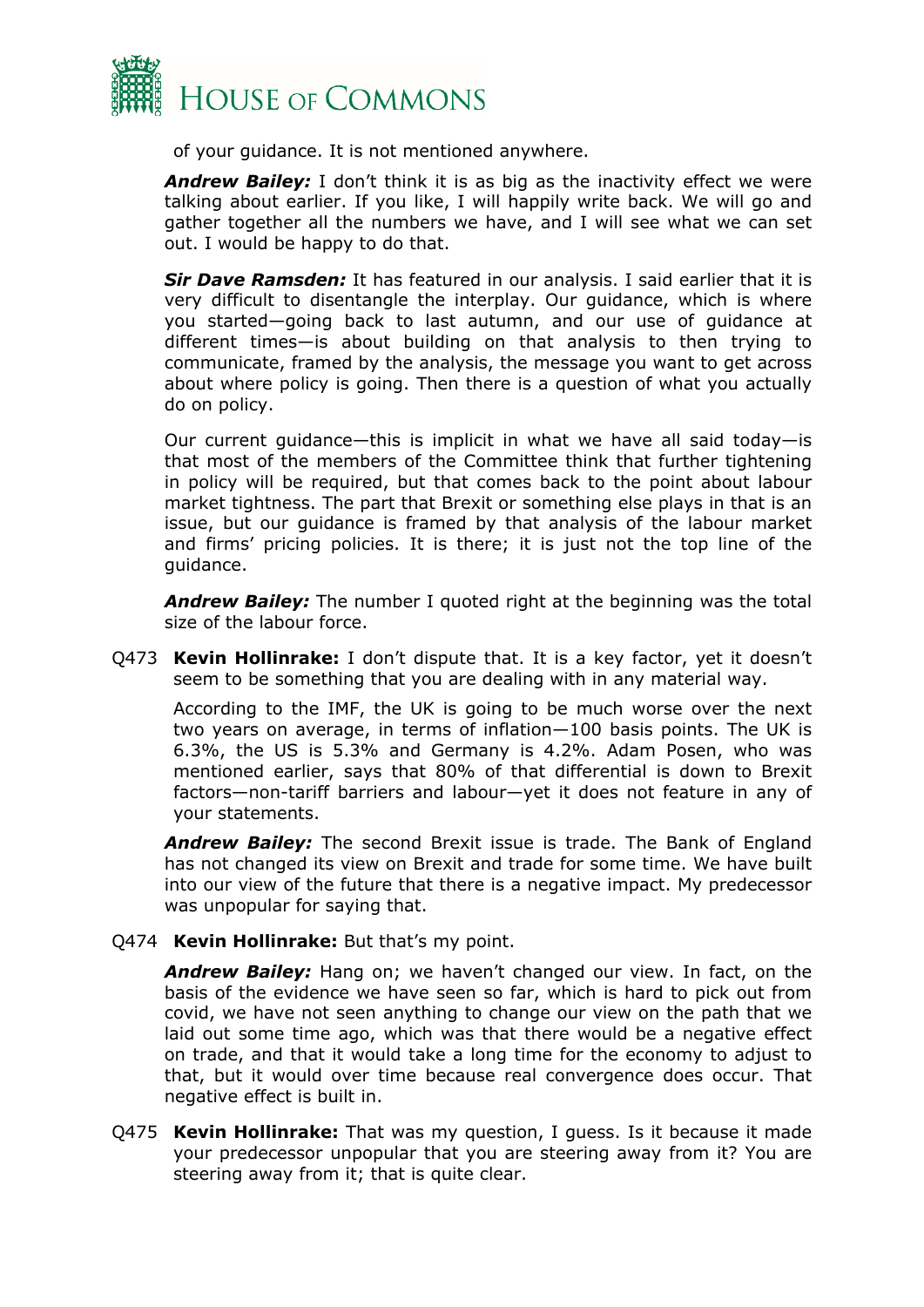

*Andrew Bailey:* No, we haven't changed it; it is there.

Q476 **Kevin Hollinrake:** But you have stopped mentioning it. If it is still a factor, surely you should keep talking about it. You shouldn't be afraid of it. We all know that this whole inflation thing is pretty short term—it is transitory, in your words. Adam Posen said that 80% of the difference is to do with these factors; this is very significant.

*Sir Dave Ramsden:* Can I just put some data into this, rather than some possible forecasts? If you look at the data for the US, the euro area and for the UK for inflation in the first quarter of this year—that is the latest quarter for which we have data—the US, on the personal consumption expenditures or PCE measure, is 6.29%, or 6.3%; the euro area is 6.2%; and the UK is 6.2%. So, those three big economic areas have got the same inflation at present, coming at—

Q477 **Kevin Hollinrake:** So you don't think that Brexit is having an impact on inflation?

*Sir Dave Ramsden:* No, I didn't say that. I said it's very difficult to disentangle the interplay from the pandemic on global supply chains, on imported goods and on energy prices, but clearly inflation is a global phenomenon at the moment. Those three big economic areas all have the same inflation.

Q478 **Kevin Hollinrake:** I suppose it is the differential impact that is the point. I mean, I know it's maybe baked in, in your view; everyone knows about that stuff and we're trying to get away from Brexit. Nevertheless, it is a factor and it is a factor that might sustain inflation, or keep it above where it could be. It just appears—like you said, the popularity thing. Is it not the fear of upsetting somebody by not referring to it?

*Andrew Bailey:* No, it's built into our view of the supply side of the economy. The trade share of GDP has declined and it has declined more in the UK than elsewhere; that's a fact. It's built into our view of the supply side of the economy. It has been for a long time.

There is a point that we probably tend to focus on the things that are new influences more than on the things that are long-lived, but that's not surprising in a way; otherwise, we would be writing a vast tome every quarter.

Q479 **Kevin Hollinrake:** But don't you think it should feature a little bit more heavily in future, if this is a potentially—even potentially and even if you can't distil it, in terms of covid and labour issues—

**Jonathan Haskel:** Could I add one more thing, Andrew, if you don't mind? One of the issues of Brexit is the uncertainty that the whole Brexit process brought to firms. Of course, we ask firms what their top sources of uncertainty are and over the time of Brexit and so forth, and in our decision maker panel survey it was a very high source of uncertainty. Regrettably, because of all these other horrible shocks that have been going on, it has become less of a source of uncertainty—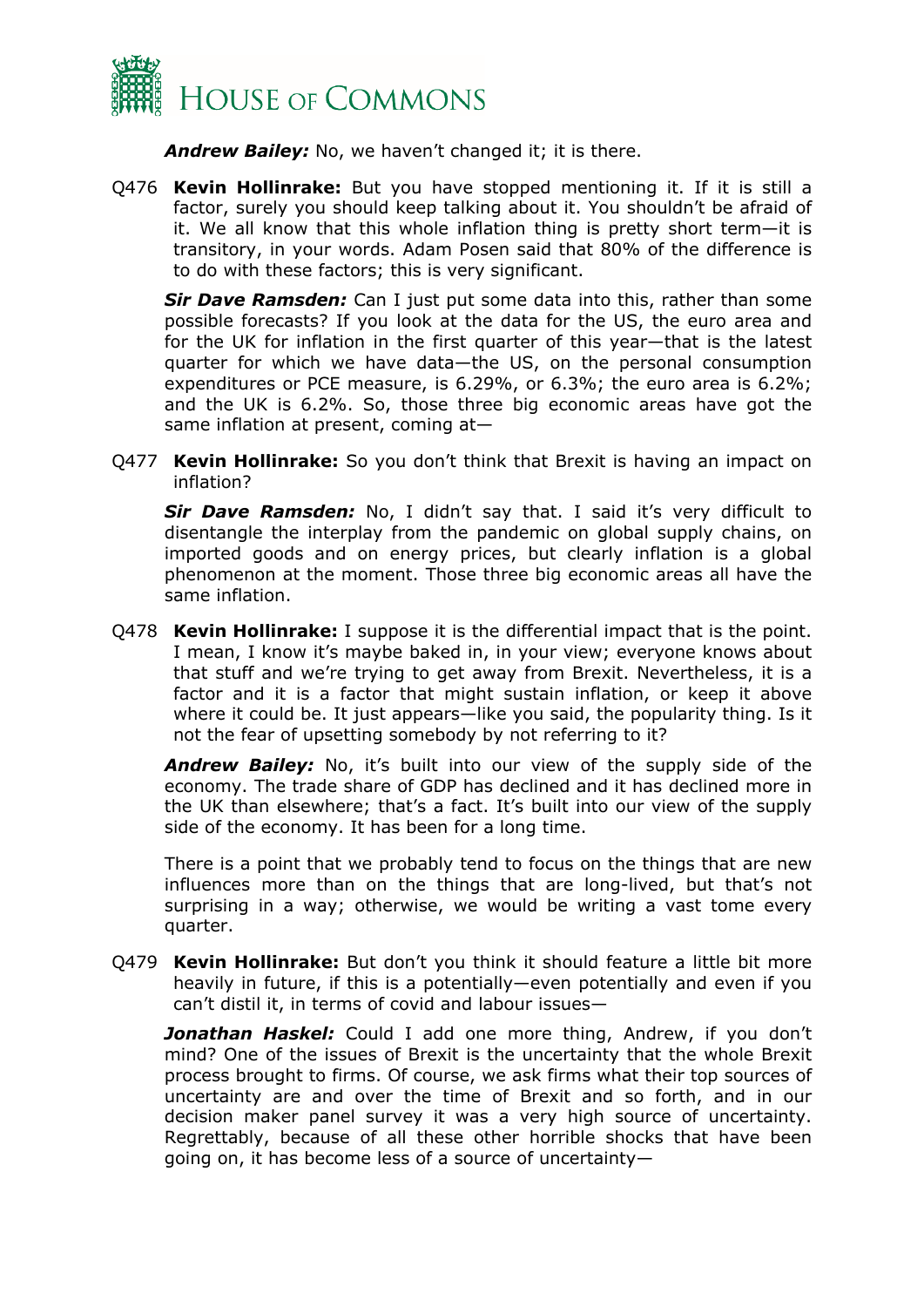

*Andrew Bailey:* Relatively.

*Jonathan Haskel:* Relatively. Thank you; that's right.

So there is a sense in which we naturally write a bit less about it because those other things have occurred, but that's based upon the evidence that we gather on what firms think.

Q480 **Kevin Hollinrake:** But it is still potentially a material effect—

*Jonathan Haskel:* Indeed.

Q481 **Kevin Hollinrake:** So, would it not be sensible in future to refer to it?

*Andrew Bailey:* We'll take that all up.

*Sir Dave Ramsden:* The most material effect, as Andrew was saying, is the trade intensity point, where, as a result of lower trade intensity, we made estimates before that the long-run impact of Brexit would be about 3.25% off GDP in the long term. I mean, I remember that when I was here back in September. I gave Rushanara Ali that figure.

That figure hasn't changed, but that's a long-term impact and it's very hard to track that from one quarter to the next, whereas I guess what Andrew is saying—what we are all saying—is that these shocks have subsequently come along that we think are having more impact—for example, in the labour market, because that Brexit effect was all about trade intensity. That was like a 15 or 20-year estimate for it, so you're not going to spot it from one quarter to the next, whereas what we are seeing and why we are emphasising them to you are these very significant effects on labour market participation, for example, from the pandemic.

Q482 **Kevin Hollinrake:** One final question, if I may, Chair. The Chairman of the Economic Affairs Committee in the Lords, Lord Forsyth, has accused you of being ostrich-like about this. He says that the first thing you should acknowledge—looking back; so, with the benefit of hindsight—is that we were wrong not to increase interest rates in that November meeting, and then move on from there. So, at least we say we got it wrong and then we move on. Is that fair, or not?

*Andrew Bailey:* I think that would be retreading the ground we covered earlier, if you don't mind my saying so. I have said that the November meeting was a very close call. I have explained why, certainly for my part, I took the view that I did. That was based on the facts that we had at the time.

*Sir Dave Ramsden:* And we did put up rates in December, with omicron happening. Would a difference between November and December really have made a huge difference to where inflation is now? One can debate that.

However, we did put up interest rates in December. People commented on the fact that we were doing it even though we were in the teeth of omicron, and we have put them up at every meeting since.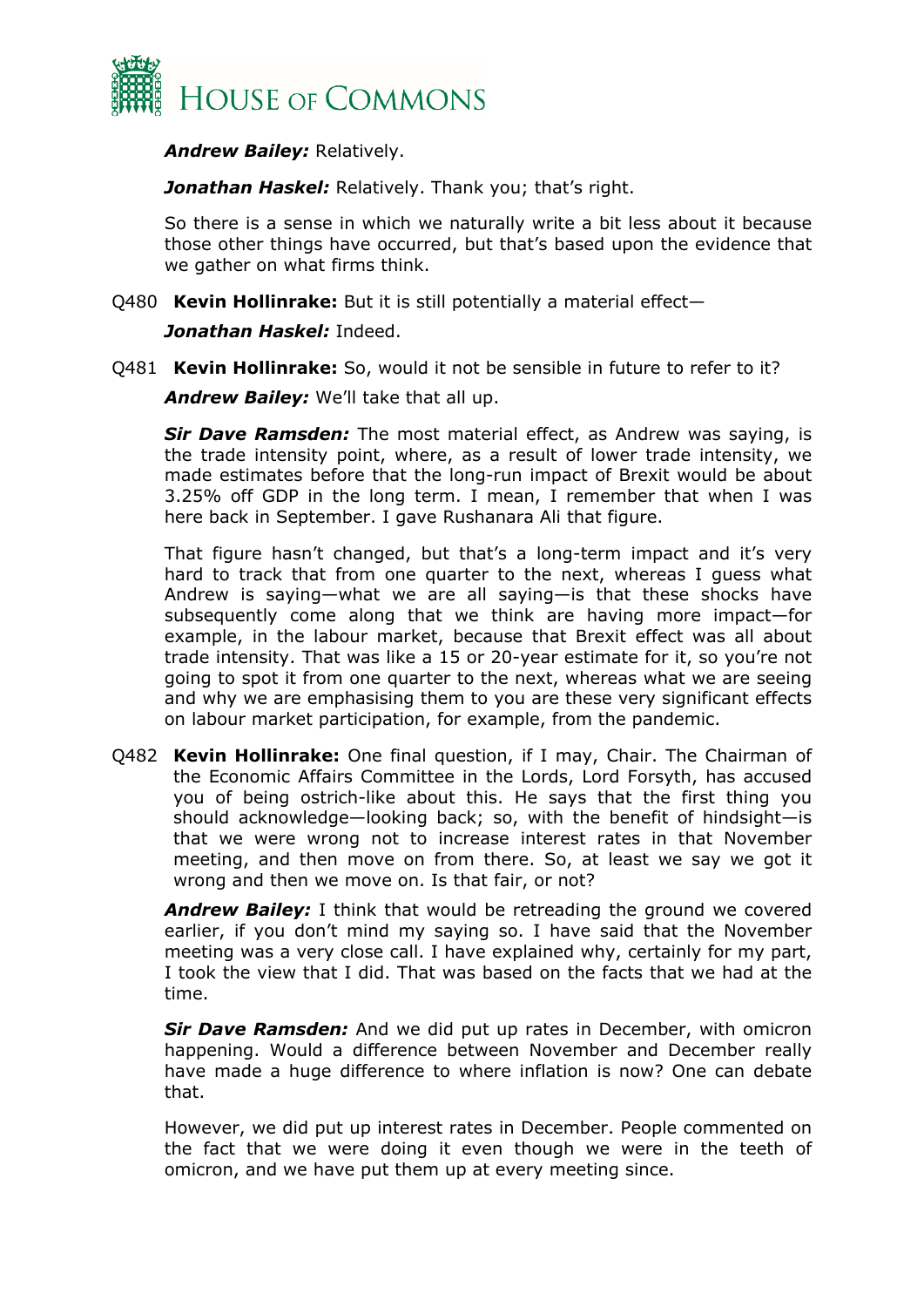

*Andrew Bailey:* We made a big call on omicron—that it wasn't going to have as big an effect.

**Chair:** Can I go, please, to Harriett Baldwin?

Q483 **Harriett Baldwin:** Thank you very much, Chair.

I wanted to open by congratulating the Bank of England on 25 years of independence. I acknowledge that it was Gordon Brown's greatest legacy, so we have some cross-party love over this. Over that 25-year period, you have essentially achieved what you have been asked to do in terms of the 2% inflation rate. I also accept what Michael has said in this session—that it would have been very difficult for monetary policy to keep us on track for 2%, given what has been happening externally. I do accept that as a premise. Back in March 2020, you brought in some very strong monetary stimulus and did a lot more quantitative easing, and of course the Government did a lot of fiscal stimulus.

What I am not going to accept, though, is that there is no opportunity here. You cannot blame hindsight and the war for missing the target. My personal view—I am on the record as having asked you about them—is that there were some tell-tale signs that the risks to inflation were to the upside. As early as September 2020, after the first reopening, we were seeing services businesses, such as hairdressers and theatres, putting up their prices quite significantly. Then I asked you a year ago about the experience of people in my constituency of timber market and cement market prices rises, which were into almost three digits at that point. By November, we were really, with inflation, up at 5%. I was highlighting the vacancy levels in the economy, the living wage, the intention of the Government to raise wages and so on. So I think I have been on the record as saying that there were some significant inflationary risks in the economy, which I am not happy to see come true.

I now want to turn to quantitative tightening and how you will go from here to getting policy back on target. I note some research from ING, which said that a good rule of thumb in terms of quantitative tightening is that for every £25 billion of gilt sales in any given year, there is a comparable tightening effect on financial conditions of about an eighth to a quarter of a per cent. Would you accept that, Governor? Does that sound like a reasonable rule of thumb?

*Andrew Bailey:* I wouldn't. Let me explain the reason why. One of the things that we have said a lot about quantitative easing—indeed, I have published on the subject—is that its effect is state-contingent, and it has more of an effect in the conditions that you referred to a minute or two ago, where there is dislocation, so it probably had its biggest effect in March 2020 and post the global financial crisis. A lot of what we did thereafter, going through last year, was actually providing a degree of insurance in terms of keeping rates further down the curve.

Q484 **Harriett Baldwin:** Can I just clarify my question? It is about quantitative tightening, not easing.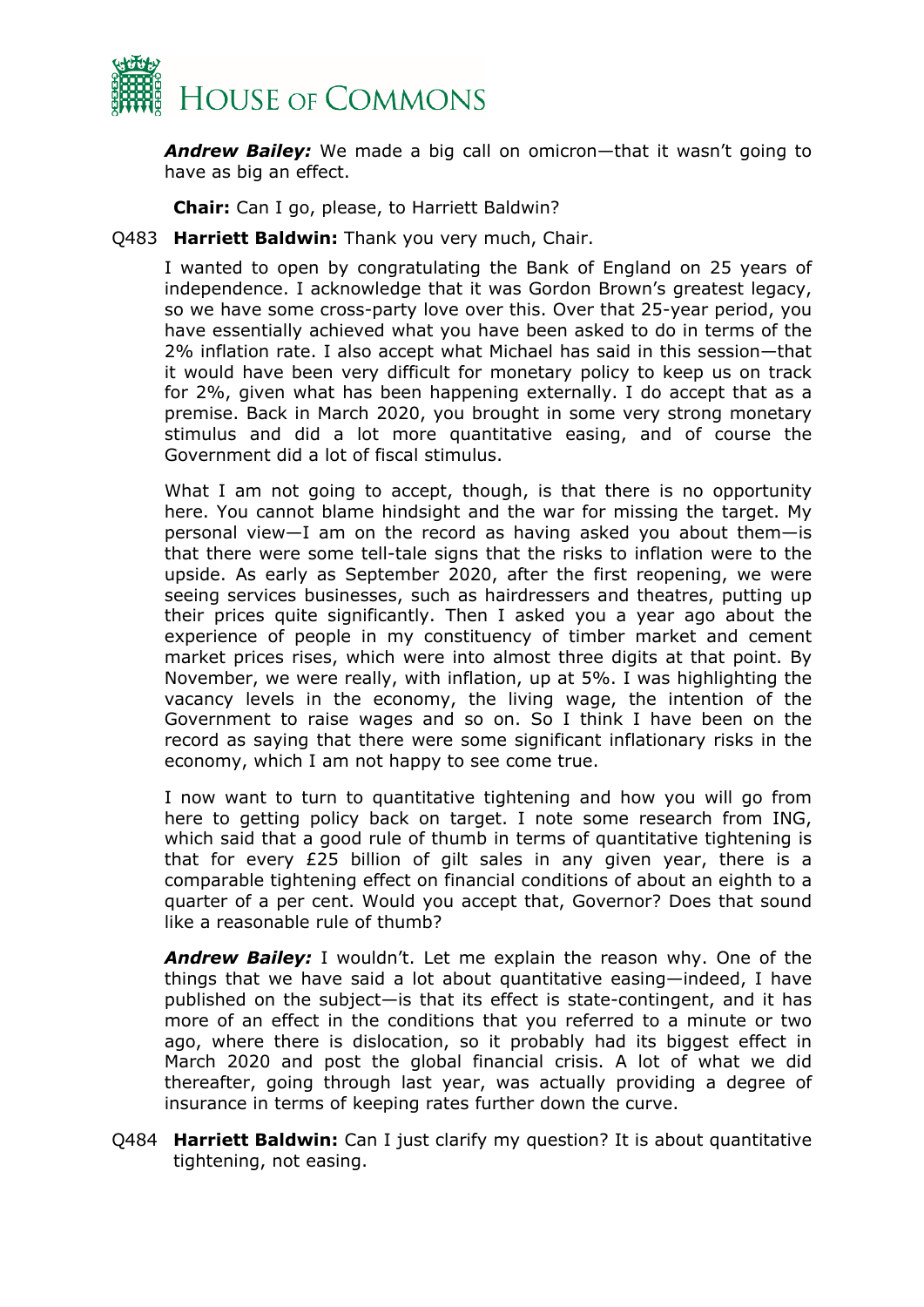

*Andrew Bailey:* There is a reason for starting here. The effects are not consistent over time, and they are state-contingent. We know far less about quantitative tightening. We have never done it.

Q485 **Harriett Baldwin:** We know nothing about it, presumably.

*Andrew Bailey:* We have never done it. The US has done it a little bit. We don't know a lot about it, but let's assume for a moment that it is basically symmetric—let's assume that there is a symmetry between quantitative easing and quantitative tightening. In that case, you would expect the greatest effect of quantitative tightening to be in difficult market conditions, such as when we had messed things up. We have said on the record, and I have said on the record, let's assume that we take the decision to go ahead with it, but we are not going to do it in disrupted market conditions—we will not just blaze away, whatever is going on in the world around us, and just keep doing it, however disrupted markets are. We would do it in what I would call orderly market conditions. We could always suspend it, if necessary.

Q486 **Harriett Baldwin:** You could do a little bit every day, couldn't you? You could just have a very predictable amount.

*Andrew Bailey:* We will aim to do that. By the way, our staff are now starting a series of engagements with the market to answer those sorts of practical questions—do we still single-stock auctions, and do we do it every day, every week, every month or whatever? My point is this: we will do it to minimise the impact. Bank rate is always our preferred tool of monetary policy, because we know far more about its impact. Our aim with quantitative tightening is not to have another monetary policy tool in operation; it is just very sensible now to unwind the balance sheet over time.

Q487 **Harriett Baldwin:** You have been very clear up to now that you want to use the Bank rate for the first move up to 0.5% and then to 1%. You were very clear that when you got to 0.5%, you would stop renewing the quantitative easing and would let things drift off. Then you said that when you got to 1%, you would think about what you were going to do. In fact, I believed—perhaps I didn't read the fine print closely enough—that when you got to a base rate of 1%, you would start to do quantitative tightening because, arguably, quantitative tightening makes things easier for consumers than raising the base rate, because you are affecting the whole curve, rather than just the short end of the curve on which so many variable-rate mortgages are priced. So, Governor, you don't have a rule of thumb, in terms of every £25 billion—

*Andrew Bailey:* No, I don't. The vast majority of the mortgage market is now priced off fixed rates; it is not priced off variable rates. Can I make one point about your opening remarks, which I did not make earlier? What we have not seen over the last two years is a massive resurgence of demand in the UK.

Q488 **Harriett Baldwin:** On labour we have. We have record levels of vacancies.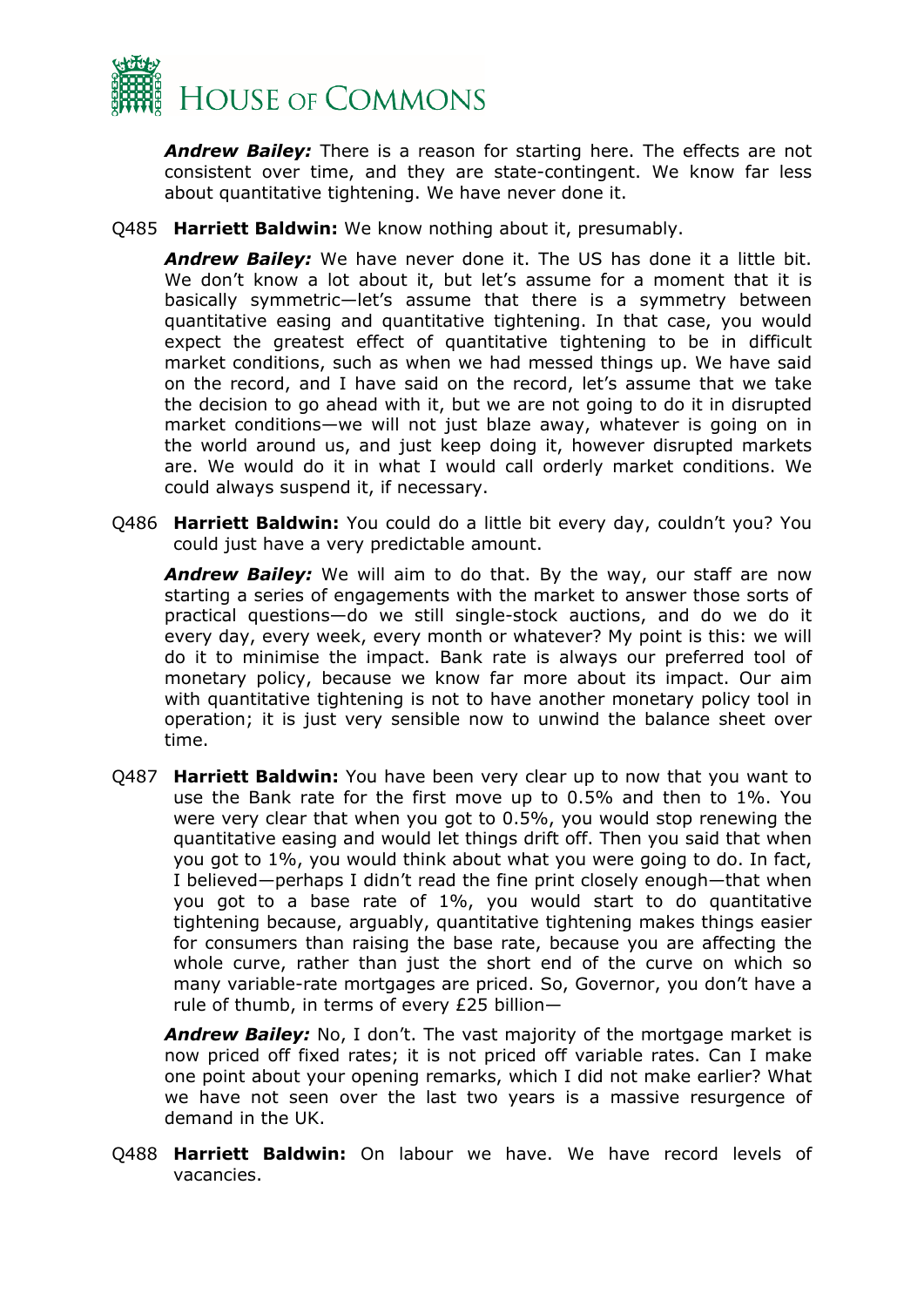

*Andrew Bailey:* Hang on. I'm talking about output now. We have been talking about the labour market a lot; I am talking about output. Let me give you two figures. On the March GDP release, which came out last week, GDP is 0.6% above where it was pre covid. If you go back to the last Monetary Policy Report that we published pre covid—Mark Carney's last one—and use the path of GDP in it, currently GDP in this country is about 2.4% below where we expected it to be, so we haven't had a big resurgence of demand.

I take the point you are making about inflation, but I think that is really, going back to what we were saying earlier, about judgments about the persistence of these effects—you rightly say that we did see these things happen—given that we thought there would be disruption as the economy came back to life, as it were, post covid. Those are the judgments. We have not seen a resurgence of demand in some sort of "off to the races" way, I'm afraid. It has just not happened.

*Michael Saunders:* Could I just stress a couple of points? First, I want to stress something that the Governor said. Bank rate is the active tool of monetary policy. That is the tool that will get inflation back to target.

Q489 **Harriett Baldwin:** You always said that you would use Bank rate initially. Is your position now that you will continue to use Bank rate as your primary tool?

*Michael Saunders:* Yes, Bank rate continues to be the active tool.

Secondly, you raised the idea that you can sort of tighten monetary policy, if you don't do it through Bank rate, in a way that somehow shields consumers. I have to say, I don't think that is the case. Only 5% of the flow of new mortgages are floating rate and about 50% are fixed at five years or longer, so the notion that consumers just borrow at variable rate and companies borrow at fixed rate is not really the case. Households and businesses both borrow more at fixed rates than at floating rates.

Q490 **Harriett Baldwin:** Have you published analysis on this that you can share with the Committee?

#### *Michael Saunders:* Yes.

Q491 **Harriett Baldwin:** That is really interesting. I just want to ask about your point that when you got to 1%, that would be when quantitative tightening started—at least that's the way I interpreted it.

*Andrew Bailey:* We didn't say that, no.

Q492 **Harriett Baldwin:** In this month's report, you have said that you are now going to do a study and you are not going to do anything before August.

*Andrew Bailey:* No, we haven't changed.

*Sir Dave Ramsden:* Can I give you the timeline? Last August, we set out the two thresholds that you rightly highlight. The half a per cent. for ending reinvesting maturing gilts in our portfolio was always an automatic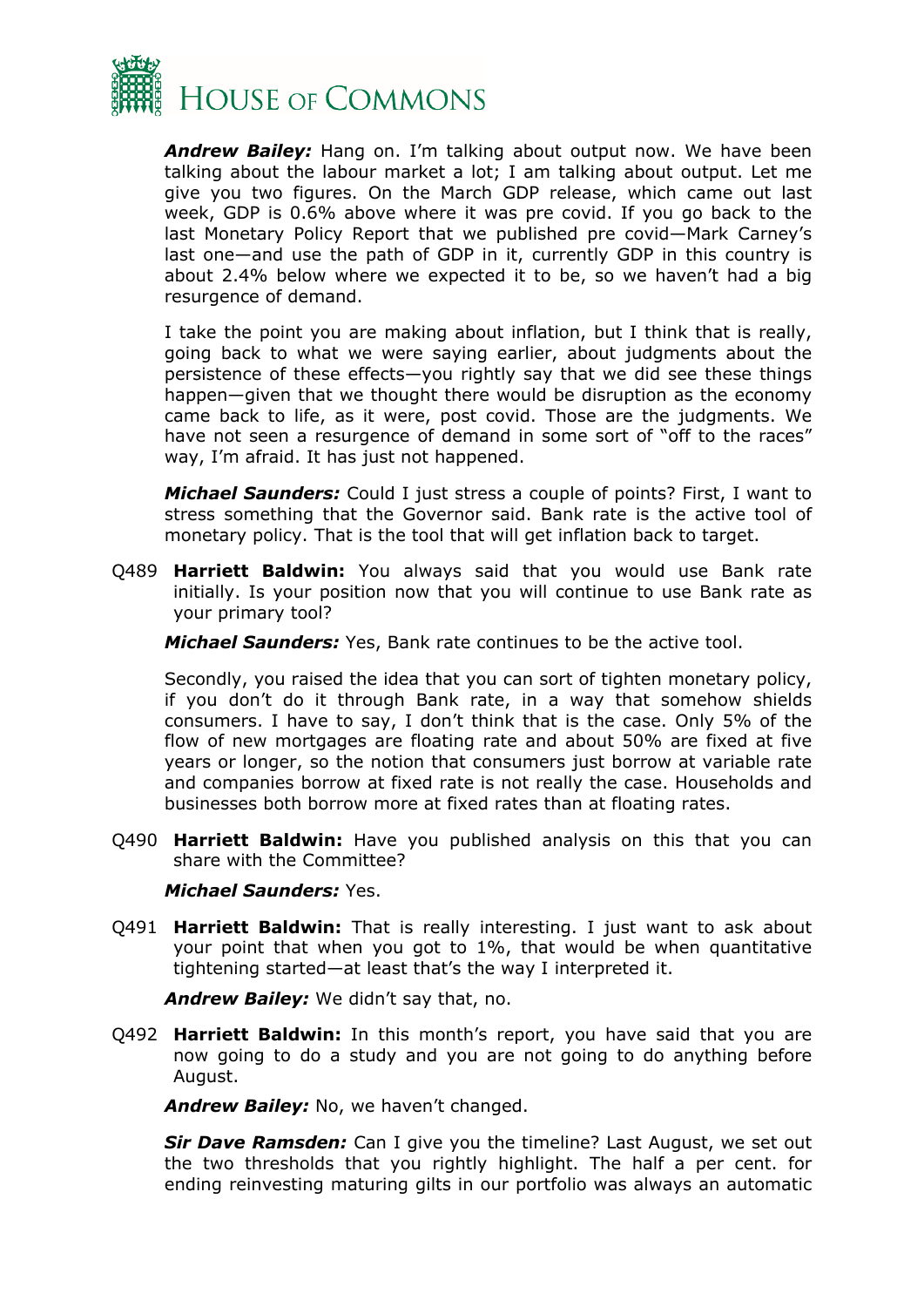

threshold, and we always stressed that. We got to 0.5% in February, and then we didn't reinvest a gilt that matured in March, so we started quantitative tightening in March. The portfolio is still £867 billion, but it is now £18 billion below its peak. What we also said last August—

#### Q493 **Harriett Baldwin:** So it's gone from £895 billion down to—

*Sir Dave Ramsden:* £885 billion down to £867 billion. It was a big gilt that matured.

What we said in August, and what we have consistently stuck to since, is that we would begin to consider the case for selling the gilts we own when we got to 1%. We announced in May that we are considering the case. We are going to have this three-month period—

Q494 **Harriett Baldwin:** That is an open consultation period.

*Sir Dave Ramsden:* It is a consultation with a small c. It's not like a policy or a regulatory change. We are talking to the market. We are already talking to the DMO, because—to go back to this market disruption point—at the very basic level, we do not want to be doing an auction in which we are selling off on the day that they are also selling some gilts. There is some basic co-ordination to do here.

Q495 **Harriett Baldwin:** You will publish that in August, will you?

*Sir Dave Ramsden:* Staff will come back to us by August. We will set out our plans then, but very much—

**Harriett Baldwin:** You will publish the plans in August.

*Sir Dave Ramsden:* Alongside the August MPR. We will say something about what we are going to do, but to your point, everything is about trying to be predictable about this. That means including sticking to principles—as we have since last August—like the Bank rate being the primary tool throughout. We understand it, we know how it works and we know how it works when we tighten, as we said in answer to an earlier question. It does have an impact, but quantitative tightening will be happening in the background, depending on what the committee decides.

Q496 **Harriett Baldwin:** You also have no rule of thumb as to how much £25 billion of sales would be in terms of tightening.

*Sir Dave Ramsden:* We have done five different episodes of quantitative easing in very different market conditions. The most that I would say is to agree with Andrew's qualitative point, that the quantitative easing that we did starting in March 2009 and again in March 2020 would have had the largest impact, because then markets—including core gilt markets—were at their most dysfunctional, so we probably had the biggest impact on yields at that period. I think that the other episodes had some impact, but not as big as those two.

Q497 **Harriett Baldwin:** Basically, you have no idea how much this could tighten monetary conditions.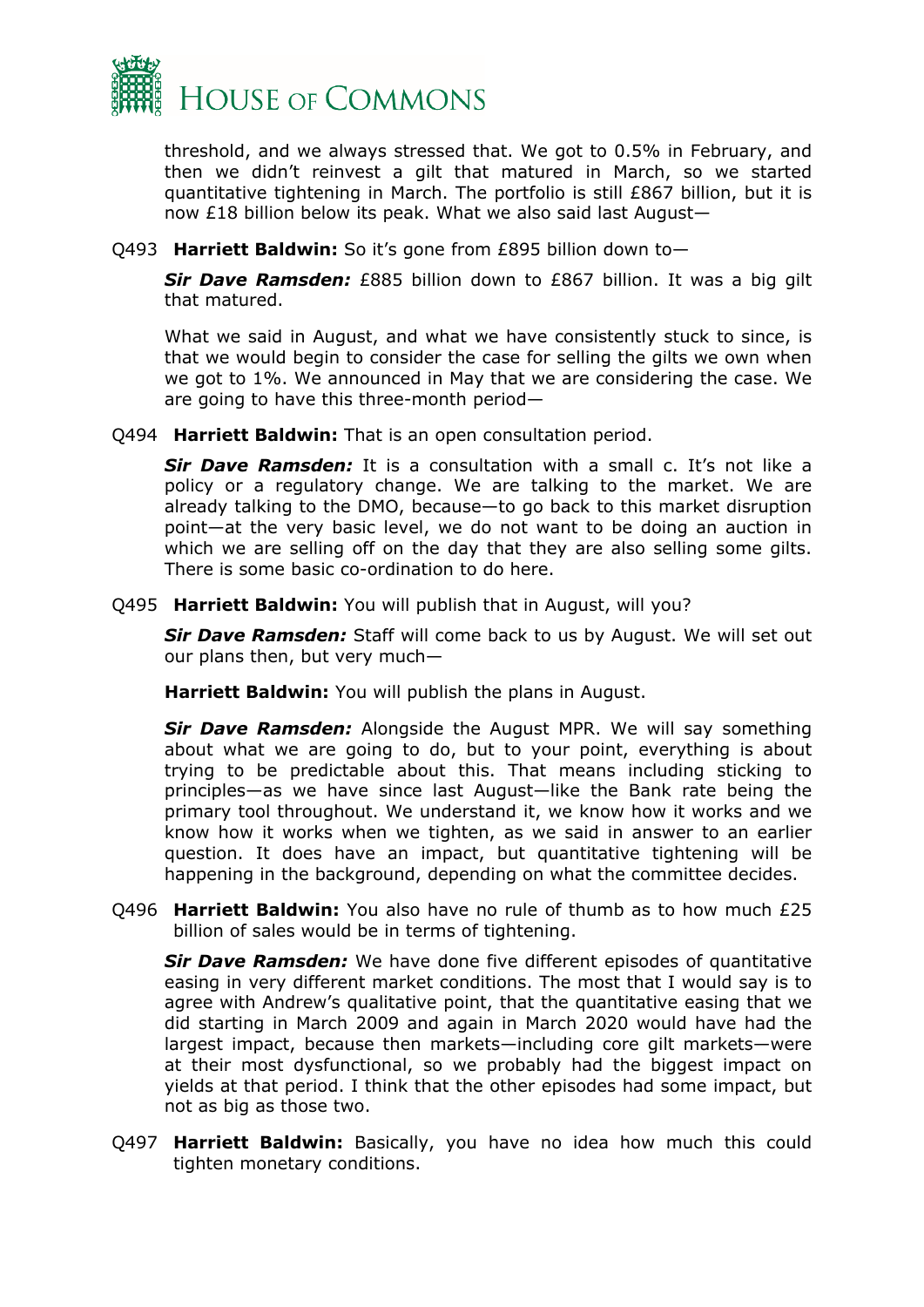

*Sir Dave Ramsden:* On quantitative easing, there are a range of estimates; on quantitative tightening, it is almost unprecedented, but by being gradual in our approach and predictable—we have announced it well in advance—

Q498 **Harriett Baldwin:** Is there not a risk that by being gradual and predictable, you are, again, getting behind—

*Sir Dave Ramsden:* No, sorry, I meant gradual in our approach. We set out last August, "Here's our strategy. Here are our thresholds." It is a graduated approach. We will do whatever it takes with our primary active instrument, the Bank rate, to ensure in the medium term that inflation gets back to target, meanwhile running off the balance sheet in the background—

Q499 **Harriett Baldwin:** Without knowing how much that might be affecting monetary tightening.

*Sir Dave Ramsden:* What we will see is financial conditions. We can look at gilt yields. The 10-year gilt at the moment is 1.74%, as of the end of last week or this morning. That is a 10-year gilt yield, and we buy 10-year gilts. Markets might be making some kind of projection as to what they think we will do with that part of our portfolio. There might be a little bit priced into that, for whatever they are assuming, but we have told them that Bank rate is the primary instrument, so we cannot pull out of that market pricing of gilt yields the marginal bit that might be due to whatever their expectation is of QT, alongside what they think will happen to the economy and what they think that the DMO is going to issue based on the Government's borrowing needs. It is impossible to bring it out, but we are confident that it is a contextual background factor, whereas Bank rate is effectively where the action is going to be.

*Andrew Bailey:* Once we are—

Q500 **Harriett Baldwin:** We shall continue to scrutinise closely. I am out of time, but perhaps you will allow the Governor to reply, Chair?

**Chair:** Yes, of course. Andrew?

*Andrew Bailey:* Assuming that we announce a schedule of sales, we will be able to observe how the market curve reacts to that. That is a simple point.

**Chair:** Harriet, thank you. Anthony.

Q501 **Anthony Browne:** My questions will be about fiscal policy, monetary policy and their interaction—cause and effect. We still have a big national budget deficit, so fiscal policy is tightening. Do you think that current fiscal policy is inflationary, deflationary or neutral?

*Andrew Bailey:* Well, we are not the experts on fiscal policy. That is really a question for the OBR.

Q502 **Anthony Browne:** But you have a view on what impact it might have on inflation.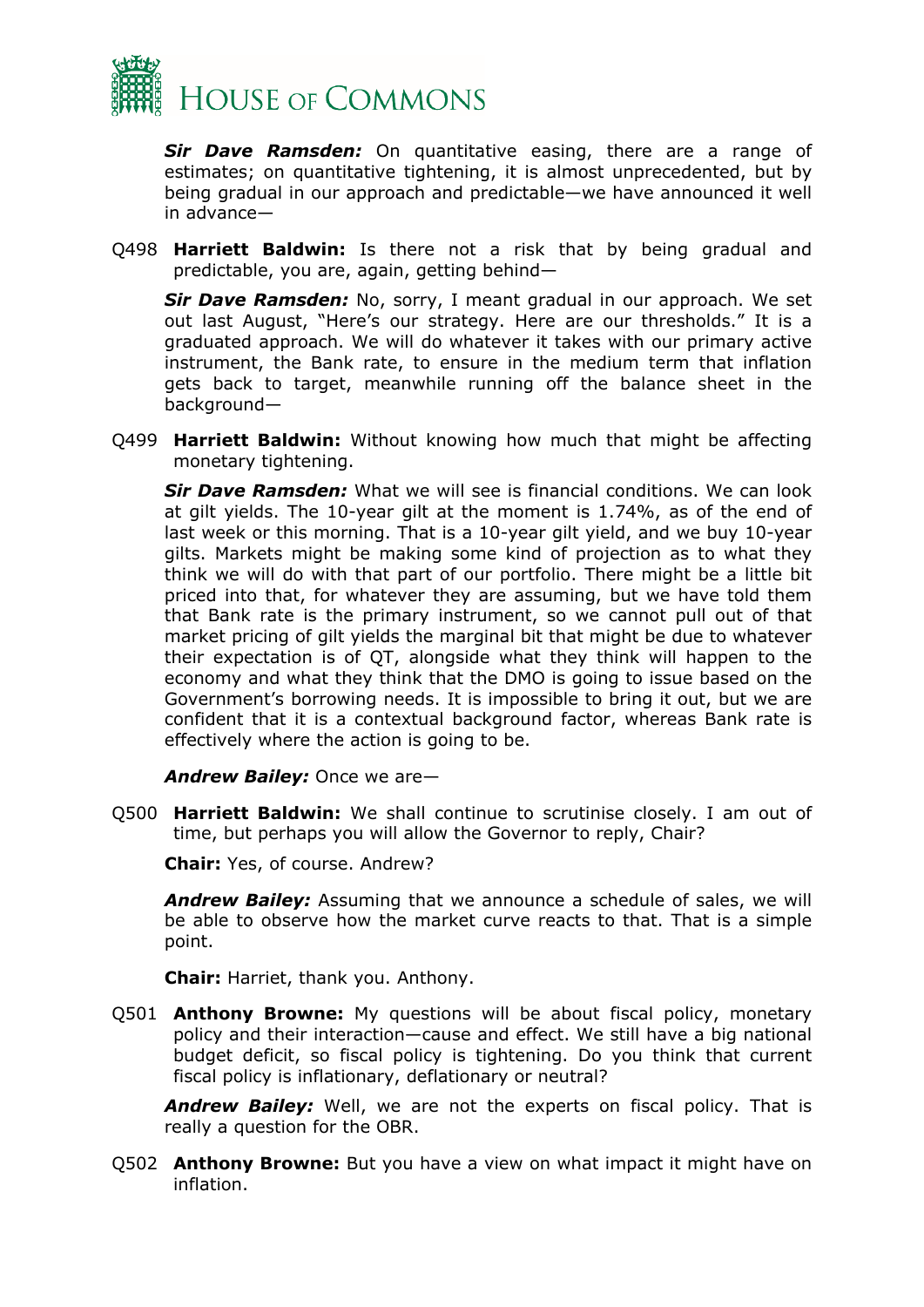

*Andrew Bailey:* We take announced Government fiscal policy and use it, as it were. Frankly, in terms of our judgment on the effects of fiscal policy, we regard the OBR as the experts in that respect.

Q503 **Anthony Browne:** The impact of fiscal policy on inflation—you must look at that.

*Andrew Bailey:* There is a part for fiscal policy—currently announced fiscal policy—

**Anthony Browne:** Yes, currently announced fiscal policy—what impact do you think it has on inflation?

*Andrew Bailey:* In terms of activity in the economy, I think it has a stimulatory effect, certainly throughout this year, but it does tail off then. But, of course, that is the announced policy. Policy can change, clearly.

**Sir Dave Ramsden:** That is based on the super deduction coming to an end. That is supporting stimulus at the moment, but I think towards the end of the forecast, fiscal policy as treated in the forecast is a headwind.

*Jonathan Haskel:* Because that super deduction comes off.

*Sir Dave Ramsden:* Because the super deduction ends next spring.

Q504 **Anthony Browne:** So it is a headwind in terms of being deflationary from next year.

*Andrew Bailey:* It is a headwind to activity, yes.

Q505 **Anthony Browne:** In terms of the impact of inflation on fiscal policy—I know you are going to say this is the OBR as well—it is clear that inflation has increased debt interest payments to the Government, but on the other hand, fiscal drag means there are increased tax receipts by some amount. The IMF said recently that this fiscal relief, which is what they call it, is probably transitory. Do you think that is right?

*Andrew Bailey:* Fiscal—?

**Anthony Browne:** Fiscal relief, the IMF called it. Because of fiscal drag, tax receipts go up more than the interest payments for the Government, but they said they thought it would be transitory. Do you think that is right?

*Andrew Bailey:* Well, that would depend on the path of economic activity and how that developed over the course of that transitory path, plus obviously the path of fiscal policy. I do not think I have a lot to add to what the IMF concluded on that, frankly. It is not something that we explicitly look at.

Q506 **Anthony Browne:** On the impact of inflation on fiscal policy, or the Government trying to reduce its deficit, presumably you agree with the OBR that inflation increases tax receipts more than it increases interest payments.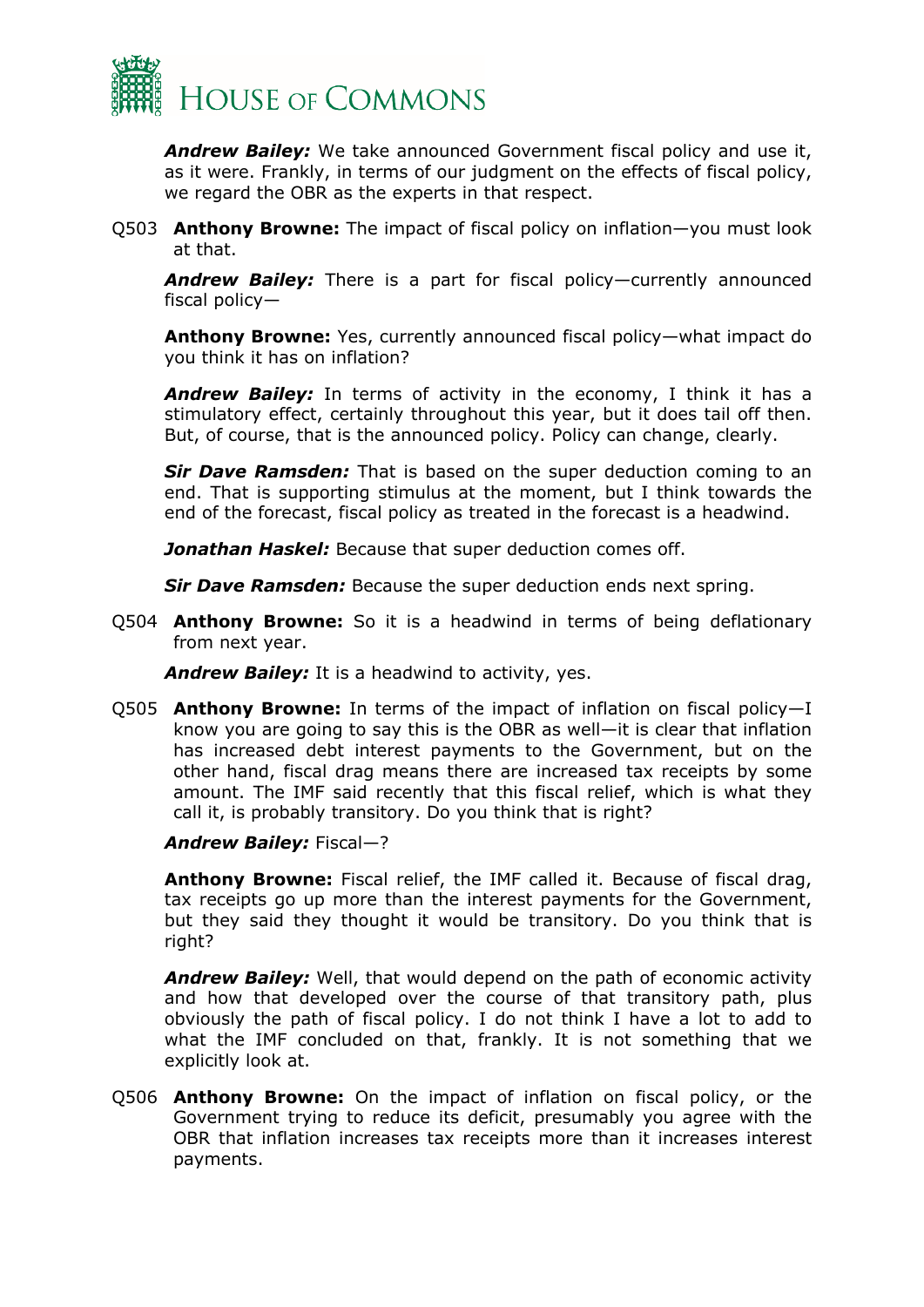

*Andrew Bailey:* The OBR are the experts on this. I must say, when I read the last OBR report, I did not think they were saying that it would lead to a tightening of fiscal policy. I think they had the debt ratio going up in that period, actually. I might be wrong on that, but I think that was the case.

*Michael Saunders:* If I can come in on this, the idea that inflation is good for the public finances over the long run is completely wrong. The acceptance of that—hopefully quite a long time ago—was one of the foundations of the path down to having an independent central bank with the tools for monetary policy and a clear target for low inflation. High inflation is bad for the economy in many ways, and there is no sense in which it is good.

Q507 **Anthony Browne:** There is some commentary at the moment that in previous decades, before the independence of the Bank of England, Governments were accused of inflating away the national debt, because obviously most of the national debt is in nominal terms.

*Andrew Bailey:* I don't think that works, as Michael has said, because people have rational expectations. They can see it happening. This, in a sense, is the whole advance in economics that happened in that period, so I am afraid it is ultimately self-defeating. Michael is absolutely right on that.

*Sir Dave Ramsden:* There is also a mechanical point. More and more of the debt is index-linked now, so you've got those moving parts that change over time, and also your point depends on the structure of the benefits system and of the tax system—which allowances are fixed and so on. I think all of us would just defer to the OBR on their analysis. They were set up to analyse this kind of thing, whereas we were set up to control inflation.

*Andrew Bailey:* But Michael's point is essentially that any Government that tried to inflate away its debt would find that there would be a risk premium built into the cost of its debt, and it would be self-defeating.

Q508 **Anthony Browne:** One of the founding members of the MPC, Charles Goodhart, who we had in front of us the other day, has written about the great democratic reversal—sorry, demographic reversal.

**Dame Angela Eagle:** There is also a democratic reversal.

*Andrew Bailey:* He is a man of many talents, but probably not that one.

**Anthony Browne:** China's ageing population will push global savings down as people spend their pensions, effectively, with growth going down and interest rates up. We talked about that before, and you said you did not agree with that analysis.

*Andrew Bailey:* There was a difference of view, yes.

**Anthony Browne:** Do you think, therefore, that demographics and an ageing population are more likely to lead to lower interest rates in the long run?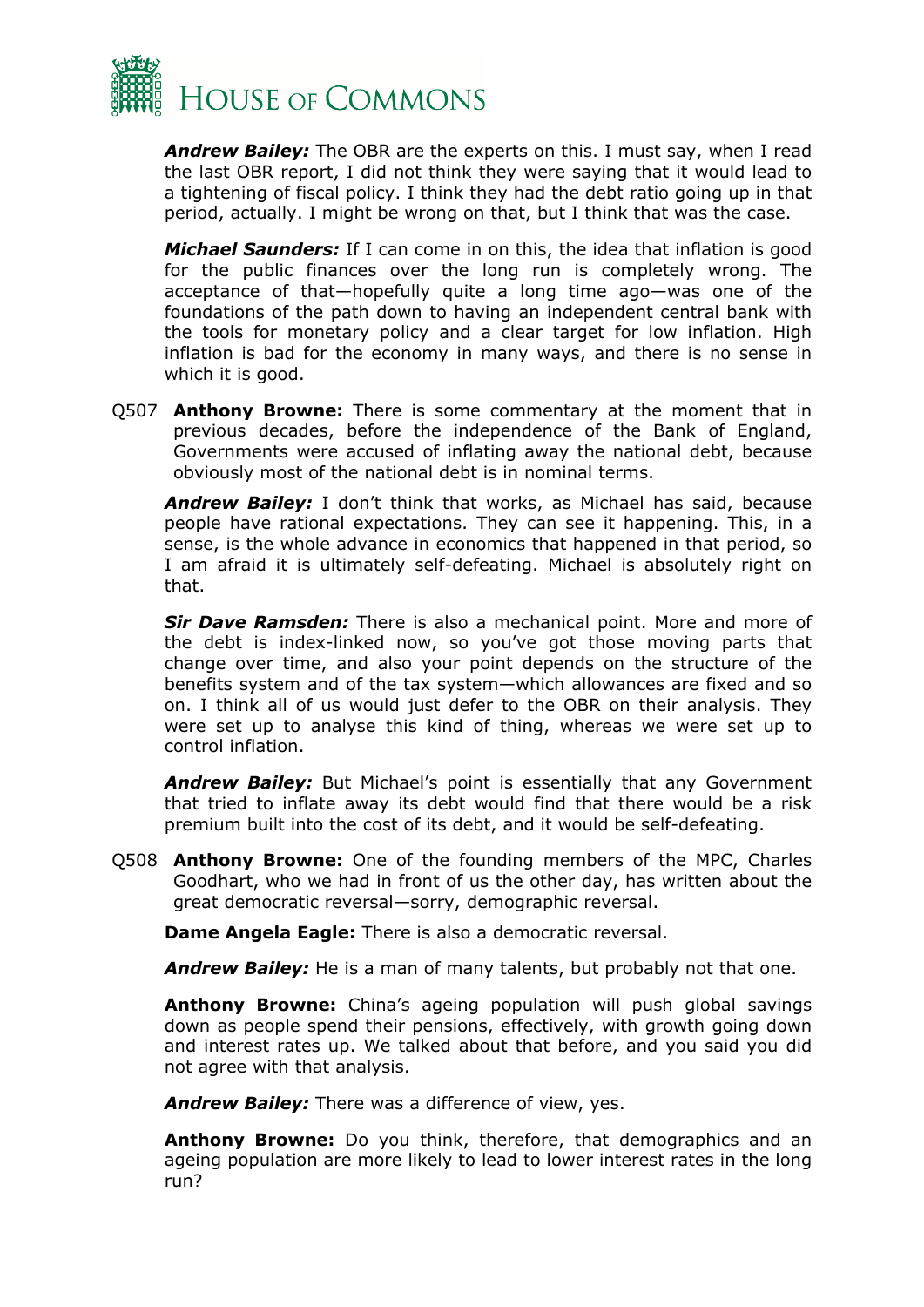

*Andrew Bailey:* Let me give two reasons why I tend to go in the opposite direction from Charles on this. Charles, I think, is putting a lot of weight on what I call the retirement of the baby boomer generation—people like me, actually—but increasing longevity is going in the opposite direction. As people assume increased longevity, they save more because they expect a longer old age. That's the first point. The second point is that the evidence does not suggest that people dissave—run down their savings—in retirement anything like as much as the pure theory might suggest. In fact, it turns out that, as people age, they want to maintain their assets more than you might think. The model that they run them down to the end is not the way it looks. There is far more retained saving and asset ownership through into older age than that model suggests.

My final point is that the country that in a sense—they probably would not want me to say this—is the leader in this that we can learn from is Japan. Japan has had that ageing of the population ahead of the rest of us, and it has not had a rise in its equilibrium interest rate—far from it.

*Michael Saunders:* Demographics is going to be really important in the UK. The UK is right now at a very important stage in demographic transition. If you look at the last 10 years, the population aged between 20 and 64, which I think of as prime working age, has risen by an average of between 0.3% and 0.4% a year—a rise over 10 years of 3% or 4%. On the UK's official population projections, in the next 10 years the total growth will be just 0.4% in the prime working age population—in other words, just one 10th of the pace of the last 10 years—and much more of the population growth will be in the over-65s. That is part of the picture of slow growth in the labour supply that we have talked about.

Over the last 10 years, quite a lot of the UK's potential output has been driven by the increase in labour supply. When you think of what potential output will be going forward, you can't really rely on that background growth in the working age population. The emphasis will have to be much more on measures to increase productivity, otherwise potential output growth is likely to be weaker. That is probably the key issue for the next few years rather than the effects on the equilibrium interest rate, which, as Andrew said, is not really that acute at this stage.

**Anthony Browne:** Okay. That's great. I have some questions on housing, but colleagues are going to ask about that, so I will wait. That is all I have time for at the moment.

Q509 **Emma Hardy:** My questions are all to do with mortgage interest rates. Since I have one, I am particularly interested in what is going on with them—just declaring an interest.

Michael, you mentioned that about 50% of mortgages are fixed mortgages—I think that is what you said. Bearing that in mind and with the changes in the rate, when do you think people will start to feel the pain of any increase in their mortgage rate? When will they start to notice a difference with the Bank rate going up and cutting those mortgage rates?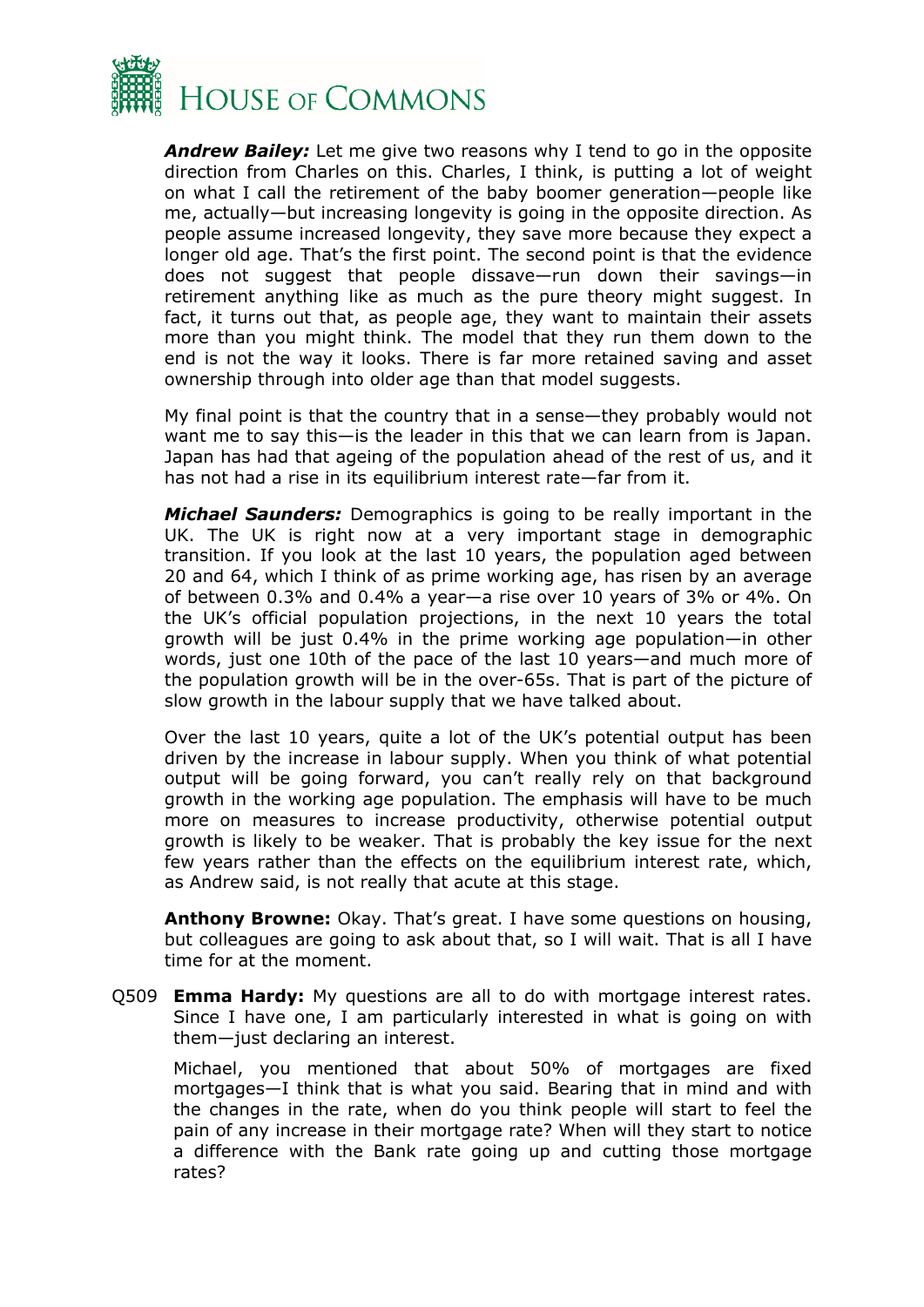

*Michael Saunders:* To be clear, of new mortgages, more than 90% are fixed rate. The figure I cited earlier of 50% is mortgages that are fixed for five years or longer—quite long-term fixed mortgages. The share of longterm fixed mortgages has risen a lot in the last five or 10 years. Anybody who is borrowing now, at two-year fixed or five-year fixed, would see that mortgage rates are notably higher than they were six months ago.

Q510 **Emma Hardy:** But do you have any understanding of when these mortgages are going to mature and the rates come to an end? What I am trying to get at is: when is a general mortgage rate holder going to start to notice a difference, and when will that impact the economy?

*Andrew Bailey:* One thing I would say is that it does depend. Say you have had a five-year fixed rate mortgage and you are rolling. You are comparing the rate today with the rate when you took out your mortgage originally, so you are comparing the rate with five years ago, let us say. In terms of what you see today, that is the comparison.

Q511 **Emma Hardy:** Okay. I think it was you, Sir David, who talked about how, when people remortgage, it will cost more, and that will have an impact on the economy because that will reduce demand. That is what I am trying to get at. Is there any forecasting being done on that? When will there start to be an impact on the economy? When will these mature, and mortgage holders realise they suddenly have to increase their payments?

*Sir Dave Ramsden:* It will have an impact all the time. Over the last few years, the two-year fixed rate has been very popular, and then moving to the five-year fixed rate has been very popular. What you have to think of is how, within the stock of mortgage holders, people will be moving off mortgages. I know people who are refinancing their mortgages at present, so they will be the ones—if they can afford it, because people have to pay to reschedule their mortgage—who get a new fixed-rate product.

To give you an example, if it is a five-year fixed rate, last December the 75% LTV five-year fixed rate was at 1.59%. By April it was at 2.34%. Say you had a five-year fixed rate that ran off between December and April, you are going to be paying getting on for 75 basis points extra on that mortgage. If you have got used to paying 1.59%, or whatever you were paying, and you are suddenly paying 2.34%, that is a big hit to your monthly budget and your monthly payments.

You asked if there is there a particular spike of people moving through. There are certain points in time where there might be a very generous offer and lots of people might reschedule their mortgage at that point, but more generally it is a continuous process, so we will see it cumulatively. The effect of our putting up Bank rate will cumulatively feed through into the mortgage market. It will take longer than in the past, when everyone was on variable rate. That is the key point and comes back to Harriett Baldwin's point. Everyone—or the vast majority—used to be on variable rate, so it will take longer but they will run through, and cumulatively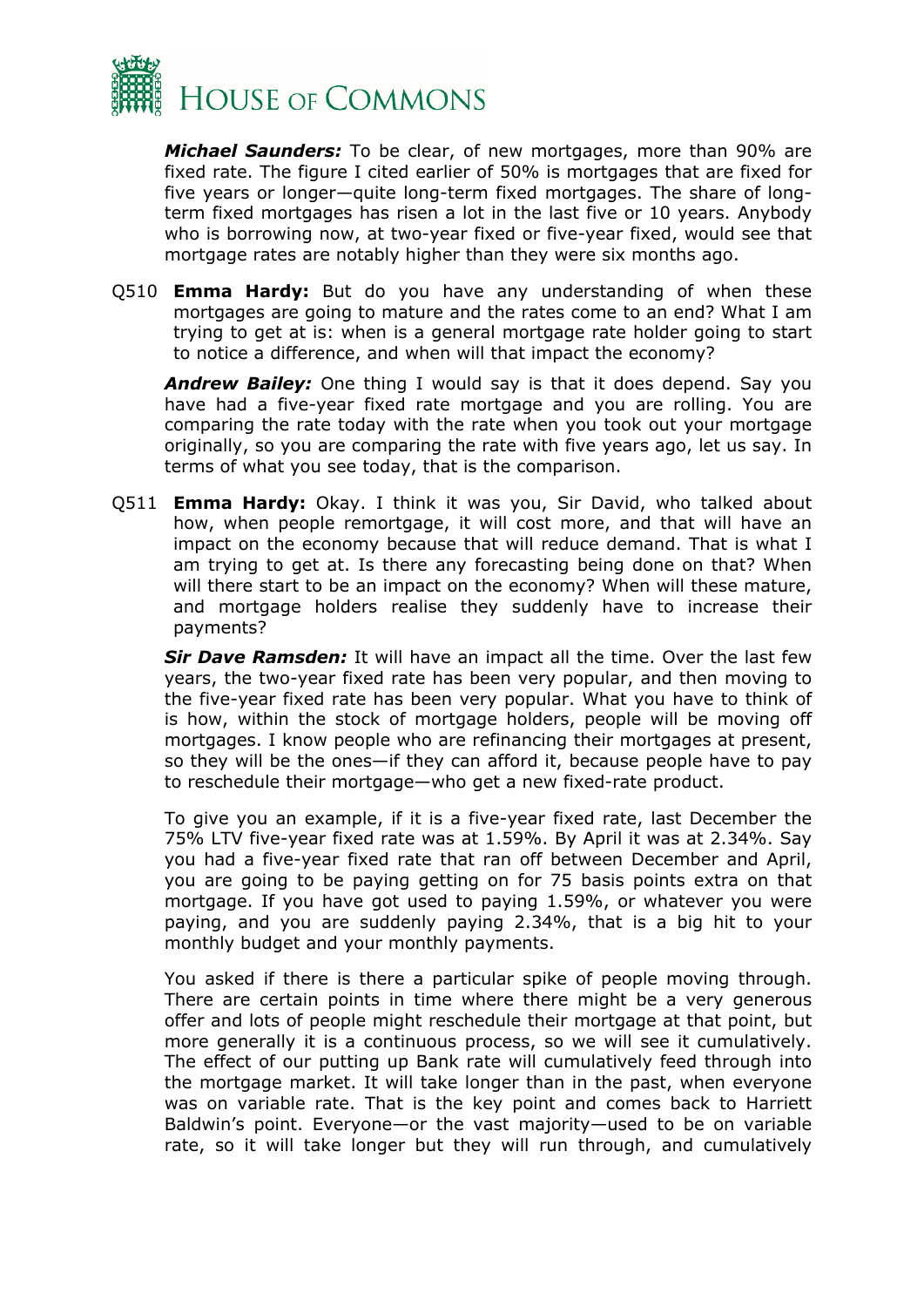

more and more of the households who are on fixed-rate mortgages will be affected by our decisions over time.

Q512 **Emma Hardy:** Okay. If we go with the assumption that some people have got five years fixed, are you expecting to see more and more people's spending power being hit by increased mortgages in the next five years?

*Sir Dave Ramsden:* Yes.

Q513 **Emma Hardy:** I wonder, because of that, what impact you think that could have on house prices. If we are starting to see mortgage rates going up in line with the Bank of England rate and people paying more and having less income, how will that impact house prices?

*Sir Dave Ramsden:* Last time I was here, in September, we talked about the housing market. There are so many factors influencing the UK housing market. What our agents tell us, and we published this in a box in the report, is that, at the moment, there is quite a lot of demand. There are new households being created who want to buy houses, so first-time buyers.

Equally, there are a lot of people who are still engaged, I suspect, in what we have called the race for space, whose preferences have changed, to go back to what we were talking about earlier—working remotely. They can move out—

**Emma Hardy:** Or go abroad.

*Sir Dave Ramsden:* Yes. Certainly, they are not locked into a commutable distance to London, Birmingham, Manchester or somewhere like that. What we are seeing, and our agents report this, is that there is still demand and people looking to move, particularly in those kinds of areas.

It may not be so true of two-bedroom flats in the centre of urban areas, without much outside space. Certainly, in a number of different housing opportunities where there is space, demand is exceeding supply, which is why you are seeing house price growth up at 10% or so. We haven't published a forecast of what we think is going to happen to house prices over the forecast period, but you would expect that higher mortgage rates at the margin will be one factor, alongside lots of other factors, because remember that buying a house is a long-term decision.

Q514 **Emma Hardy:** I am keen to hear other people's opinions. I am looking at an article in the *Financial Times* that says: "House prices to fall? Definitely, but not quite yet." Everyone is expecting the Bank rate to rise, but Governor, if that rises, are you expecting that to have an impact?

*Andrew Bailey:* I am not sure I could count the number of articles I have seen over the years saying that UK house prices are going to fall, and I am afraid they haven't fallen much in the past, so I am pretty cautious about this. Yes, it is very reasonable to say that the direction of travel would be that an increase in interest rates would lead to some cooling off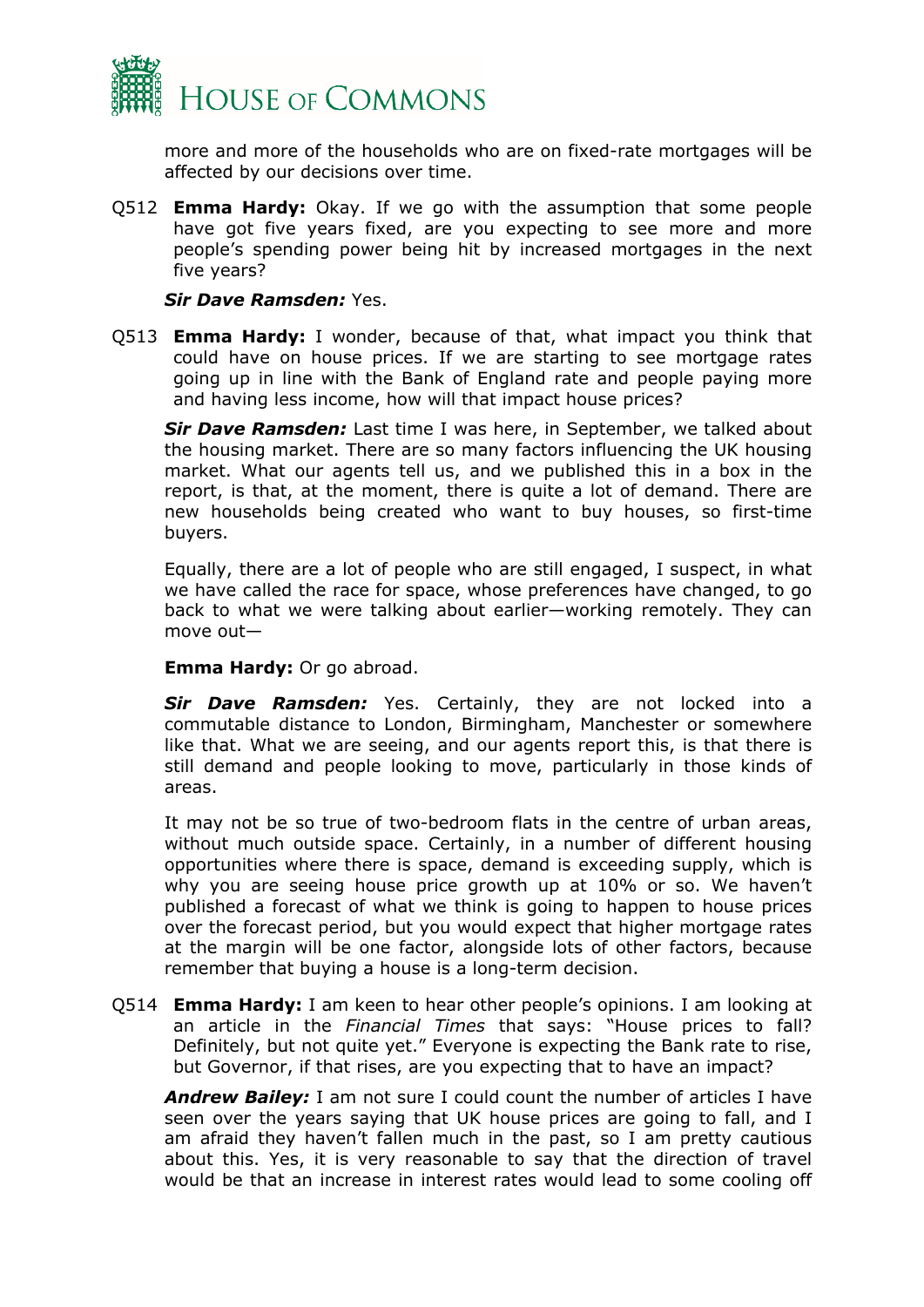

of the housing market, and indeed that is what's in our forecast. We do embed a view of house prices in the forecast. There, the rise is quite strong this year, but it comes off quite a lot—it doesn't go negative, actually, but it's quite strong; it comes off a lot next year. So that's the direction. Having said that—as Dave was just saying—we of course have seen this quite different structural pattern in the housing market in the covid era with the so-called race for space, but also the regional pattern has been very different from the one that we saw over a long time before that, with faster increases outside London and the south-east than in it. So we always have to be a bit cautious about the confidence of our views on the housing market.

Q515 **Emma Hardy:** Jonathan or Michael, do you want to comment on house prices?

**Jonathan Haskel:** I will just say one thing. Of course, other things being equal, it is true that asset prices fall as interest rates go up. That is the law of asset prices. But of course that is only if other things are equal. There has got to be a reason why asset prices are going up, and if asset prices are going up because the economy is booming and there is growth and so forth, there are other pressures on house prices. That is part of the reason why I think it is rather difficult to net out those two different effects.

Q516 **Emma Hardy:** Charles Goodhart told us last week that it was difficult to see how inflation would come down unless there was a marked reduction in house prices and increased mortgage payments in the UK. Do you agree with that?

*Sir Dave Ramsden:* Lots of people have attempted to disentangle the relationship between house prices and inflation. What we have said is that, other things being equal, as Jonathan is right to remind us—let's not forget there is also a structural supply issue in the UK, even on top of any kind of race for space: the demand in terms of household creation and the like. That might change a bit with the demographics over time, but it has outstripped supply. So the UK has, uniquely, had increases in real house prices for 20 or 30 years, compared with, say, some euro-area countries. If you just look at the mortgage rate effect, that, other things being equal, will bear down on house price inflation, but other things aren't necessarily equal.

What I would say is that it's not a causative thing that you need house prices to come down, and the housing market to cool, for inflation to necessarily come down. There are lots of other drivers of inflation, as we have been discussing. There are all the factors of inflation that we think will not be long lasting, the short-lived factors that are leading to the peak inflation: imported goods, energy prices—all the things that have been the focus of today's discussion. Then there are the influences coming from the labour market. What we can do—the channels that we can operate through a higher Bank rate and therefore tighter monetary policy are not just the housing market at all. We can act much more broadly through the impact that we can have on demand in the economy—that has unfortunate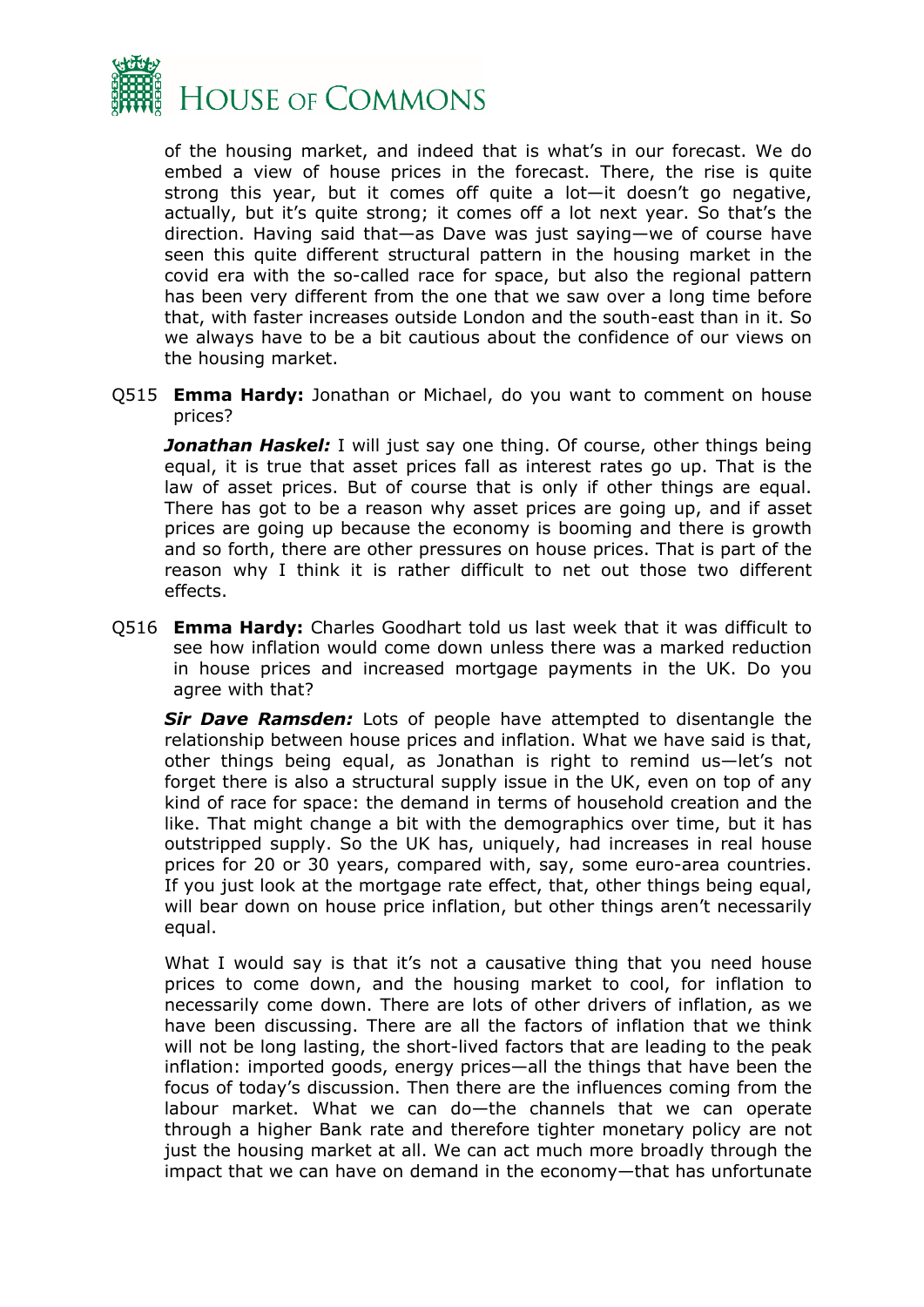

consequences as well, as we have discussed. We think that the labour market is going to cool; unemployment is going to go up.

*Michael Saunders:* Some of this year's rise in inflation will drop out during the course of the next year or two. If we get this further rise in the Ofgem price cap, which we have assumed for later this year, in a year's time after that, unless wholesale energy prices go on rising, inflation will fall sharply as that drops out at the 12-month change. So the debate in policy terms is not about whether inflation will fall next year, because it's highly likely to fall; it's about whether it will drop back to the 2% target on a sustained basis and what level of interest rates is needed to achieve that. If interest rates have to go up further in order to ensure that sustained return of inflation to 2%, you would expect, of course, mortgage rates to rise with that. But I wouldn't emphasise house prices as a key part of the monetary policy transmission mechanism. It's all about trying to ensure that demand and supply in the economy as a whole are in balance, rather than focusing on house prices as such. We forecast inflation, GDP growth and unemployment. We don't really put emphasis on a house price forecast. The aim is CPI inflation.

**Emma Hardy:** This is one of my continual frustrations. As you mentioned, Michael, mortgage rates are expected to rise. Your report pointed out: "On average, the interest paid on deposits has risen by less than the interest charged on new lending since January, suggesting that banks' net interest rate margins on new lending have increased." Given that banks have raised their mortgage interest rates, shouldn't we also expect them to raise their interest paid on deposits in the near future too?

*Andrew Bailey:* Well, I would expect that there will be quite a lot of scrutiny of the banks over the coming months, once our effects start to pass through, as to how their net interest margins are moving. I would imagine that they will come under a lot of scrutiny in terms of what is happening. Post financial crisis, interest rates fell so low that there were some slightly unusual effects on interest margins at that time, so it may not be symmetric, but I think they will be under a lot of scrutiny.

*Sir Dave Ramsden:* And also, related to the kind of issues that Anthony Browne has raised in the past, there are new people coming into the market. We highlighted that instant access accounts are not seeing very large increases in rates, but fixed-term deposits are. But then you have new entrants. I will not mention any names, but if you move your primary account, they are offering much more attractive instant access rates, so you are seeing that market become more contestable, which will be another way. It will not just be through your constituents saying, "Why aren't I seeing any movement in deposit rates?" You are also seeing it through competition. But in an environment where interest rates are rising, it means that, in a sense, there are probably more opportunities for those new entrants to enter the market, because they can see how their business model might work.

Q517 **Emma Hardy:** Can I just push you a bit on that? You mentioned that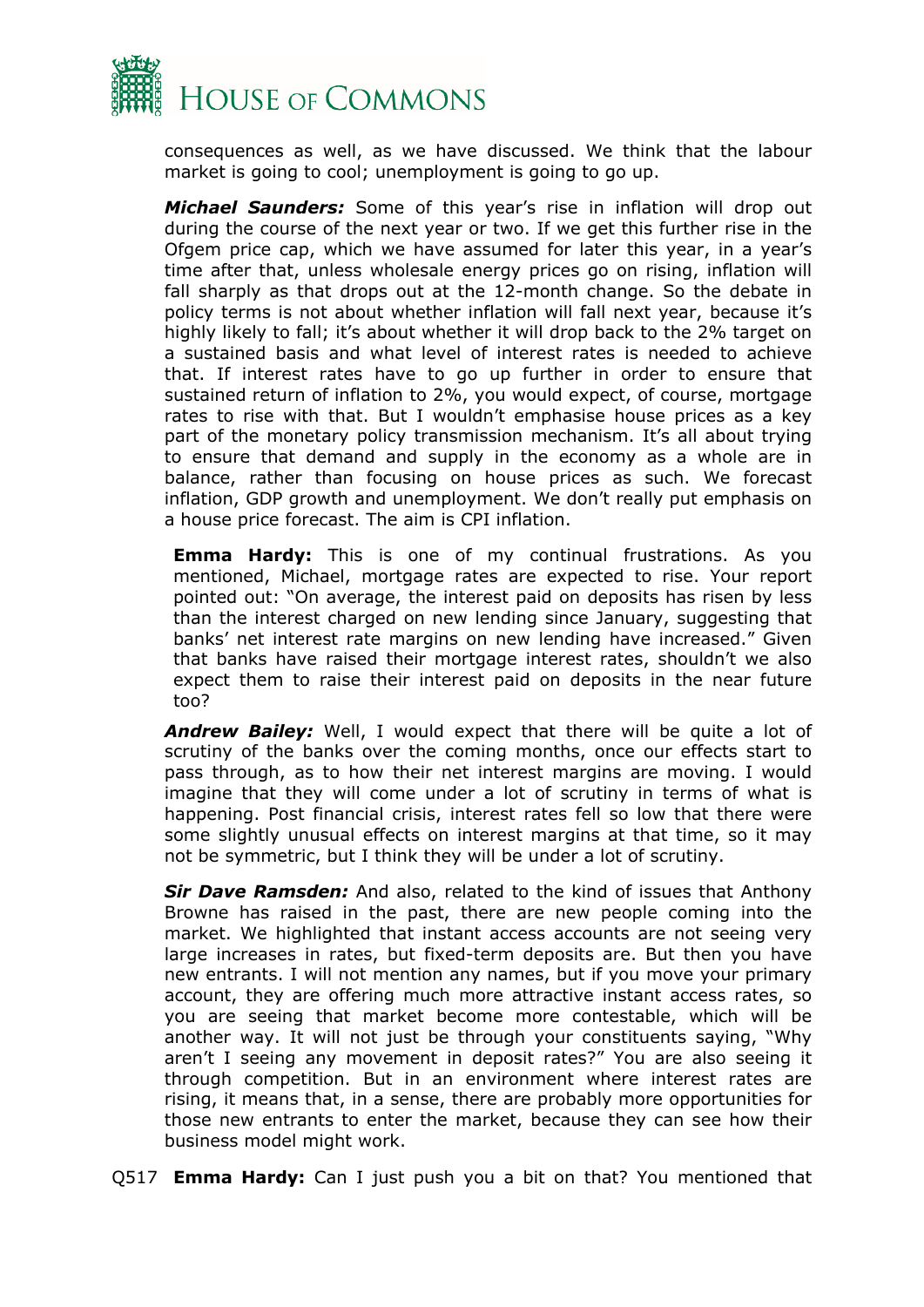

banks will be under intense scrutiny. Could there be lots of scrutiny and pressure on the banks to start delivering the same interest rate rises? It is fundamentally unfair that they are very quick to raise the mortgage rates and not as quick to raise the savings rates. I don't know what further influence you can have on their decisions.

*Andrew Bailey:* I imagine there will be a lot of scrutiny. There will be a lot public scrutiny, I'm sure.

Q518 **Emma Hardy:** Naming and shaming—is this what you are recommending, Governor?

*Andrew Bailey:* I think there will be a lot of scrutiny of deposit rates, and I am sure that will involve naming of rates. That has already started to happen; we can observe it.

**Emma Hardy:** Would anyone else like to add any further comments?

**Chair:** Thank you. Finally, Angela.

Q519 **Dame Angela Eagle:** Governor, you were talking earlier about apocalyptic issues with food, and you were also talking about the outside shocks that as a Monetary Policy Committee you cannot, understandably, be expected to know were going to happen in advance, such as the outbreak of the war in Ukraine or covid. But there is something that might be reasonably expected to break out in the not-too-distant future: a trade war with the EU, if the Northern Ireland protocol is unilaterally ripped up by the UK. Is that one of your four horsemen of the apocalypse that you are worried about?

*Andrew Bailey:* We will run out of horsemen. This is going to sound facetious, but I am tempted to say that we condition on the state of Government policy. I read intently what the Government policy is, so I am waiting to see what the Government policy is.

Q520 **Dame Angela Eagle:** But the Government have been threatening to do this since they made the deal in the first place, which was about a couple of years ago.

*Andrew Bailey:* We condition on actual Government policy, not on threats of Government policy—I think that is the best way of putting it. We will obviously follow that carefully, but I do not think we can incorporate something that has not actually transpired as Government policy. When we think about risks, that is obviously an issue as well. We think about risks quite broadly, though; we do not build them up one by one, because that is quite challenging.

Q521 **Dame Angela Eagle:** Well, you would probably never sleep again. If you built up risks one by one, it would be very difficult to get a rest.

*Andrew Bailey:* We would never come out of our cavern.

Q522 **Dame Angela Eagle:** But have you done any work on what a trade war with the EU might look like in terms of its effects?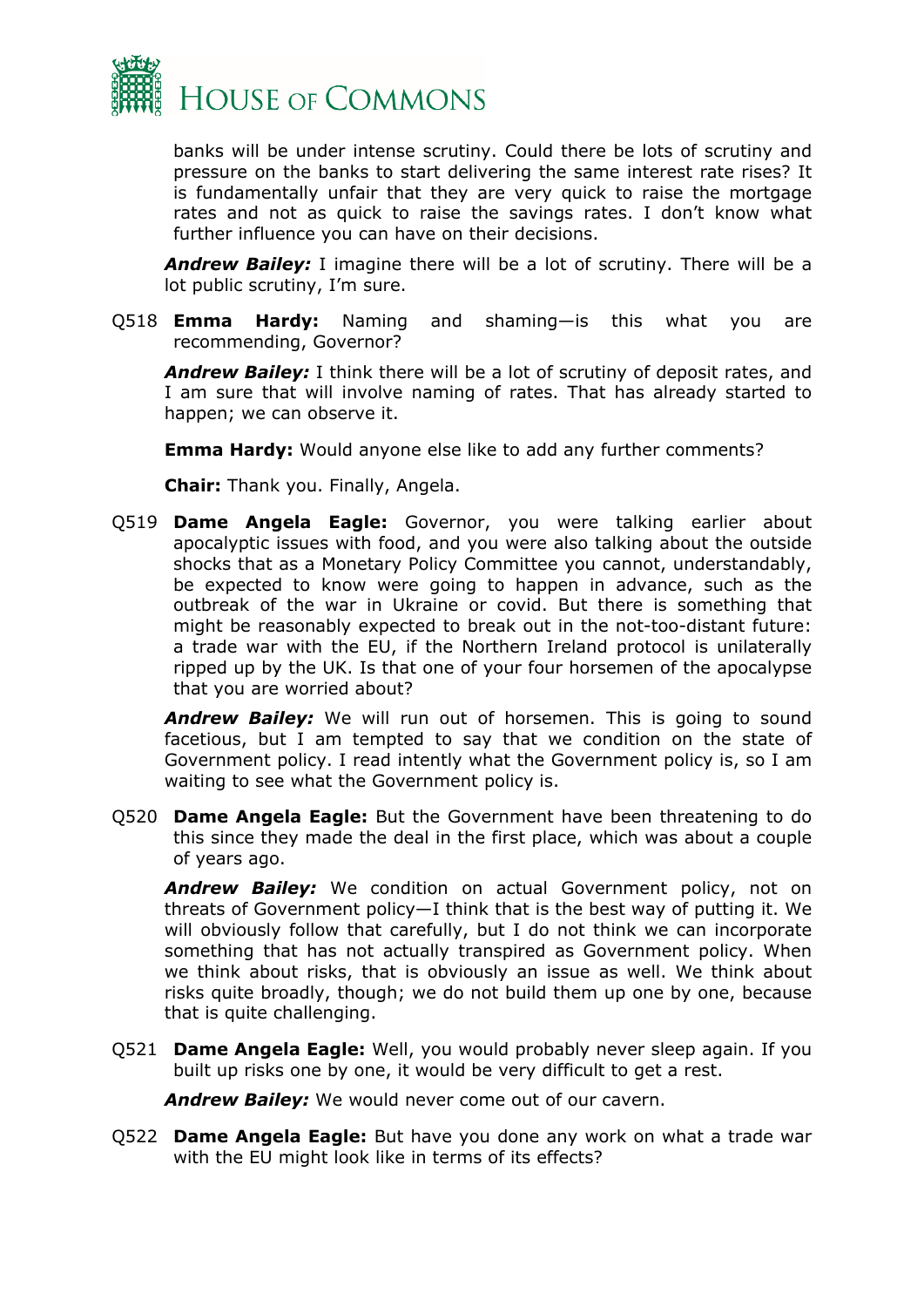

*Andrew Bailey:* We have done quite a bit. Going back to Mr Hollinrake's question, we have done quite a bit of work over time on the threats to EU trade, so we have work on the stocks that I think we could pretty easily dust down.

Q523 **Dame Angela Eagle:** Is it apocalyptic, or is it acceptable?

*Andrew Bailey:* It would depend on what it was, I suspect. Obviously, there are shades of intervention in terms of measures that could be taken. I cannot really speculate on that.

Q524 **Dame Angela Eagle:** Our trade with the EU has fallen significantly since Brexit, but the EU's trade with us has not fallen by as much. If there were a trade war, or if there were a retaliation from the EU in the event of the Northern Ireland protocol being ripped up, might that not affect our imports more than our exports, which have already been hit dramatically by Brexit?

*Andrew Bailey:* The last time I looked—others may have looked more recently—imports from the EU had fallen more than exports. I looked some time ago, so I would have to look again.

Q525 **Dame Angela Eagle:** I hope we do not have to talk about this at the next meeting on the MPC. It would be quite nice, wouldn't it?

*Andrew Bailey:* We would love not to have another shock, please, but we will see. As I say, we condition on Government policy, and of course that would be on EU policy as well, just to be clear.

Q526 **Dame Angela Eagle:** Your MPC report in May this year effectively says that we will have even higher inflation than you thought, higher unemployment than you had thought, and lower economic growth as a result of these shocks. You only have one real policy lever that you can use, given your answers on the potential quantitative tightening to Harriett Baldwin, and that is interest rates. Do you think that signalling that you will carry on increasing interest rates will be enough to wrestle inflationary expectations that have gone up so high back down towards 2%?

*Andrew Bailey:* At every meeting we have, we have to take the decision on whether we actually raise interest rates. The signal is only the forwardlooking piece; then we actually have to take the decisions. As we said earlier, we have now increased at four successive meetings, which I think is the most the MPC has ever done in a sequence. We will come back to that at the next meeting next month. It is not just forward guidance signalling; these are real moves, because we do have to do that. I am not predicting what we will do in future, but you will have seen—

Q527 **Dame Angela Eagle:** The argument on the committee was whether to put it up to 1% or 1.25%. It was an argument about the size of the increase rather than the fact that there should be an increase.

*Andrew Bailey:* The minutes show that the committee had two points of difference. One, as you say, was between those who voted for 0.25% and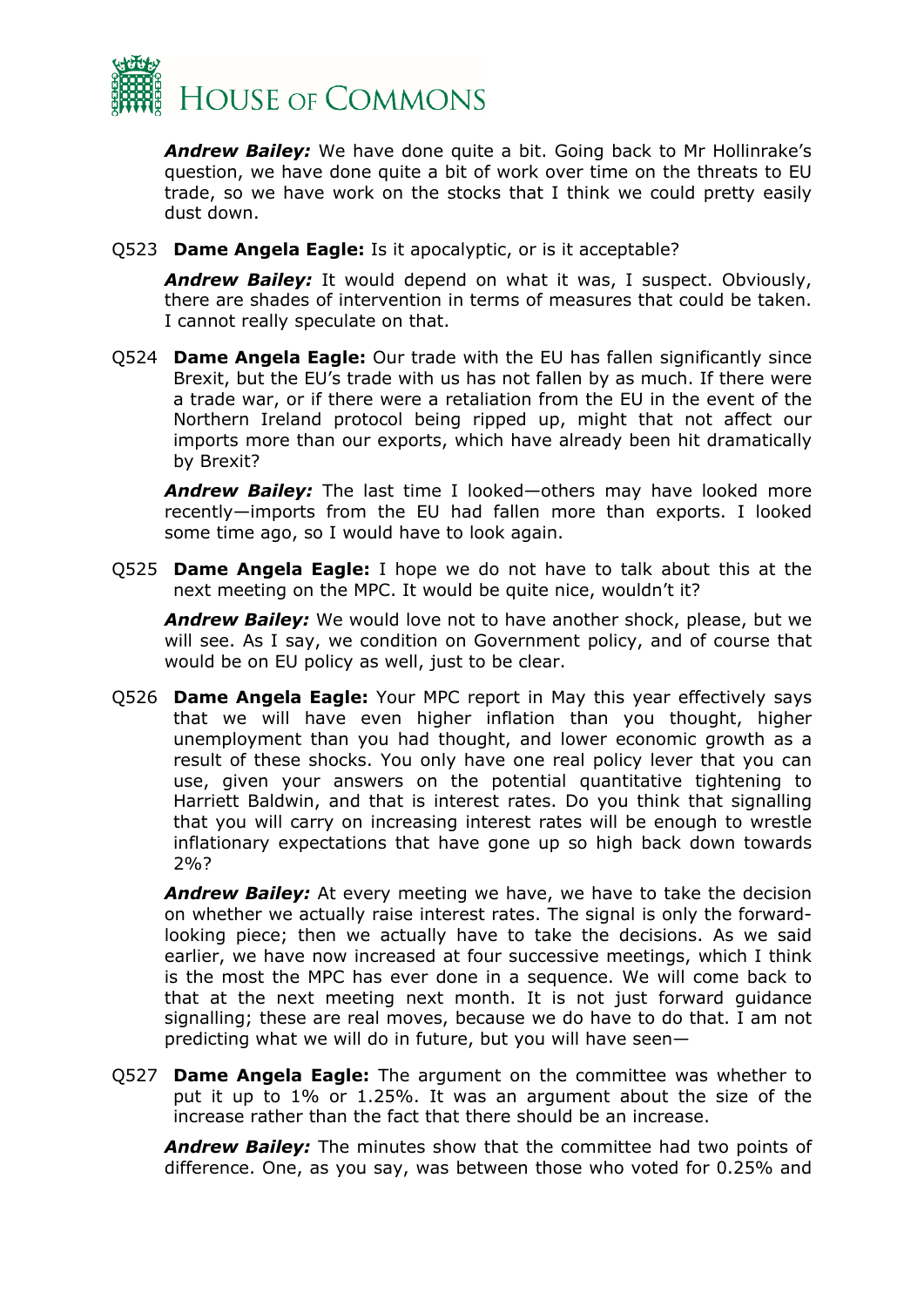

those who voted for 0.5%. The second was on the question of continuing the forward guidance; the majority of the committee decided to retain it, but some members of the committee thought that it was better not to have that forward guidance. I use the scenario of the narrow path: what that tells you is there are views on both sides of the path. I am not surprised by that.

*Sir Dave Ramsden:* If you look at our forecasts, they show, as we have stressed repeatedly this afternoon, that inflation does get back to close to target after two years, but it falls quite a long way below target after three years, at 1.3%. That goes to Michael's point about how to get inflation sustainably back to target. Remember, though, that that is conditioned, as I pointed out in answer to a previous question, on the market path for interest rates. The market path for interest rates shows interest rates peaking at well over 2% in the middle of next year. That would imply quite a few further increases in interest rates, but that would have inflation getting below target. That comes back to the debate that Andrew mentioned: the majority of members saw the case for further Bank rate rises, but some members did not want to sign up to that forward guidance.

Q528 **Dame Angela Eagle:** Adam Posen, when he was giving evidence last week, said that in his view, the only way to deal with inflation was by causing a recession.

*Sir Dave Ramsden:* We have a very sharp slowdown in activity forecast. It does not meet the definition of a technical recession but it is a sharp slowdown.

Q529 **Dame Angela Eagle:** There is a reduction in quarter 4, isn't there, but it doesn't go on in your—

*Andrew Bailey:* There are two negative quarters, but they are not consecutive.

*Sir Dave Ramsden:* Yes—quarter 4, because that is when the assumed second increase in household energy bills comes through, and then quarter 3 next year, which is influenced by the ending of the super deduction. Those are two distinct quarters. It is a weak economic forecast, which comes back to Andrew's emphasis on the narrow path.

Q530 **Dame Angela Eagle:** On productivity, with the super deduction coming to an end—for those who are not familiar with it, it is essentially paying companies to invest, and it has still not really had the desired effect in terms of increasing investment to the level that one might have thought it would. What effects do you expect these shocks will have on productivity?

*Andrew Bailey:* On investment, our agents are telling us two things, and I pick this up when I go around the country. You are right that it is not at the moment having the impact that was expected. We get told two things. First, there is quite a well-established relationship between uncertainty and investment, and the rise in uncertainty created by Ukraine has caused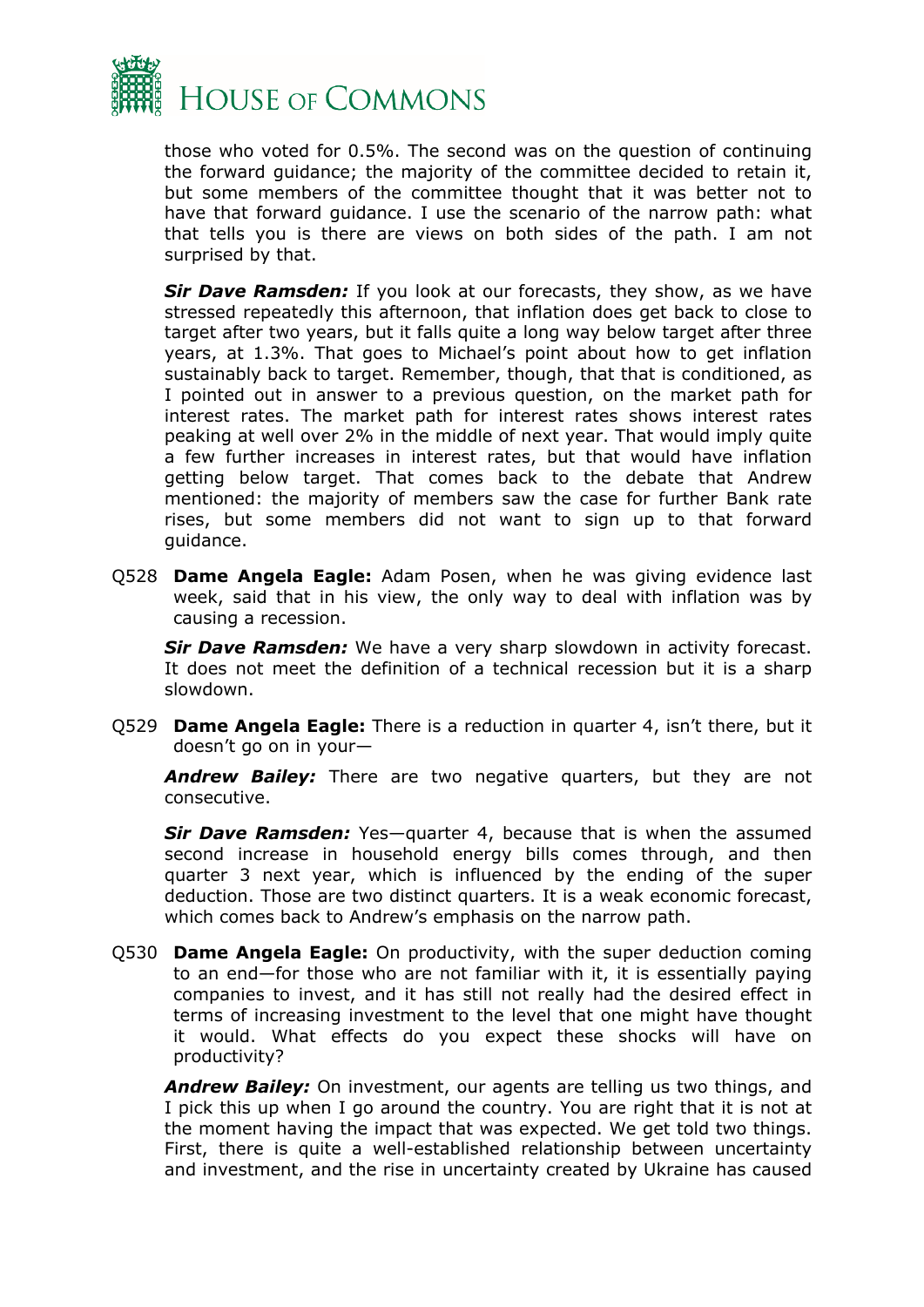

firms to delay their decisions on investment. I should say that firms say that they still intend to invest, but they are delaying it.

The second thing is supply chain disruptions. Obviously, a lot of investment involves goods of some sort or other, and those supply chain disruptions are interrupting or causing people to postpone investment decisions. That is the message that we get back in terms of the investment profile.

Q531 **Dame Angela Eagle:** It is quite often "mañana" with investment for productivity purposes in the UK, isn't it? There is always an excuse for not investing.

*Michael Saunders:* The CBI do long-running surveys for both the service sector and manufacturing firms on the factors that discourage investment. What we see at the moment is that the share of firms that say that a lack of profitability is stopping them investing is really low, so firms are not that worried about a lack of profits. The share of firms that say that a lack of labour is stopping them investing is unusually high. That comes back to the tight labour market. If you invest in new machinery or whatever, you probably need new skilled staff to go with it, and firms find the availability of staff really difficult. That is much more of a constraint on investment at the moment than it has been in the past.

*Andrew Bailey:* That is particularly true of IT investment.

**Dame Angela Eagle:** Jonathan, I think you had an observation.

**Jonathan Haskel:** I was going to say exactly that. When one is thinking about investment and productivity, it is interesting to break out investment by asset. The asset that has taken the biggest brunt of the pandemic has been transport and vehicles, not surprisingly—airlines and so on are very big investors. The asset that has gone in the other direction has been R&D and, to a certain extent, as Andrew says, IT, with a question over the software. In some ways, that is a little bit encouraging for productivity.

Q532 **Dame Angela Eagle:** We want a little bit of encouragement.

Governor, you told us last time we met that the least well-off are likely to be hit hardest by inflation, and we know that is true because they pay relatively more as a percentage of their overall income for necessities like energy and food. Can you tell us whether Bank analysis has shown which sectors and regions are likely to be most adversely affected by recent economic events, and which regions or sectors are more likely to benefit? This will have a bearing on this issue of so-called levelling up.

*Andrew Bailey:* I suppose you can extrapolate from what was said about the income distribution to look at the distribution of incomes in parts of the country. That should carry across. Unfortunately, those parts of the country that have a higher distribution of those on a low income will be more affected, and I must say again that this is a very bad thing. As you say, it is a problem particularly with inflation being focused on core energy and food items.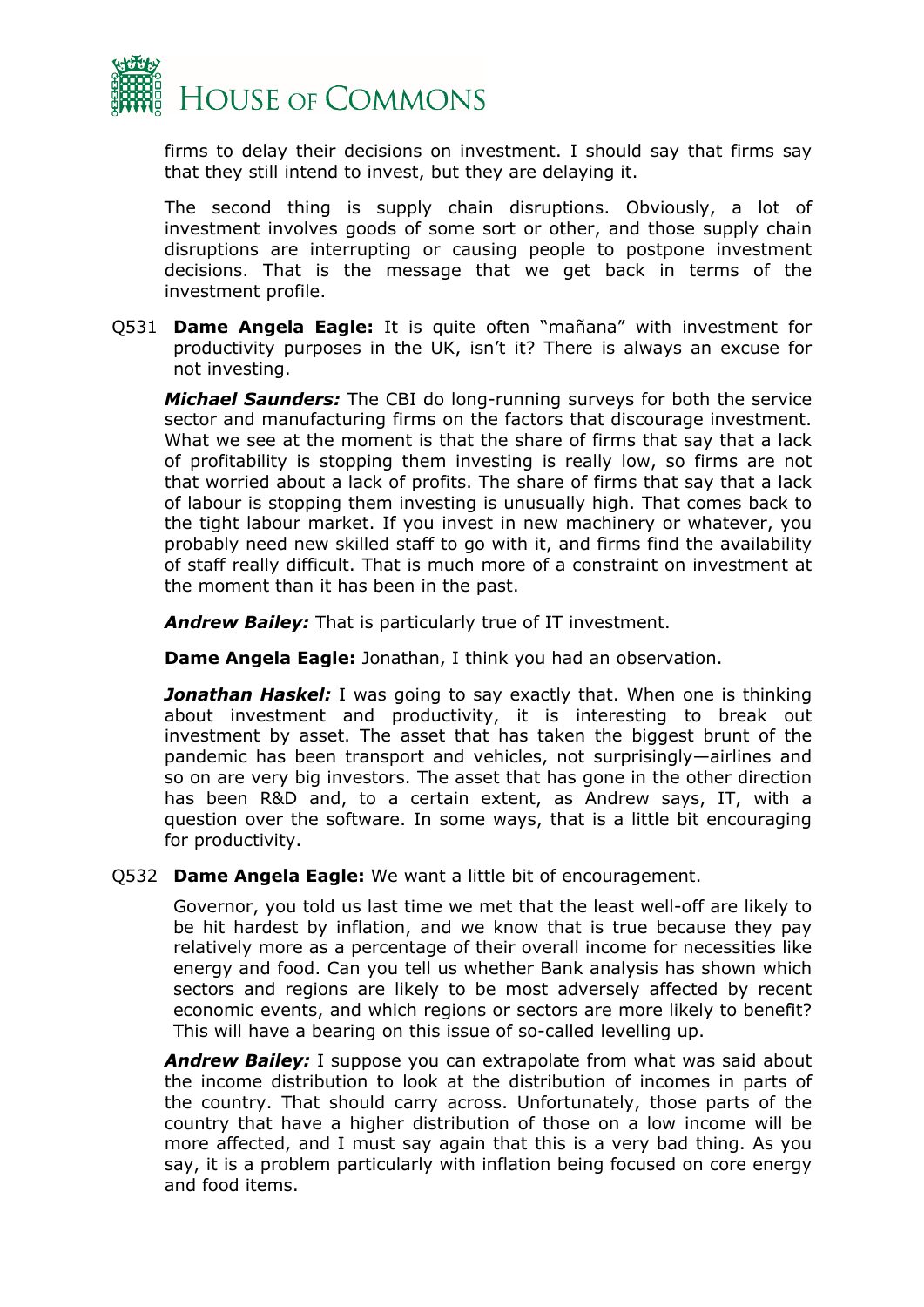

**Dame Angela Eagle:** Necessities for people—costs that they can't avoid.

*Andrew Bailey:* Necessities, yes. A larger share of the consumption basket of the less well-off is necessities, for obvious reasons. It is an obvious point. You tend to find that link in terms of regional distribution of income—and in terms of sectors, again, those with a higher concentration of low-paid staff. It looks like you have some numbers.

**Jonathan Haskel:** I was just going to go back to the investment issue. Although this doesn't quite speak to your question, Dame Angela, we do have investment by regions as of last Thursday. The biggest disappointments in investment by region are in the east midlands and west midlands, in the north-west and the north-east. I think that maybe helps to round out the picture a bit.

Q533 **Dame Angela Eagle:** Finally, what effect do you think this fall in living standards and the shocks we have been discussing is going to have on consumption? We are an economy that relies on consumption quite a lot to get ourselves growing, and clearly, with the cost of living squeeze, there have to be some worries about that.

*Sir Dave Ramsden:* Maybe I can start on that. Picking up on the point we were making that the poorest will be hardest hit, it also goes up the income distribution. We hear companies tell us that even people close to median incomes, for example, might be quite over-extended; employees are asking whether there is any chance that they could borrow from their companies, because this is such a shock to their household incomes. For those groups at the lower end of the income distribution, the need to pay for necessities means that they may well not have any income left over to consume other items, so that is one factor in this.

Q534 **Dame Angela Eagle:** And savings is also a very skewed distribution.

*Sir Dave Ramsden:* That was the other point I was going to make, because those households do not really have any savings; they have not necessarily benefited through the pandemic. However, we know that aggregate savings have increased through the pandemic. It is quite possible that people at the upper end of the income distribution will be relatively insulated from the increases in prices of necessities—from the real income shock—so they may well continue to consume.

What we have is a balance of those factors at the macro level. In a sense, I would argue that there is potentially a downside risk at the lower end of the income distribution—the bottom half—in terms of consumption, but there might be an upside risk further up the income distribution. Those risks feel quite balanced to us, and that is the way we framed it, but you are right that consumption is a key driver of growth. It is why growth is so weak in our forecast; it becomes positive again after next year, but it is a very weak growth forecast.

*Andrew Bailey:* The other risk in the labour market, which we highlighted earlier, is the extent to which companies, because they have found it so difficult to recruit labour, hang on to labour even when demand turns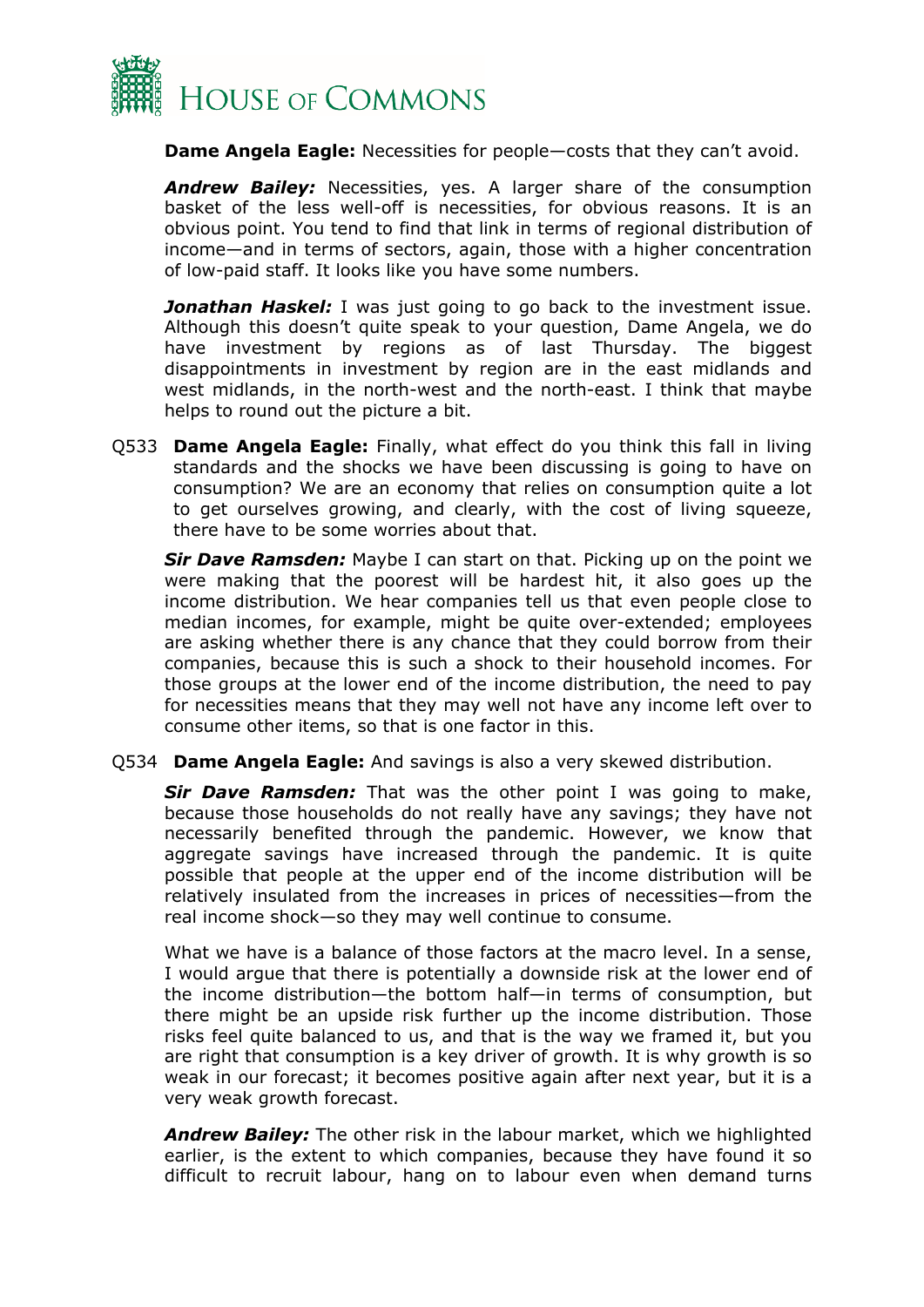

down because they are worried about re-recruiting in the future. We don't know, of course, but given that companies are now so focused on the difficulties of recruiting, it is not impossible that they will take lower margins as a result of wanting to retain labour.

*Sir Dave Ramsden:* So you could get higher household incomes for some.

*Michael Saunders:* If I can just come back on this question of excess savings, the amounts are very large. If you compare how much—

#### Q535 **Dame Angela Eagle:** But the distribution is very skewed.

*Michael Saunders:* Exactly. That makes both the impact across society and the job of forecasting the economy very difficult. If you compare what household savings have done over the past couple of years with what you might have expected had they just stayed in line with the pre-pandemic trend, you have excess savings of around £200 billion, or perhaps a little bit over £200 billion. That is equal to about one sixth of annual consumer spending. If the people who have accumulated those savings spend a large share of them, that would represent a substantial upside surprise to growth.

At the other end of the scale, it is notable that there has been quite a marked pick-up in credit card debt in the past few months. That is a relatively expensive form of debt, so that may be people whose incomes are being squeezed.

**Chair:** That brings us to the end. Can I thank you all for coming today? It has been a very interesting discussion, and Michael, we wish you well in your future beyond the MPC. We are sorry to see you go, but thank you for your contributions today.

I cannot speak for the whole Committee, but I think there will be a general acceptance that shocks have been very difficult to deal with. There has been a very high level of uncertainty around a number of the factors that have been driving inflation, and indeed, some of those factors are not amenable to monetary policy anyhow. In terms of just how deep the uncertainty is, I thought it was rather charmingly evidenced by Andrew when you said that you felt relatively good about the Brexit effects, because the uncertainty was relatively lower there than around other factors that you are considering. That was quite an interesting observation as to how uncertain things are.

There are some questions, certainly in my mind, still hanging over this whole debate we have had about the labour market and what might have been done—what might, perhaps, have been worked out a little earlier than it was. However, this is a debate that will no doubt run for a long time. It will be informed by the future, which awaits us. Let's hope that you are right about one thing—that graph of inflation starting to come down. Whether it comes down to 2%, 1.3%, or wherever it finally rests, let's hope that we start to see the downward side of that curve appearing in due course. Thank you very much indeed for your time today.